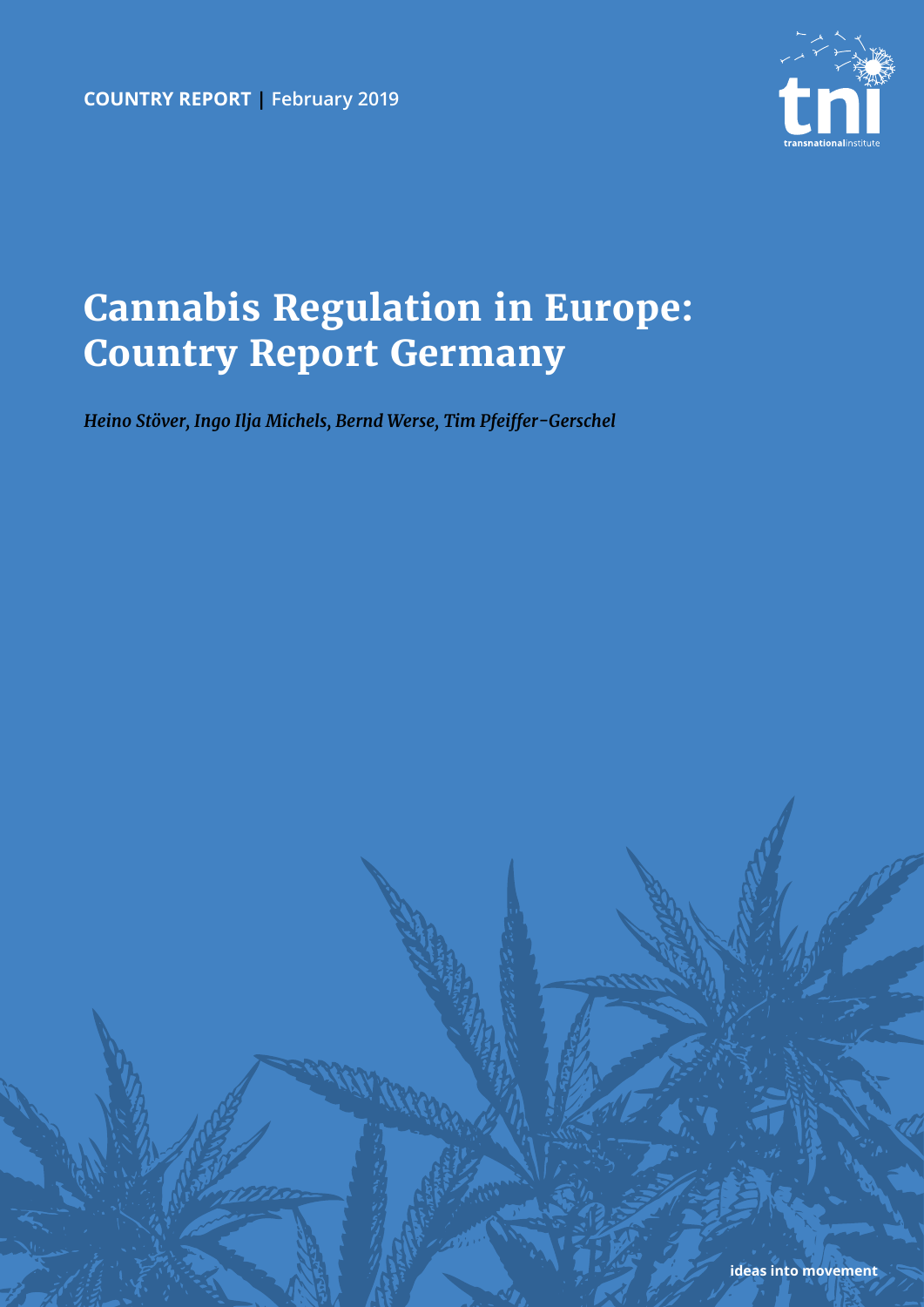### Legal framework<sup>1</sup>

The German Narcotic Drugs Act (Betäubungsmittelgesetz, BtMG), the country's central legislative instrument, regulates sanctions. The German Code of Social Law (Sozialgesetzbuch, SGB) defines the conditions for financing treatment for drug dependence and drug-related illnesses. The BtMG provides for a variety of sanctions which, depending on the severity and type of offence, range from administrative fines to custodial sentences. In Germany, the consumption of narcotic drugs is not subject to sanctions. However, the purchase and possession that usually precede consumption are punishable, since they are associated with the risk of the drugs being supplied to others. The BtMG does not differentiate between different types of drugs, meaning that consumption-related offences involving all types of drugs may be dropped without going to court. However, in practice this option is mainly exercised in connection with cannabis cases (EMCDDA 2015).

Further, the BtMG makes no legal differentiation regarding the 'level of danger' posed by individual drugs (for example, between cannabis and other drugs), leaving it to the courts to determine a hierarchy of drugs based on an empirically graded scale of 'danger to public health' (c.f. on this point EMCDDA 2002). The BtMG is primarily a regulatory and administrative law to regulate the trade in narcotic drugs – for example, purchase, sale, import, export – and prescriptions. Section 31a of the BtMG provides the possibility not to prosecute narcotics offences under certain circumstances, such as when the offender has grown, produced, imported, exported, carried in transit, bought or otherwise obtained or possessed minor amounts of narcotic substances exclusively for personal use and when the guilt is deemed to be minor and prosecution serves no public interest. Almost all *Laender* have introduced threshold values for 'minor amounts' in relation to cannabis, set by guidelines from which public prosecutors and judges may deviate on a case-by-case basis. Despite the existence of these guidelines there is no legal right to insist that the possession of smaller amounts of drugs not be prosecuted. In considering how to proceed with drug offenders across the justice system, it should be noted that the police has no power to exercise discretion and thus all cases of suspected offenders must be reported to the public prosecutor. In some *Laender*, local prevention projects, such as the widespread programme 'Early Intervention with Drug Users Coming to the Attention of Law Enforcement for the First Time – FreD' (Frühintervention bei erstauffälligen Drogenkonsumenten), are used as a way to avoid court proceedings. They allow for intervention without immediately initiating criminal proceedings. The programme is aimed at 14–18-year-olds but also adults up to 25 years of age who have come to the attention of the law for the first time due to their use of illicit drugs (Görgen, Hartmann, and Karim 2010; LWL-Koordinationsstelle Sucht 2017). The FreD project, which emerged from a voluntary support service for drug users with no criminal record, was continued in many Laender after the conclusion of the pilot phase. Today, 15 years on, there are around 120 project locations nationwide. The project is broadly accepted by decisionmakers and practitioners as well as the target group. The service, specifically aimed at younger users, comprises an 'intake conversation' and a range of courses, and aims to prevent dependence and slipping into criminality. Cannabis use in the general population $2,3$ 

Cannabis is the most commonly used illicit drug in Germany by a large margin. The proportion of people who have used cannabis at least once in their lives is 27.2% for adults aged between 18 and 64 (Gomes de Matos et al. 2016) and 9.7% for adolescents aged between 12 and 17 (Orth 2016; Table 1). In relation to the last 12 months, 6.1% of adults and 7.3% of adolescents have consumed cannabis, with the 30-day prevalence rates at 3.1% and 2.2% respectively. Particularly the rates for current use among adolescents are, however, probably massively underrated, since the only nationwide survey on these age groups uses telephone interviews (Werse 2016). In all age groups, the substance was consumed by significantly more men and boys than women and girls .

Over the last 25 years, the (estimated) prevalence of cannabis use among 18 –59 year-olds has increased overall. From 1990 to 2015 it increased significantly among men, from 5.6% to 8.7%, and among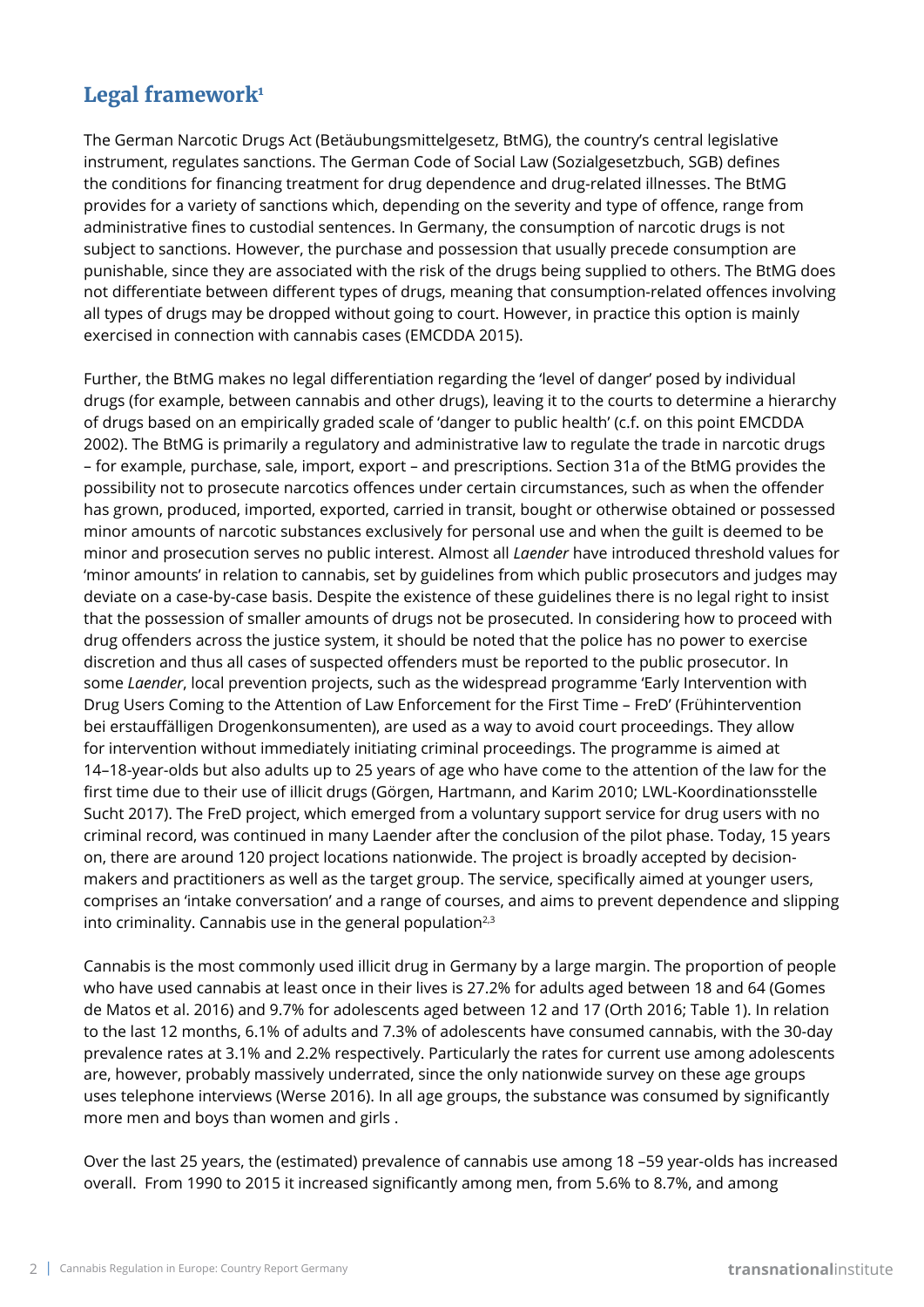|                 | Source <sup>1)</sup> | Age       | <b>Total</b><br><b>Prevalence</b> | Male<br><b>Prevalence</b> | Female<br><b>Prevalence</b> |
|-----------------|----------------------|-----------|-----------------------------------|---------------------------|-----------------------------|
| <b>Lifetime</b> | ESA 2015             | 18 - 64   | 27.2%                             | 31.8%                     | 22.6%                       |
|                 | DAS 2015             | $12 - 17$ | 9.7%                              | 11.2%                     | 8.2%                        |
| 12-month        | ESA 2015             | 18 - 64   | 6.1%                              | 7.4%                      | 4.9%                        |
|                 | DAS 2015             | $12 - 17$ | 7.3%                              | 8.1%                      | 6.3%                        |
| 30-day          | ESA 2015             | 18 - 64   | 3.1%                              | 4.0%                      | 2.3%                        |
|                 | DAS 2015             | $12 - 17$ | 2.2%                              | 2.7%                      | 1.6%                        |

Table 1 **Prevalence of cannabis use in Germany**

1) ESA Epidemiological Survey of Substance Abuse. DAS Drug Affinity Study.

Table source: ESA Epidemiological Survey of Substance Use, Munich 2015 (in German)

women, from 2.7% to 5.3%. A similar trend can be observed among 12–17-year-olds (Orth 2016). The highest 12-month prevalence rate in this age group was recorded in 2004 (10.1%). Following a drop to 4.6% in 2011, it once again reached 8.1% in 2014. Between 2014 and 2015, the proportion of users fell to 6.4%. Since the beginning of the 2000s, the trends for both sexes have been parallel, including among adolescents.

### **Cannabis use in the Laender**

In all surveyed Laender, cannabis is the most widespread illicit drug (Piontek et al. 2016). When looking at differences between the Laender, we see that prevalence rates in big cities ("city states") are substantially higher than in other Laender.

### **Cannabis use in specific sub-populations**

The broad acceptance of cannabis can also be seen from the survey carried out in the Phar-Mon NPS project on visitors to electronic music events (Hannemann et al. 2017). With a 12-month prevalence of 80.7%, cannabis is significantly the most commonly used illicit substance. On average, it has been consumed by users on 12.2 of the last 30 days. The proportion of daily users is 23.7%. The same is true for partygoers in Frankfurt nightlife settings (Kamphausen et al. 2018). In 2018, a study carried out in the MoSyD investigated substance use in the open drug scene in Frankfurt (Werse et al. 2019), found that nearly all respondents had consumed cannabis (96%). The 12-month prevalence rate was 75%. As far as the 30-day prevalence is concerned, the starting value from 1995 is higher than in subsequent surveys, but prevalence has recently risen again to a similar value (69Cannabis use within the previous 24 hours has also increased to a new all-time high, at 35%.

### **Patterns, treatment and problematic/high-risk use**

### **Patterns of cannabis use**

The Epidemiological Survey of Substance Abuse (ESA) 2015 provided information on patterns of use among adults aged 18–64. Of those who have consumed cannabis in the previous 12 months, 21.8% also consumed at least one other illegal substance in the same period (Piontek et al. 2016). The proportion was highest, at 13%, for amphetamine, followed by ecstasy (9.3%) and cocaine/crack (8.5%). The average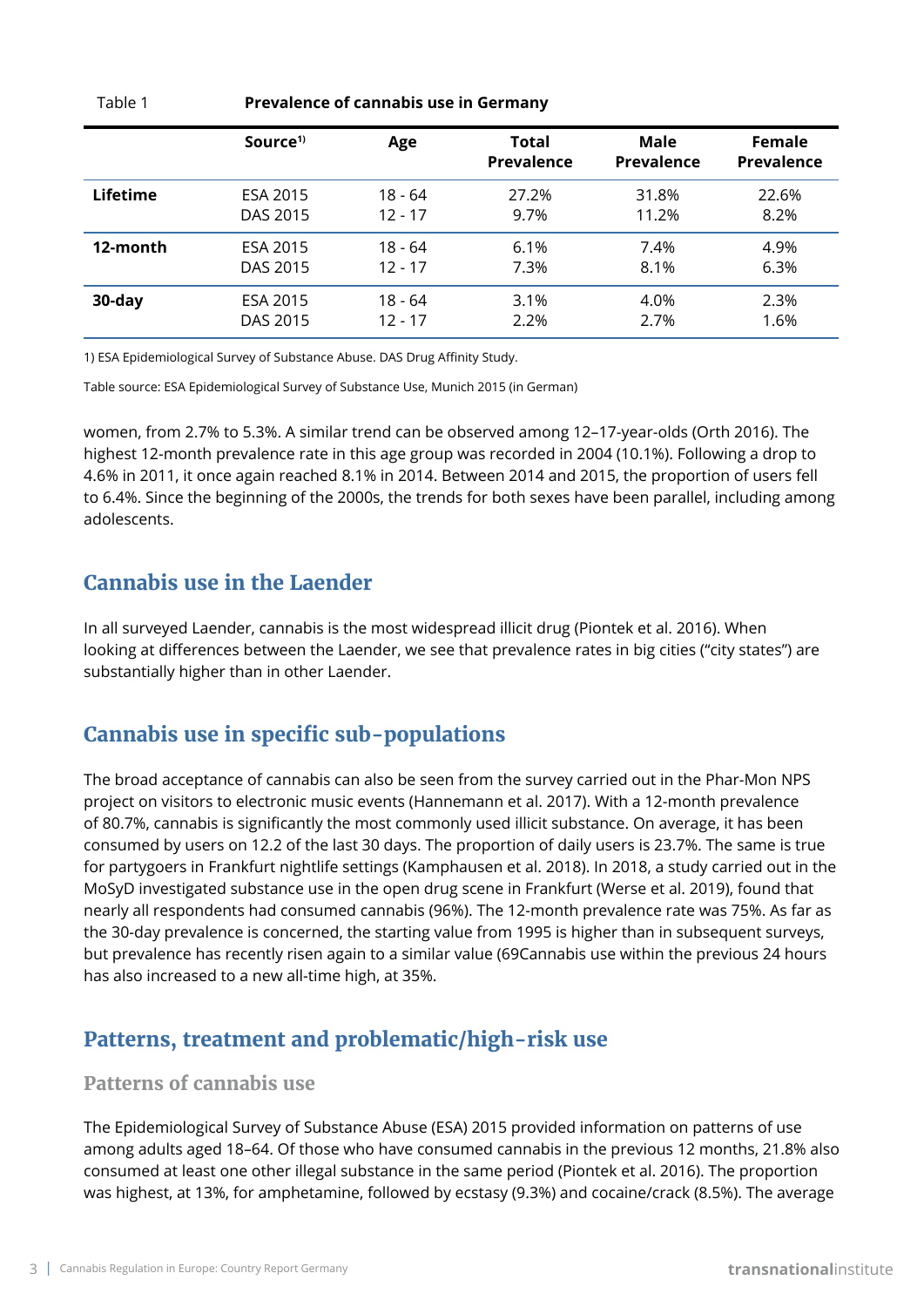age of first use of cannabis was 19.2 years in the ESA 2015, of which men and younger age groups reported earlier commencement. The majority of 12-month users of cannabis used the drug on less than six occasions (52%), and 14.9% reported use of 100 or more occasions. In the Bavarian ESPAD survey, it was reported that cannabis use among pupils remained experimental in the vast majority of cases (Kraus et al. 2016); 6.9% reported frequent use of at least 20 occasions, boys more often than girls. The average age of first use of cannabis is at 14.8 years. Gender-based differences or differences between types of school have not been observed. Just over one third of adolescents surveyed (38.5%) reported that it was easy or very easy to obtain cannabis, more among boys than among girls. For pupils in Frankfurt, the proportion reporting intensive (daily) use has fallen to 1% from the previous year (3%) (Kamphausen et al. 2018). The proportion of frequent users – those that have taken cannabis at least ten times in the last 30 days – has also declined. The proportion of all 15–18-year-olds surveyed who had used it during school hours fell from 5% in the previous year to 2%. The average age of first use of cannabis in 2017 is at 15.3 years, higher than in every year since 2002. Overall, however, the changes in the intensity of cannabis use do not indicate a clear trend and are not statistically significant.

### **Reducing the demand for cannabis**

Specialist counselling and treatment of the secondary harm from cannabis use in Germany is generally provided on an out-patient basis. In-patient admittance and treatment is provided only for severe health disorders or in cases with a high risk of relapse (Hoch et al. 2015). In Germany, according to a study of the European Monitoring Centre for Drugs and Drug Addiction (EMCDDA), around 10% of cannabis users needing treatment (daily or almost daily use) receive it. In a comparison with all other European countries, Germany, together with Norway, has one of the highest percentage of people reached (Schettino et al. 2015). The documentation system for addiction prevention, Dot.sys, shows that specific services for reducing cannabis use have continued to grow.

### **High-risk cannabis use**

Based on data from the ESA 2015 and extrapolated to the German population, there are, in the 18–64 age group, some 550,000 people (300,000 men and 250,000 women) with clinically relevant cannabis use according to SDS (Gomes de Matos et al. 2016). This corresponds to a 12-month prevalence of 1.4% and 1% among men and women respectively. Since 2006, the prevalence of clinically relevant cannabis use has remained unchanged for both genders (Kraus et al. 2016b). In the scope of the ESPAD study in Bavaria, problematic cannabis use was recorded in the Cannabis Abuse Screening Test (CAST), with a total of six unfavourable patterns of use surveyed (Kraus et al. 2016a). Overall, CAST established problematic cannabis use for 1.6% of the overall sample, and 7.6% of the 12-month users. Compared to the 2011 survey, there were no changes in the prevalence of cannabis-related problems. The majority (85.8%) of adolescents who had consumed cannabis in the previous 12 months reported not having experienced any of the symptoms or problems included in the CAST. Memory problems in connection with the use of cannabis were reported by around 30% of the 12-month users. Unfavourable patterns of use (cannabis use alone or in the morning) were more frequently reported by just under 10%. In the Hamburg SCHULBUS school survey, cannabis dependence is defined by reaching a threshold of two points on the SDS (Baumgärtner & Hiller 2016). In relation to all adolescents surveyed in 2015, 6% could therefore be classed as cannabis-dependent. This mainly affects male adolescents and older respondents. Trend analyses for Hamburg indicate that the proportion of those affected has slightly increased among both genders since 2007, irrespective of age.

A subjective estimation of dependence is used in the Frankfurt MoSyD survey. This is based on the question of whether the pupils consider that they are currently dependent on one or more drugs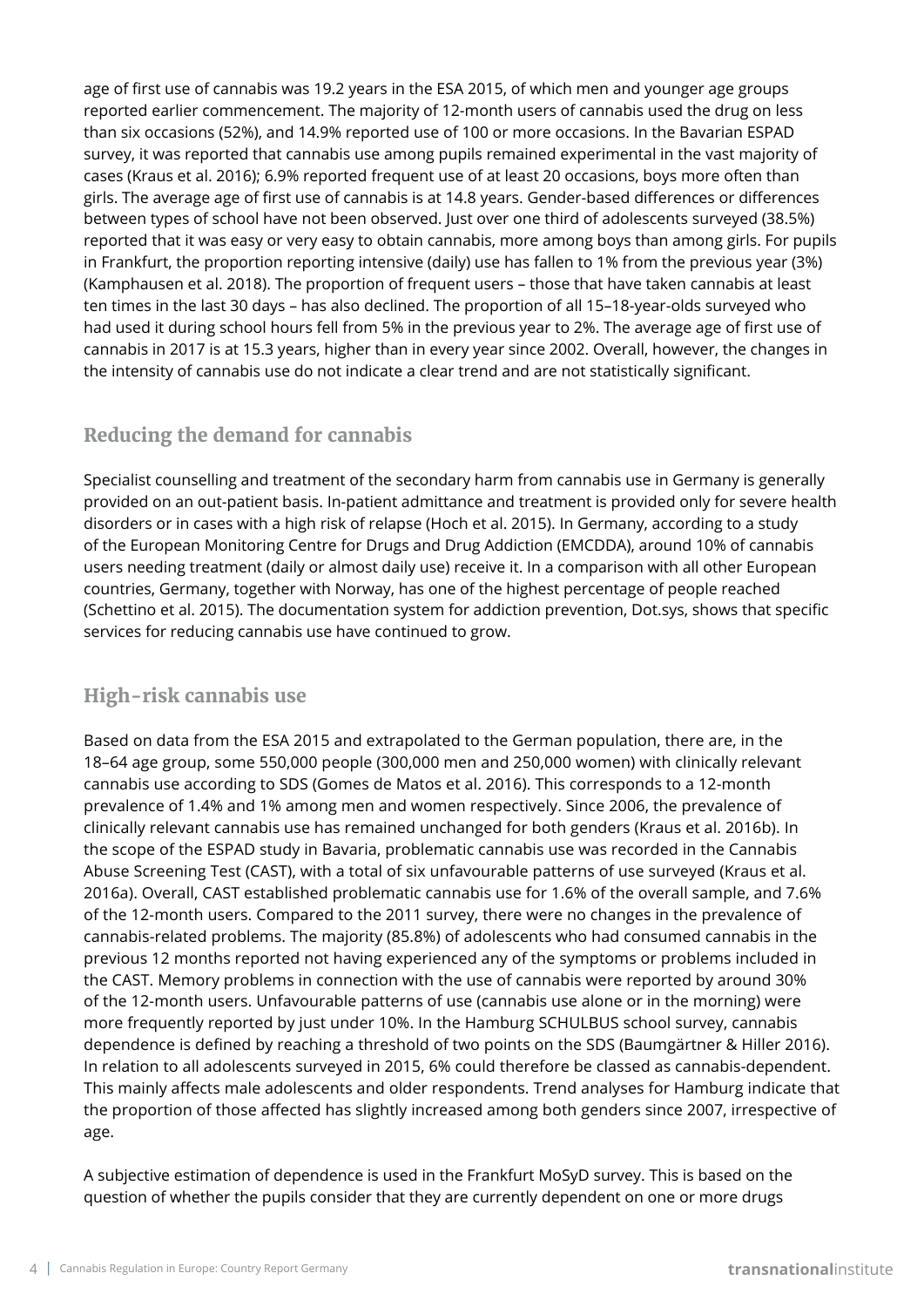(Werse et al. 2017a). Overall, 2% of respondents reported that they were dependent on cannabis. The proportion of users who were, in their own estimation, dependent on cannabis has fallen in comparison to the previous year.

### **Synthetic cannabinoids**

Specific information on the use of synthetic cannabinoids is available from two school surveys and from one survey in the open drug scene. The prevalence of use among individual groups of new psychoactive substances was included. The results for the category 'herbal blends', which mostly include synthetic cannabinoids, are presented. Of the 9th and 10th grade pupils surveyed in Bavaria, 5.9% had used NPS (New Psychoactive Substances) in the last 12 months in the form of herbal blends (Kraus et al. 2016). Almost one in ten general secondary school pupils used herbal blends in the last year, compared to 3.1% of grammar school pupils and 6.7% of intermediate secondary school pupils. Boys smoke herb mixtures somewhat more often than girls (6.5% vs 5.2%). In the Frankfurt MoSyD survey in 2015, a total of 6% of the respondents aged 15–18 reported having consumed a herbal smoke blend at least once (Werse et al. 2017a).4 For 2% this was also the case for the previous 30 days; and 2% of adolescents reported frequent use (more than five times in their life). The lifetime prevalence of use of herbal smoke blends has remained unchanged from the previous year and thus is below the 2009–12 values. Compared to respondents from the Bavarian survey, students in Frankfurt of the same age group (15 to 16) showed a substantially lower rate of lifetime use (3% vs. 8%). In the MoSyD scene study in the open drug scene, NPS play only a marginal role overall (Werse et al. 2017). Synthetic cannabinoids or 'herbal smoke blends' were the most tried, at 23%, and 7% had consumed them in the last 12 months. The 30-day prevalence is at 1%.

### **Cannabis as Medicine**

In March 2017, the 'Cannabis as Medicine' Act came into force. It regulates the use of cannabis-based pharmaceuticals in individual cases as a therapeutic alternative for patients with serious diseases. The costs of treatment can be reimbursed by the health insurance providers on request; this also applies for cannabis in the form of dried flowers. The production of cannabis for medicinal purposes will be monitored by the state ; the German 'cannabis agency' has been set up for this purpose5. Accompanying data will be collected in order to gather further information on the effects of cannabis.

A survey by the SCM (self-help network cannabis medicine) from January 2018 shows that most former license holders for the use of cannabis flower buds from the pharmacy according to § 3 Abs. 2 BtMG have not been prescribed cannabis with a reimbursement by health insurance.

The current status of the survey with four alternative options after the participation of a total of 581 former license holders (from then on just over 1,000) offers the following picture:

- **•** I cannot find a doctor who is ready to prescribe (51%)
- **•** My doctor is ready to prescribe me cannabis, but the health insurance does not cover the costs (25%)
- **•** Now I get cannabis on prescription and the health insurance pays (21%)
- **•** I have a cost commitment from the health insurance, but cannot find a doctor who prescribes me (3%)<sup>6</sup>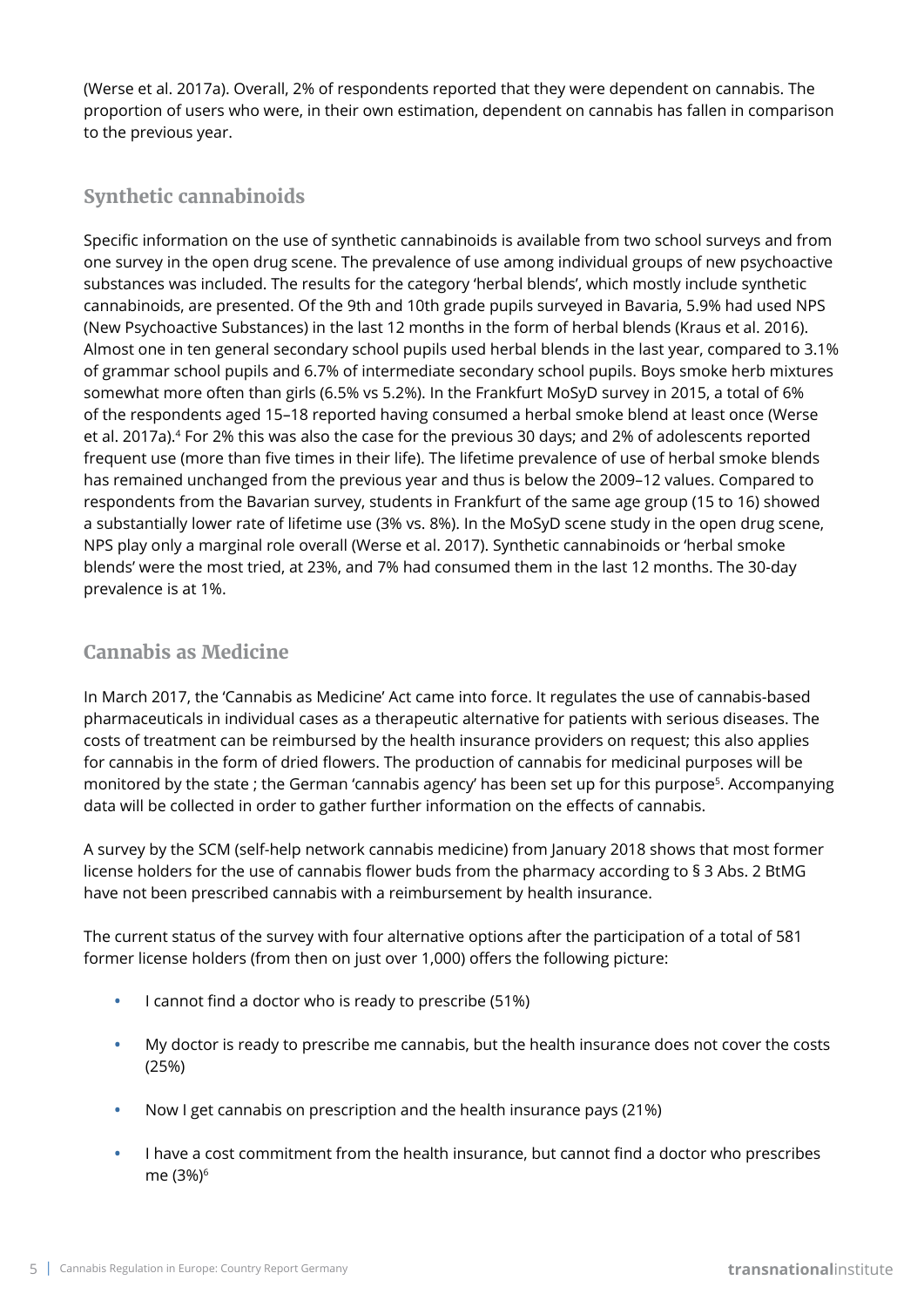A reply from Andrea Nahles (now head of the social democratic SPD) to the letter from the SCM states: 'It is clear that questions of cannabis policy will also play a role in this [coalition negotiations]. I will gladly try to work for your cause, even though I know that will be a tough job with the [Christian Democrats] Union'.

Soon after, the new coalition agreement was set up, and made no mention of cannabis.

An answer by Marlene Morter, Federal Drug Commissioner, dated 5 February 2018 states:

"The Federal Ministry of Health and I receive up-to-date information on the implementation of the cannabis-as-medicine law. There are regular consultations with the medical associations and the health insurance companies. I will continue to follow developments closely and work to ensure that the law 'cannabis as medicine' meets its claim to contribute to the better care of critically ill patients."

### **Application of the new law**

In March 2017, doctors prescribed 564 cannabis-containing preparations or cannabis flowers in recipes on 488 occasions. In addition, around 3,100 finished medicinal products containing natural or synthetic cannabinoids were released. Previously rejected:

- **•** to mid-2017: 25–50%
- **•** at the end of 2017: 36%
- **•** applications 16,000, of which 60% approved

In 2016, there were 26,040 Sativex prescriptions.

The (health insurance) 'Barmer' with nine million patients insured reported that in the initial phase of the law still two to three applications per day were submitted. There are now eight applications per day, and rising trend. Approvals and rejections held the balance 3.3 million insured 223 filed a claim for medical cannabis, 130 of which were approved and 93 refused, of which 5.8 million were insured at DAK at the beginning of May with approximately 600 applications and inquiries Lower Saxony (260 submitted applications / 50 approved), AOK Plus (240/85), AOK Hesse (164/45), AOK Rheinland / Hamburg (177/113), AOK Rhineland-Palatinate / Saarland (100 to 200 / no answer) , AOK Nordwest (74/43) and AOK Sachsen-Anhalt (55 / no information) received more than 1,100 applications together. (ÄrzteBl 2017, 114 (25))

'More and more patients in Germany are turning to their health insurance companies to get reimbursed for the costs of cannabis: according to a report (the TK, Barmer and AOK), the number of applications has risen to more than 13,000'. Of applications (to the following health insurance companies), AOK: 7,600, 64% approved; and BARMER: 3,200, 62% approved. (SPIEGEL Online, 10 January 2018). The health insurance 'Techniker Krankenkasse/TK' (covering around 10 million people) issued a report in May 2018 (Glaeske/Sauer 2018) about the therapeutic potential of cannabis, the figures of cannabis-related recipes and the indications of diseases for which doctors prescribed cannabis in the first year after the new law had been issued – 2,900 patients applied and 2,200 (64%) applications had been approved (costing about 2.3 million Euros). However, in a press conference, when the report was released, it was claimed that there are many questions regarding indications, dosage, forms of application etc. The most frequent indication to prescribe cannabis has been as a pain killer. A year since its passage, the new law still lacks clarity. While the number of prescriptions went up far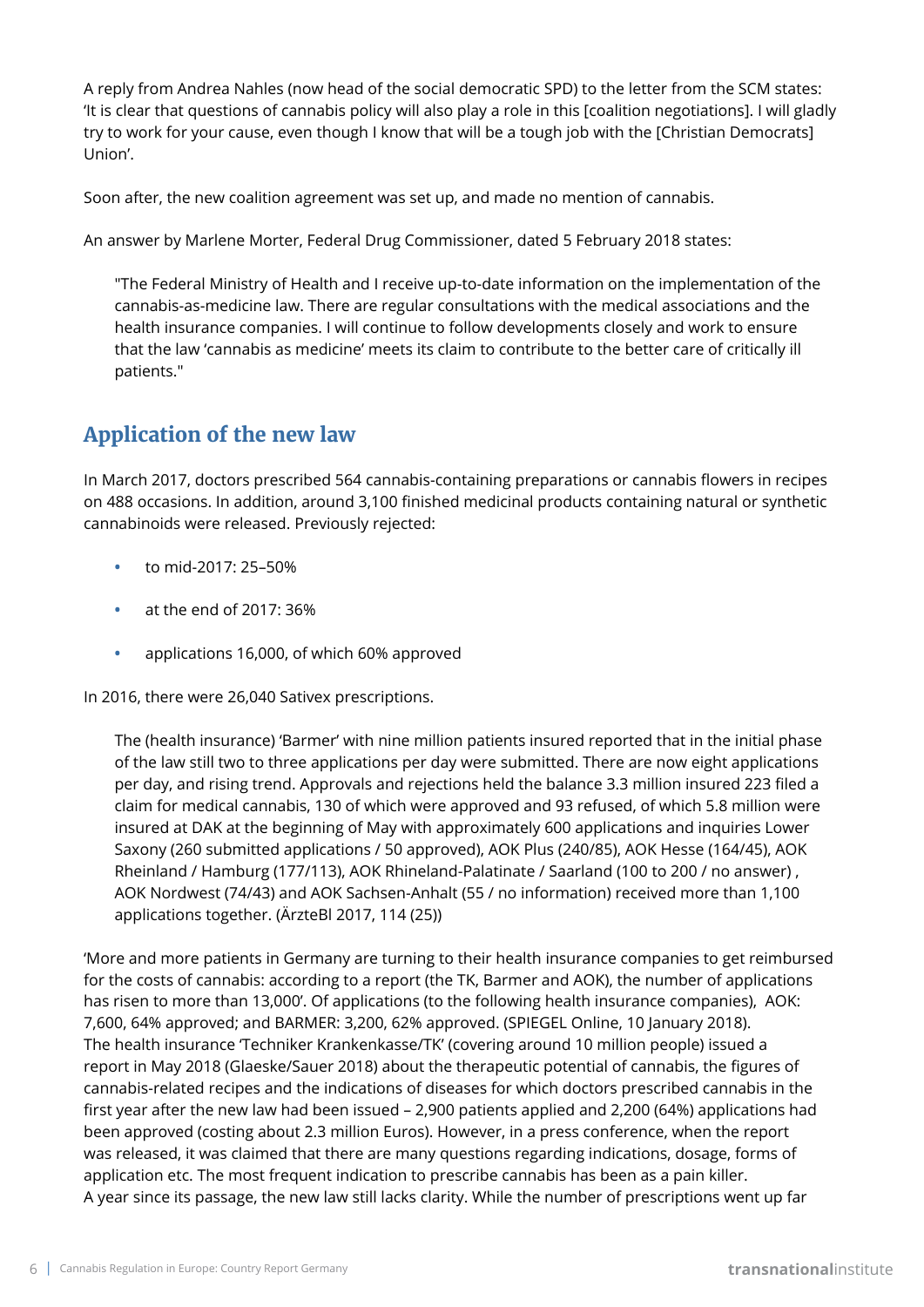more than many had estimated, nothing had been regulated regarding the situation of patients who are willing to grow their own medication (Plenert 2018: 55).

German Key Study on Cannabis 'CAPriS'<sup>7</sup>: What it says and what it does not

- **•** Impairments, and clearly in memory, attention and psychomotor control.
- **•** Regular smoking of pot also leads to global deficits in cognition, especially memory. However, the picture of these limitations is not as consistent as with the acute effects. A decrease in intelligence as a result of regular cannabis consumption could not be proven. Cognitive functional deficits due to chronic consumption seem to be temporary.
- **•** The influence of the entry age on long-term cognitive disorders could not be conclusively clarified. International standards on key cannabis use variables are lacking to improve the comparability of studies and their outcomes.
- **•** Regarding the organic consequences, the study summarises: Chronic cannabis use increases the risk of respiratory symptoms. Acute cannabis use causes dilated blood vessels, high blood pressure and accelerated heart rate. A risk assessment of the cardiovascular effects associated with chronic consumption (ischemic infarction, myocardial infarction, atrial fibrillation) cannot take place on the basis of the available evidence.
- **•** Chronic smoking apparently causes structural changes in the brain, especially in the amygdala and in the hippocampus, i.e. structures important for memory formation. Above all, changes of volume and form as well as density of the grey matter were shown. Perhaps these changes 'are directly related to the THC: CBD ratio of cannabis preparations consumed.
- **•** Cannabis use during pregnancy may disturb foetal development. In addition, there is some evidence of disrupted child development in visual cognitive skills, attention and increased cannabis use in adolescence.
- **•** Acute increases in the risk of traffic accidents, especially when mixed with alcohol.
- **•** Frequent cannabis use in early adolescence often leads to dropping out of school and fewer academic degrees. Too few empirical data are available regarding cannabis-related abnormalities in social behaviour and offending.
- **•** The risk of anxiety disorders and depression is slightly increased by cannabis use and dependence. The risk of psychotic disorders also increases.

(Source: Doctors newspaper online, 28 November 2017)

The study does not set out to justify ideologically motivated (criminal) restrictions on the consumption of adult recreational users.

### **Cannabis for recreational use**

**The background of the debate in Germany – International Conventions**

In a statement by Werner Sipp (until May 2017, President of the International Narcotics Control Board, INCB , until May 2017), he said: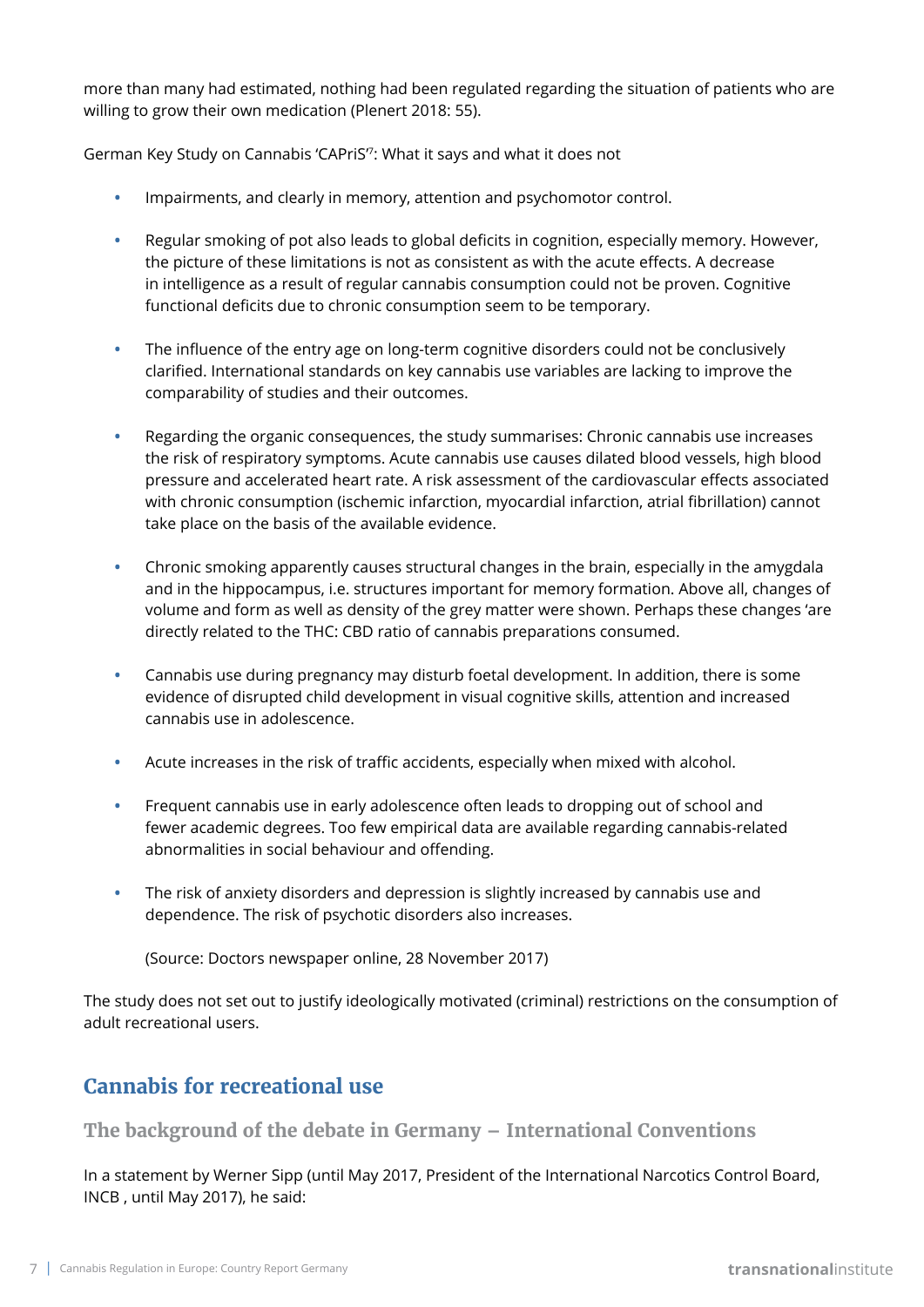In the special topic on the regulation of the use of cannabis for non-medical purposes, the Board reiterates that the Parties to the 1961 Convention have assumed the obligation to limit exclusively to medical and scientific purposes production, manufacture, distribution, use and possession of drugs …'To this rule no exception is possible…It is now up to State parties to determine how to respond to the developments in those countries which disregard the treaties by permitting and regulating the non-medical use of drugs. (March 2017)

Viroj Sumyai, President of the International Narcotics Control Board (2018), stated:

"The Parties to the 1961 Single Convention on Narcotic made the decision to limit exclusively to medical and scientific purposes the production, manufacture, export, import, distribution of, trade in, use and possession of drugs. In a number of countries, recent developments are not in conformity with the treaties, in particular developments concerning the use of cannabis for nonmedical purposes. INCB remains engaged in a dialogue with the concerned governments towards ensuring compliance with the treaties, to which they are party. INCB reminds State Parties that they themselves have decided to subject cannabis to the highest levels of control under the treaties, in recognition of the public health risks associated with its abuse. It is now up to State parties to determine how to respond to developments in some States in which the non-medical use of cannabis has been or is being legalized and regulated, which is in clear contravention of the conventions." (statement at the Economic and Social Council Coordination and Management Meeting on 6 July 2017 in New York)8

### **'Not Watching Teenagers Decline Their Future'**

In an interview, Marlene Mortler (Federal Government Drug Commissioner), said:

The whole debate is too half-hearted for me. Our criminal procedural law provides the judiciary with all means to suspend criminal proceedings against people who have small amounts of cannabis and other illicit drugs for their own use. The question is, however, whether one cannot use the moment in which someone stands out because of personal use even more meaningfully than before. And indeed, to offer help.

Our problem is not that all drug addicts ended up in prison, but that they have taken drugs too long, if they start a treatment at some point. In Portugal, an interesting model has been developed. There, drug users who have been picked up by the police are given the choice: help or sanction. That's a good approach. (Die Welt)<sup>9</sup>

### **New political developments of cannabis policy**

In Germany, there is still a controversial public and political debate on dealing with cannabis use. Repeatedly, particularly psychiatrists and other medical experts make statements like 'Cannabis smoking makes you stupid, cannabis use promotes psychosis, cannabis use among adolescents inhibits the maturing of the brain' etc.

Yet many doctors have patients, some of whom vehemently demand cannabis for pain relief, says the president of the German Pain Congress in Mannheim, Winfried Häuser. 'Practices are being overrun by people with false expectations', he says. 'The patients believed that cannabis was an effective painkiller available that they had been denied so far'.

'According to Charité physician Stefan Gutwinski, several studies have shown that prolonged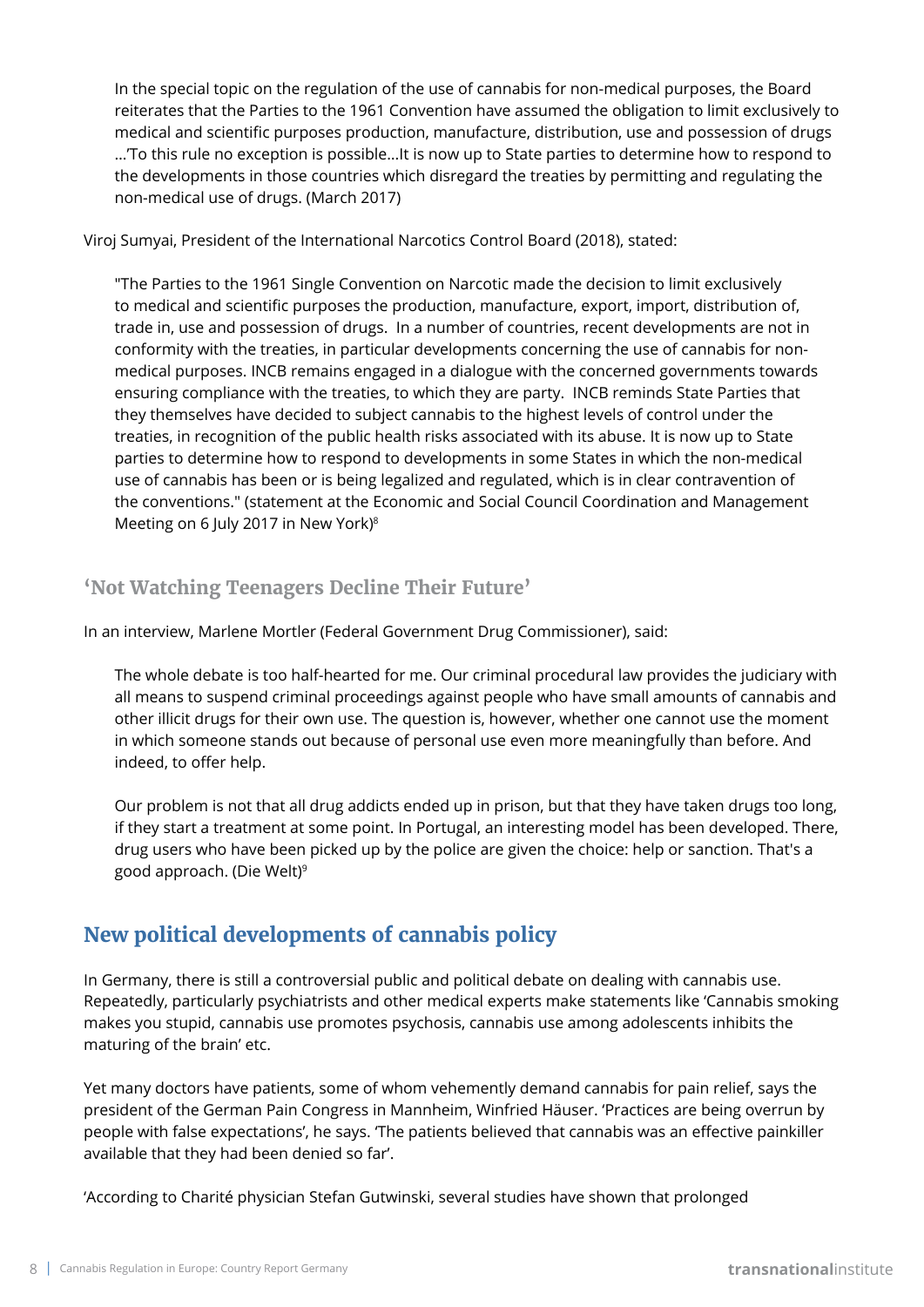consumption can reduce the cognitive performance of adolescent cannabis users.' ('Berliner Zeitung,' 04.01.18).

As mentioned, these are typical opinions from the medical sector, which usually include the call to stick to the punitive approach in drug policy. However, a) there is also a growing number of physicians, psychiatrists etc. who agree with more liberal approaches in drug policy, and b) for at least the last eight years, a vast majority of German citizens support the use of medical cannabis (TNS Emnid 2010), which is also true for German medical doctors, of whom even 53% are in favour of legal regulation for recreational cannabis (DAZ.online 2018).

On the other hand, there is a large majority of experts from all relevant fields (e.g. social science, law, criminology, psychology, drug services, etc. including some important persons from law enforcement) who call for decriminalization and/or legal regulation. For instance the head of the Association of German Criminal Investigators recently stated: 'The ban on cannabis is neither intelligent nor purposeful' (ZEIT online, 2018 ).

A majority of Germans oppose the legalisation of cannabis. In a 2017 survey, 63% spoke out against it. 'The demand that adults should be able to acquire cannabis for personal use as an intoxicant in selected stores, is supported by one third (34%) of German citizens', as shown by the survey (Rheinische Post 2017). However, there are considerable differences between different surveys from different institutes and different ways of asking, e.g. in a slightly older survey, 39% tended to agree with the statement 'Cannabis should be legal and regulated for adults, such as specialty stores like Colorado', while 58% tended to disagree (Infratest Dimap 2017). 52% agreed that the possession of small quantities of cannabis should no longer be prosecuted. One year later, the same institute found out that consent to legal regulation increased to 46%, while 52% disagreed (Infratest Dimap 2018). Another survey (Die Zeit 2017) detected a majority of respondents (57%) who are in favour of legalisation.

At the political level, there has been for some years a renewed debate in the German Bundestag, starting with various applications by Bündnis90 /Die Grünen and Die Linke and liberal statements by some social democrats in the last election period. After the last election, during the negotiations on a so-called 'Jamaica coalition', FDP and Bündnis90 / Die Grünen demanded that cannabis model projects should be implemented, even though the CDU/CSU opposed it. Since the dealings failed due to the FDP's exit, it is unclear whether a compromise could have been achieved on this issue.

The new coalition agreement between CDU/CSU and SPD (conservatives and social democrats) contains nothing on the subject of cannabis policy.

The new Bundestag soon had to discuss requests and applications on that issue from three parties (Die Grünen, Die Linke and FDP): German Bundestag printed matter 19/310, 19th electoral term 21 December 2017 Response of the Federal Government to the 'Small Request' by Members of Parliament (Wieland Schinnenburg, Konstantin Elias Kuhle, Dr. Marie-Agnes Strack-Zimmermann and the FDP fraction) – printed matter 19/181 – from November 2017. Controlled delivery of cannabis.'

In 2015, the Federal Institute for Drugs and Medical Devices (BfArM) adopted a rejected application from the Berlin district of Friedrichshain-Kreuzberg for a controlled cannabis-dispensing project through the states of Bremen and Thuringia (see Bundesratsdrucksache 500/17). Currently, Münster and Düsseldorf are trying to implement pilot projects for a controlled levy approved although the application for a model project in Münster was also rejected by the BfArM. The application from Düsseldorf is still pending at the time of publication.

The response of the Federal Government of 21 December.2018 to the above-mentioned Small Questions by Members of Parliament: 'The federal government rejects for reasons of health protection of the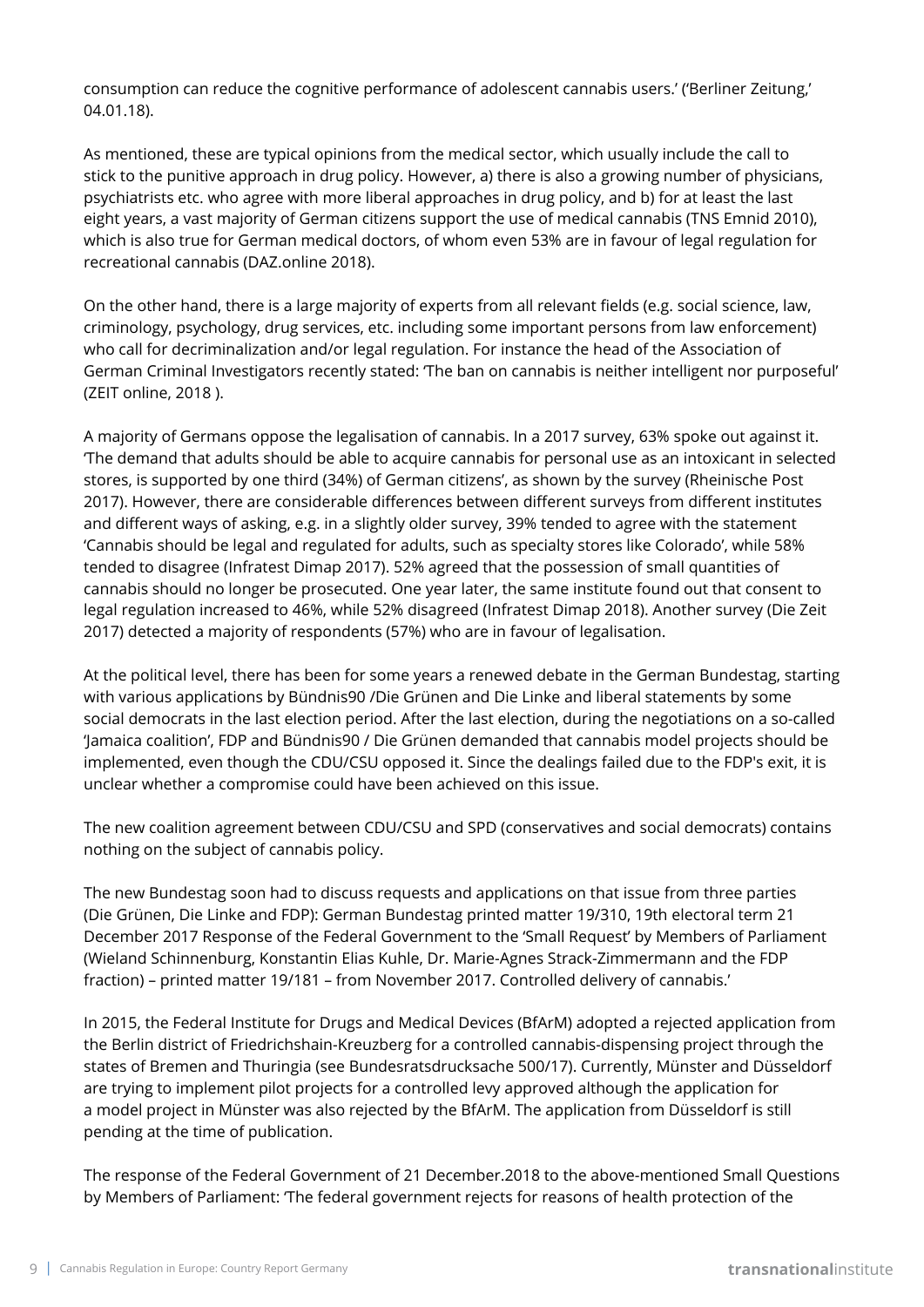population a legalization of the use of cannabis for pleasure/recreational purposes. The health hazards of cannabis abuse especially among adolescents are medically proven. Even recent studies have rated cannabis as not safe. Reference is made to a number of acute and long-term risks of abusive cannabis use. After that, prolonged use can lead to serious physical and mental disabilities. ' (…) 'The preventive effect of the punitive threat restricts the availability and spread of cannabis. Thus the prohibition serves the protection of the health of the population and the individual.'

There was then another 'Small Request' from Bündnis90/Die Grünen on the 'Impact of Cannabis Prohibition on Health Protection<sup>'10</sup>, to which the Federal Government replied on 20 February 2018: 'As already stated in the Federal Government's Commentary on the Small Request of the FDP Group' Controlled Delivery of Cannabis '(BT-Drs. 19/310), the Federal Government rejects legalising the use of cannabis for enjoyment purposes for reasons of public health protection The health hazards of cannabis abuse, especially among adolescents, are medically proven' . 'A considerable number of people suffer from a problematic use of cannabis in health consequences that cause them to visit the outpatient and inpatient facilities of the addiction treatment system.'

Applications by the FDP for cannabis pilot projects and the party Die Linke to allow possession of cannabis for personal use, as well as a Bündnis90/Die Grünen bill for a cannabis control law, were the focus of a 45-minute debate on 22 February 2018. All three papers were subsequently referred to the Health Commission for guidance.<sup>11</sup>

### **FDP application**

In its application,<sup>12</sup> the FDP advocates model projects for legal cannabis sale. The fight against cannabis consumption by repression has failed. It is therefore time to break new ground in addiction prevention, the group argues. The submission calls on the Federal Government to lay the groundwork for the approval of model projects for the controlled sale of cannabis for recreational use. Previous applicants should be actively supported. Other countries and municipalities wishing to implement such a model project should be supported and advised.

### **Draft Bill of the Bündnis90/Die Grünen (Green Party)**

The Greens Bill (19/819) envisages removing cannabis from the criminal law provisions of the Narcotics Act and instead opening a strictly controlled legal market for cannabis, the only way to effectively monitor the ban on selling cannabis to minors. The Greens want the whole cannabis supply chain to be regulated from cultivation to wholesale, import, export and retail. The sale to minors must be banned and this ban must be effectively controlled.

The group argues for a minimum distance of the cannabis shops from schools and youth institutions, for a prohibition of advertising and for access only with proof of age. The Bill would specify information about the ingredients and their concentration. Extensive leaflets, warnings and quality standards are necessary. The cannabis retailers would have to comply with numerous requirements regarding the sale and training of their sales staff. In addition, a cannabis limit should be introduced similar to the alcohol limit.

### **Request of the party 'Die Linke' (Left Party)**

The Left regards the prohibition policy in the cannabis field as failed. Cannabis is the most commonly used illegal drug, it says in its application 'Health Protection Instead of Law Enforcement - For a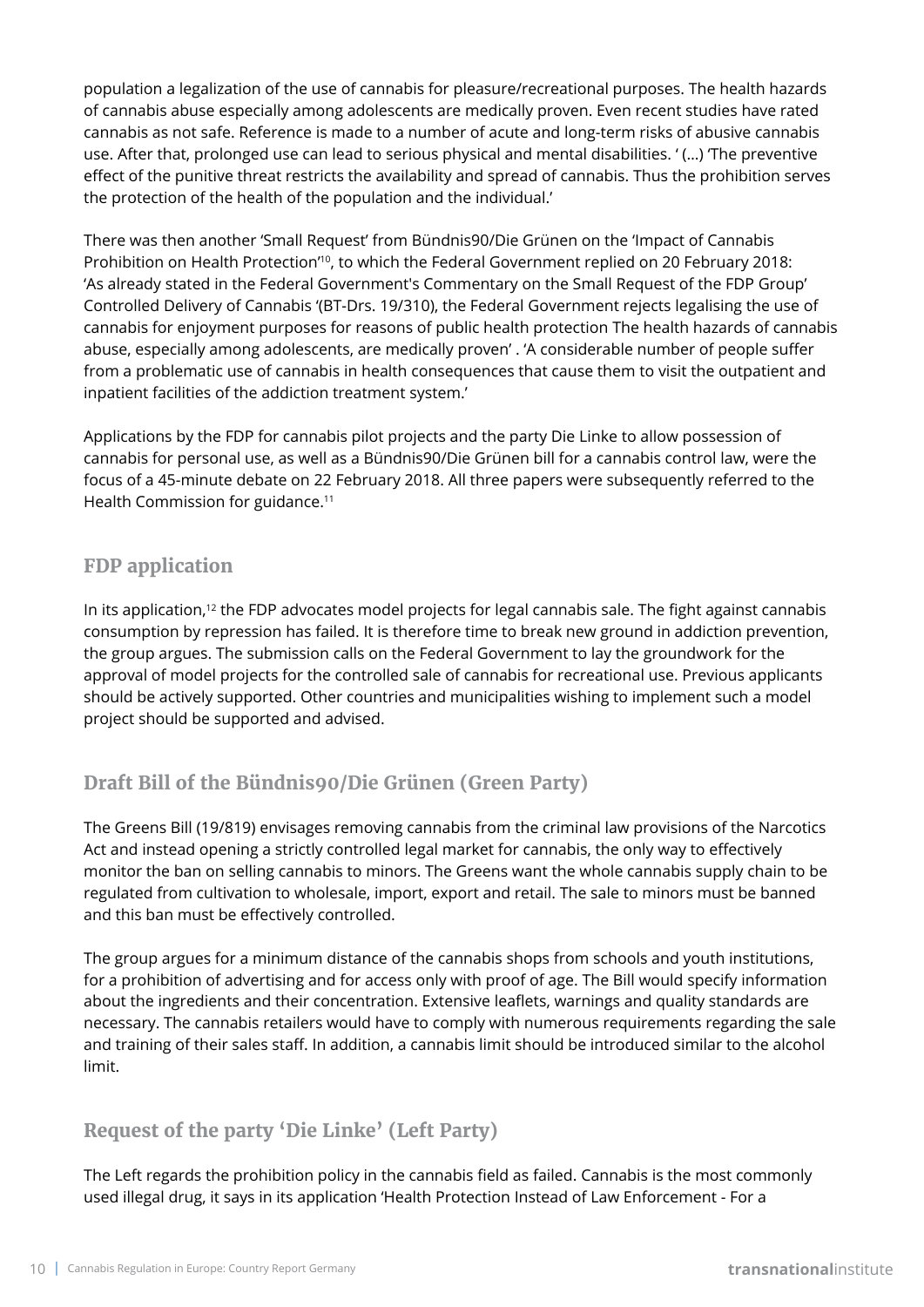Progressive Approach to Cannabis Use'13. This contrasts with a prohibitive drug policy that is ideologically motivated and bypasses the realities of citizens' lives. The Group calls for legal possession of cannabis for personal use, legal cultivation of up to three plants, enabling of cannabis social clubs and reinforcement of the pillars of drug prevention, advice and treatment in drug policy, against the pillar of repression and stigmatization.

### **How did the debate go? Some relevant statements**

#### **In favour of the request**

#### **Dr Wieland Schinnenburg (FDP)14**

'The repression-based cannabis policy in this country has failed, for several reasons. First, it failed because, after decades of prosecution, several million people still consume cannabis. On the other hand, it has failed because these people are also endangered by the fact that they have to get cannabis on the black market and often get cannabis there with impurities. Thirdly, it failed because in this way the judiciary and police are unnecessarily burdened with work. (...) The Free Democrats decided a few years ago: we want a different drug policy. We want a controlled release of cannabis. Attention: controlled delivery, not release. We do not want cannabis on the shelves anywhere in the supermarket; no, we want cannabis to be controlled in pharmacies and other specially licensed stores and delivered to adults in a manageable amount.' … 'We need a drug policy that focuses on people's interests rather than, as is currently the case, on dogma.'

#### **Sabine Dittmar (SPD)15**

'It is undisputed that the use of cannabis brings with it health risks and an addictive potential, as well as alcohol and nicotine. (...) All the more worrying is the finding of the German main office for addiction issues that the illegal procurement market is used by broad social groups and is available in its present form also to children and young people without restriction. (...) Therefore, it should give us, powerful thinking, if a significant part of experts from the field and research, ie associations and organizations, people who are involved day in, day out with victims, but also well-known criminal lawyers and Last but not least, the Bund Deutscher Kriminalbeamter comes to the conclusion that our currently practised prohibition policy has failed. (...) In my party has long been controversial and passionate about the correct handling of the drug problem discussed. I do not want to prevent that there are still voices thank God less and less - who are speaking in favor of a restrictive drug policy. I am grateful that the progressive voices in my party call for people to be guided by social realities and to break new ground in drug policy. In the Health Working Group, we worked closely with the policy makers from the Legal Affairs Group and the Internal Affairs Committee to deal intensively with the topic and also drafted a corresponding position paper. Together, we spoke out in favor of allowing communities to initiate model projects on the regulated delivery of cannabis to adults and to evaluate the results. (...) That the threat of punishment as a way of prevention has clearly failed, the numbers show.'

#### **Dirk Heidenblut (SPD)16**

'I have already found many reasons why I am grateful that the FDP, the Greens and the Left have submitted these applications. I am grateful that we can move towards a sensible new drug policy. I am grateful because we can discuss the topic. And now I'm even more grateful, because what we can do now, on top of that is a training for the CDU / CSU and AfD colleagues in drug policy and addiction issues. (...) All the arguments put forward against a controlled release are conversely arguments that can be used excellently for a ban on alcohol and tobacco. (...) I did not say that there are no problems and that there are no health costs when trying to help people with different addictions to cope with the addiction. (...) Because we drive cannabis users into illegality, and because we expect people to catch up on other things in procurement, we're raising health care costs in that country and making it worse. (...) It is good and right that we return to the question of how to run a drug policy, especially with regard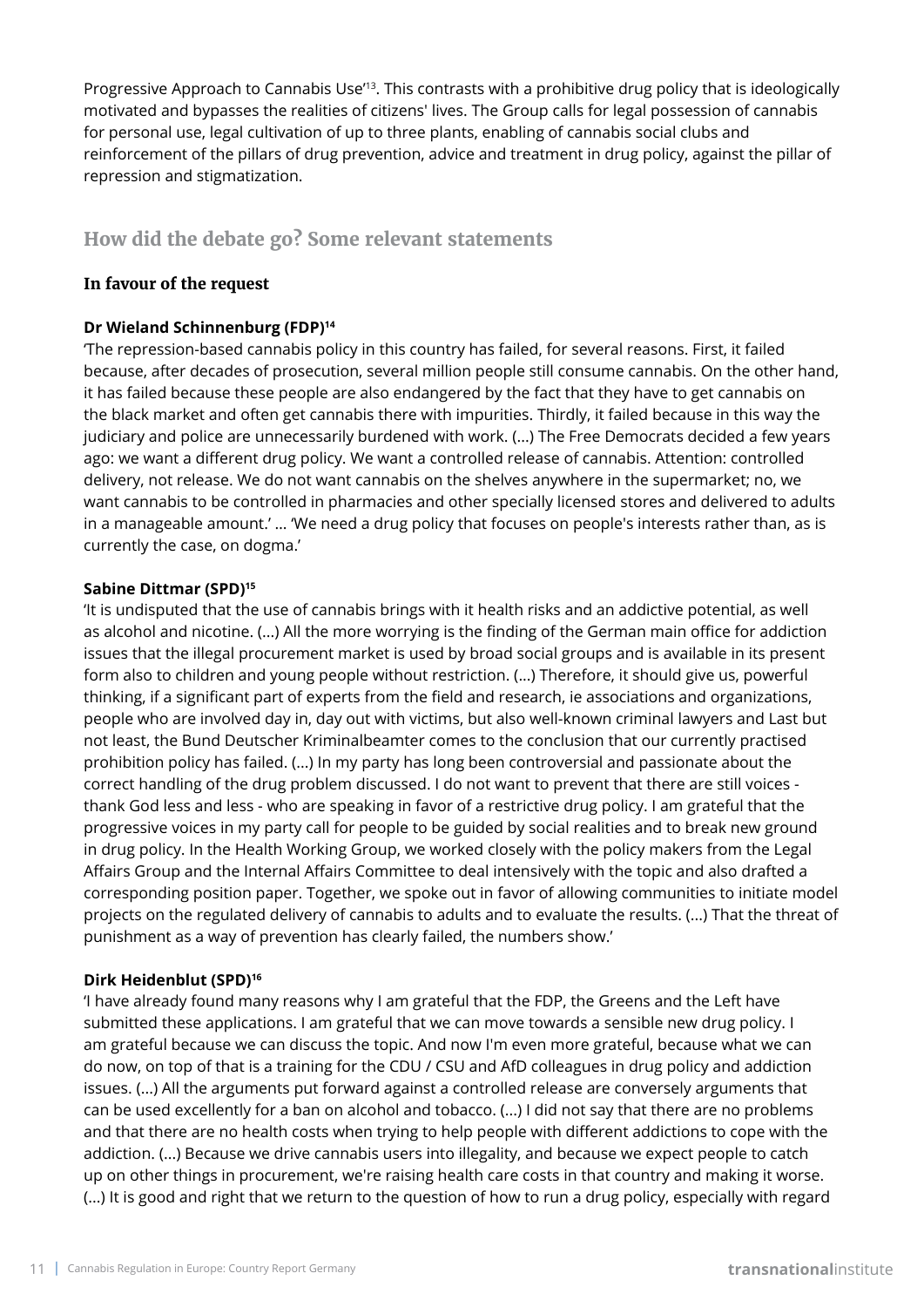to the use of cannabis, which is really there for people who do not criminalize people but ensure it that they are protected and not endangered. That would be the right way; because that would be a sensible protection of minors.'

#### **Niema Movassat (Die Linke)17**

'We want to decriminalize the consumption of cannabis and allow a controlled delivery. We say: It must finally come to an end that people are punished just because they have a bit of cannabis. (...) What we experience today in dealing with cannabis users is not allowing adult people to decide independently about their lives. (...) The current cannabis policy is an incredible waste of police and judicial resources. (...) It is, of course, true that people who are addicted to certain drugs cause costs in the health system. But that is also the case with alcohol and tobacco. In this case, this problem is not solved by prohibitions, but by health offers. (...) The previous prohibition policy is harmful to health; because by criminalising the state completely abandons the control and regulation of the cannabis market.'

#### **Dr Kirsten Kappert-Gonther (Bündnis90/Die Grünen)18**

'It is quite clear that the prohibition policy has failed on the whole. The black market is flourishing, and there is no health or youth protection on the black market. Reason and evidence finally demand the controlled release of cannabis. To this end, we today present a comprehensive bill to the Greens. Our bill regulates everything from cultivation to sale, always with the health and youth protection firmly in view. (...) We are open to joining forces with everyone in the house who wants a sensible, progressive drug policy. (...) Why am I as a specialist in psychiatry and addiction with at least 20 years of practical experience so vehemently for the controlled release? I do, because under the conditions of prohibition that's the joke - it comes to the problems you describe here. (...) We do not need new pilot projects.'

#### **Against the request:**

#### **Stephan Pilsinger (CDU / CSU)19**

'As the recently published CaPRis study by LMU Munich shows, cannabis use can lead to mental disorders such as anxiety disorders, depression, suicidality, bipolar disorder and psychosis. (...) The fact is that cannabis use leads to versatile cognitive impairments. (...) Almost all serious studies are more than clear: Intensive cannabis use makes stupid! (...) The fact is that the social consequences of cannabis use are not negligible, as the CaPRis study also confirms. Early onset and frequent cannabis use in adolescence are associated with low educational opportunities. (...) It is also claimed that cannabis does not lead to dependencies or that they are at least negligible. But the fact is that (...) that in Europe, the number of people starting addiction treatment for cannabis-related problems has risen from 43,000 in 2006 to 76,000 in 2015. (...) I do not want to wrongfully adore me. I'm concerned with people's health. That's why I want a world with less than more drugs.'

#### **Alexander Krauss (CDU / CSU)20**

'I was in Colorado a few months ago, a federal state that liberalised drug policies four years ago, and drove home with two findings: drug use has increased and adolescents are finding it easier to use drugs. (...) I was in San Francisco too. (...) I was shocked by this city. A walk through the streets smelled of cannabis and urine everywhere. There were hundreds of homeless people in this city who were treated like human garbage. I do not want this image of man and the effects of drug policy in Germany. (...) Every week in the US there are 1,000 deaths from opiates. The president proclaimed the health emergency. There is a real drug epidemic. That's the result of trivialising drugs. Those who take hard drugs have started their drug career mostly with cannabis. Therefore, a liberalised drug policy leads to more drugs, more suffering and more drug-related deaths. (...) Cannabis harms your health. That's very clear. Cannabis harms young people. Their applications harm both the health and the youth. Therefore, we will reject it with a good heart.'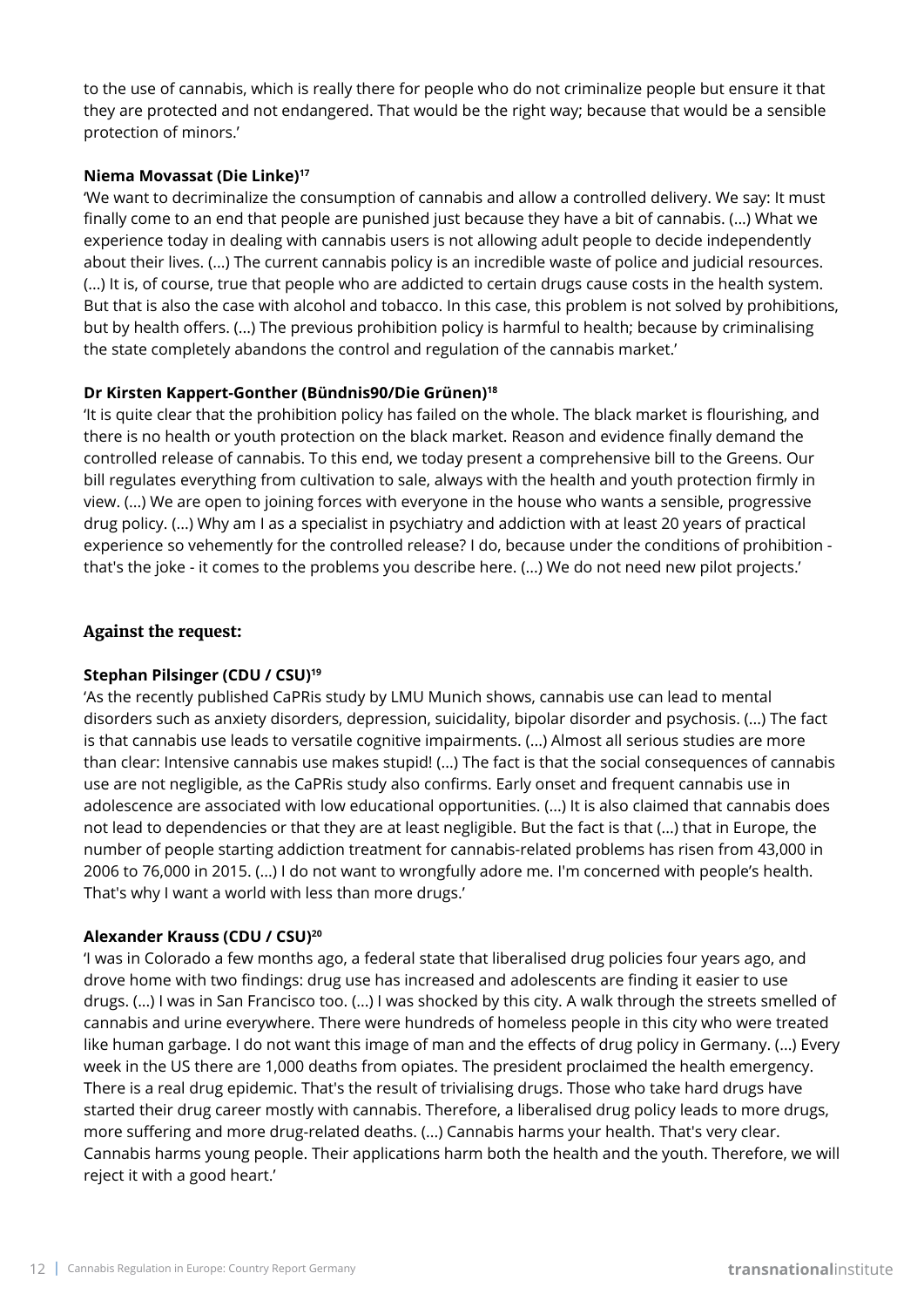#### **Dr Axel Gehrke (AFD)21**

'From a medical point of view, it's pretty clear. Cannabis and derived products are psychoactive substances that pose a particular threat to adolescents in their maturation process, and indeed the younger they are. (...) Rather, it is to be feared that cannabinoids are to be regarded as a starter drug for harder gaits. (...) Do not open the Pandora's box! (...) Actually, alcohol and nicotine should also be banned; that is very clear. But we have no reason to admit a third drug, and that's what it's all about. (...) We already have a very liberal drug law. We have the release of cannabis for medical purposes. This is already controversial enough and, if at all, secured for only a few indications. But at least: It is possible. The fact that the possession of cannabis is subject to criminal prosecution has so far shown clearly good, dissuasive effects. It is repeatedly disproved misconception that legalisation of the drug market is dehydrated. The opposite is the case: Dealers resort to cheaper material and tougher drugs. The Netherlands sends its regards.'

#### **Rudolf Henke (CDU / CSU)22**

'The positioning of the Greens and the FDP was the subject of exploratory discussions for a coalition treaty (Jamaica Coalition). But all the points were yellow, so they were open points. The termination of negotiations by the FDP has meant that we will never know what the exploratory talks on this point would have been. (...) For the first time, we also do not notice the tension that we have as a Union with the SPD on this point; that already existed in the last legislative period. (...) The dangerousness of drugs is in fact decided not only on the question of legality / illegality, but it results from the Wirkmustern. (...) One of the parts that we are going to discuss concerns the question of whether we want to lift the bans on model testing or, in general, as others ask for it. (...) I think we have to take note of the fact that there are four or five Scandinavian countries where even less regularly than in Germany. But especially the states that deliver cannabis in a controlled manner, who maintain a very careless handling of cannabis and provide little prevention and offer little help, such as the Czech Republic, Portugal, Spain or Italy, have significantly higher consumption rates. (...) The fact that we have an unsolved problem in the area of tobacco and alcohol does not change the fact that it is wrong to make a completely unsolved problem in the area of cannabis from a moderately to poorly controlled problem. (...) I think we need the committee deliberations. I think we should not smoke her with one. I think we should not lead them with an ideological predestination, (applause by members of Bündnis90/Die Grünen), namely, 'the narcotics law must go away.'

### **NGOs working for a cannabis regulation**

In Germany, there is growing resistance to cannabis prohibition. There are several NGOs working on the topic of regulation at different levels. The largest one, 'Deutscher Hanfverband (DHV)<sup>'23</sup> is aiming at a legal, user-friendly regulation of the cannabis market, which should cover home-growing regulation, legal production, distribution and sale, and should take youth protection into account. Furthermore, the DHV is campaigning against the discrimination and stigmatisation of cannabis users as well as fighting for the medical use of cannabis and promoting cannabis as raw material. DHV has a website with all topics related to cannabis (driving license, relevant information for users etc.) produces brochures and leaflets, and organises conferences on the topic of cannabis.

Another key NGO is 'akzept e.V. – Bundesverband für akzeptierende Drogenarbeit und humane Drogenpolitik',<sup>24</sup> which is the national umbrella organization of organizations working in the harm reduction field and is working on the regulation of all drugs. Annually, akzept together with Deutsche Aids-Hilfe'<sup>25</sup> and 'JES'<sup>26</sup>, edits the alternative report on drugs and addiction/'Alternativer Drogen- und Suchtbericht (ADSB)<sup>'27</sup>. This report is probably the most widely read and discussed alternative to the governmental drugs report . The ADSB is usually released a few days before the official governmental report and attracts widespread media attention (even in prime-time news<sup>28</sup>). In most of the reports over the last five years, the criminalisation of drug users is a key topic of critique.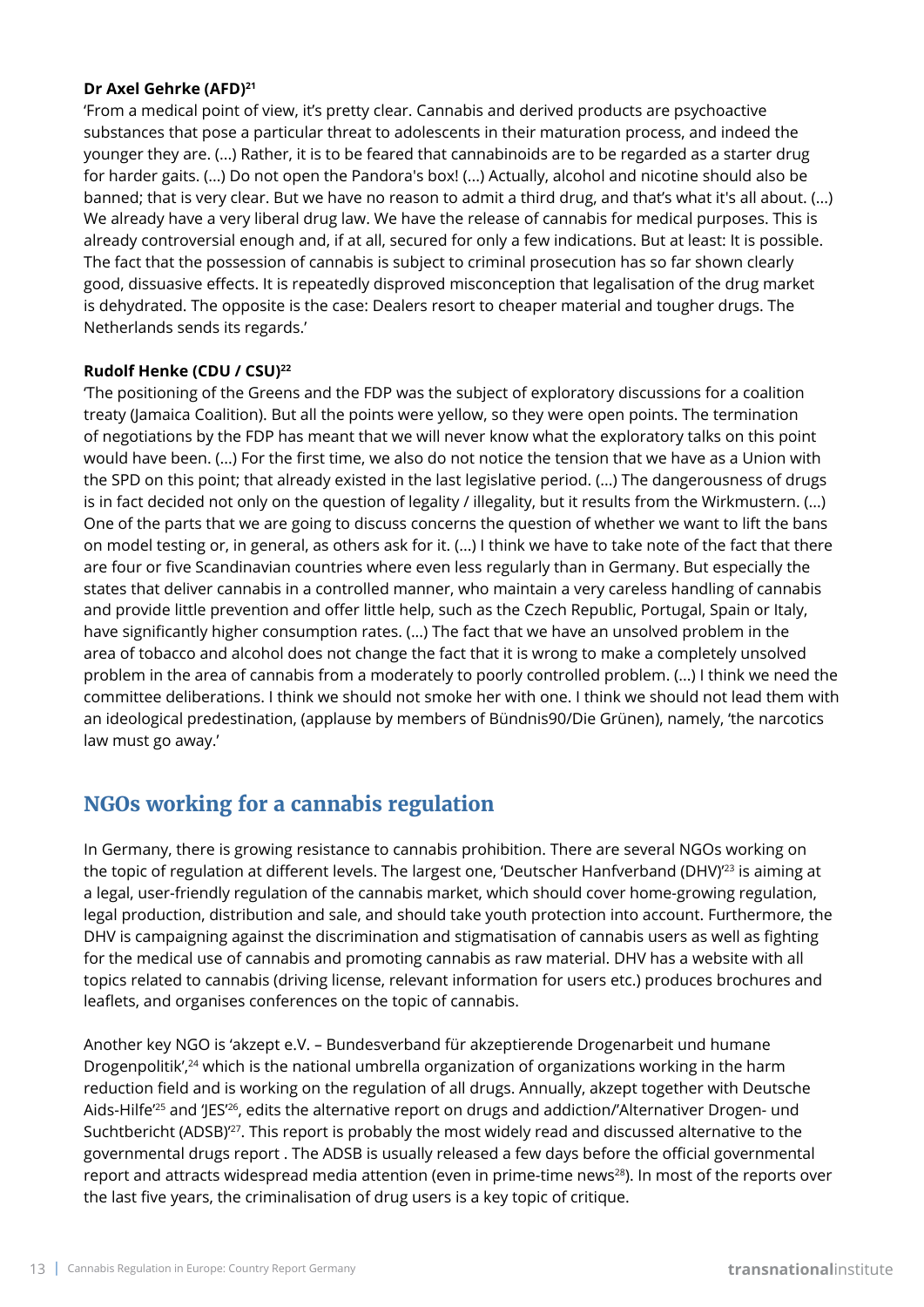### **The process of criminalisation of cannabis users**

|      | <b>Heroin</b> | <b>Kokain</b> | Crack | Amphetamin | <b>Ecstasy</b> | Crystal | <b>LSD</b> | <b>Cannabis</b> | Sonstige |
|------|---------------|---------------|-------|------------|----------------|---------|------------|-----------------|----------|
| 2008 | 28.177        | 16.173        |       | 26.791     | 6.511          |         | 305        | 132.519         | 10.815   |
| 2009 | 27.330        | 16.838        |       | 28.257     | 4.921          |         | 231        | 130.963         | 12.114   |
| 2010 | 24.574        | 11.490        | 2.770 | 32.067     | 3.436          |         | 218        | 128.868         | 12.079   |
| 2011 | 18.589        | 11.480        | 2.450 | 38.827     | 3.750          |         | 255        | 131.951         | 13.786   |
| 2012 | 13.902        | 12.017        | 1.812 | 38.706     | 4.908          |         | 244        | 134.739         | 14.676   |
| 2013 | 12.064        | 11.949        | 2.180 | 42.594     | 5.903          |         | 337        | 145.013         | 16.577   |
| 2014 | 11.305        | 11.489        | 2.422 | 33.520     | 7.106          | 12.137  | 466        | 161.040         | 18.909   |
| 2015 | 10.630        | 11.088        | 2.084 | 33.499     | 8.755          | 12.180  | 501        | 163.702         | 21.215   |
| 2016 | 11.051        | 13.379        | 2.018 | 34.146     | 10.745         | 11.071  | 704        | 177.776         | 22.779   |
| 2017 | 11.206        | 15.768        | 2.538 | 36.145     | 11.394         | 11.335  | 905        | 198.782         | 21.876   |

In May 2018 the Federal Criminal Police Office released the offences against the narcotics law.

Table 2: Offences against the narcotics law. Source: Federal Criminal Police Office 2018

Offences related to cannabis (198,782) account for the vast majority of the total drug-related offences of 330,580 in 2017, an increase of 9.2 % over the previous year. The police force is making enquiries about 263,255 individuals who committed drug-related crimes in 2017. Overall, drug-related crimes accounted for 6 % of all criminal offences in Germany in 2017 (Bundeskriminalamt 2017, p.6).

These figures illustrate that the police and law-enforcement agencies continue the same level of involvement, despite an ongoing debate about the need for and appropriateness of the drug prohibition.

|      | <b>Heroin</b> | <b>Kokain</b> | Crack | Amphetamin | <b>Ecstasy</b> | Crystal | <b>LSD</b> | <b>Cannabis</b> | <b>Sonstige</b> |
|------|---------------|---------------|-------|------------|----------------|---------|------------|-----------------|-----------------|
| 2008 | 20.490        | 12.895        |       | 22.509     | 4.598          |         | 221        | 100.651         | 8.022           |
| 2009 | 20.125        | 12.316        |       | 22.387     | 3.511          |         | 149        | 102.096         | 9.105           |
| 2010 | 18.171        | 8.106         | 2.391 | 25.695     | 2.577          |         | 162        | 99.562          | 9.216           |
| 2011 | 13.609        | 8.043         | 2.156 | 31.330     | 2.865          |         | 173        | 101.186         | 9.216           |
| 2012 | 10.096        | 8.832         | 1.693 | 30.928     | 3.770          |         | 160        | 106.215         | 11.643          |
| 2013 | 8.978         | 8.706         | 1.992 | 34.679     | 4.479          |         | 268        | 117.443         | 13.238          |
| 2014 | 8.806         | 8.623         | 2.310 | 28.119     | 5.405          | 9.489   | 377        | 131.130         | 15.255          |
| 2015 | 8.283         | 8.546         | 1.898 | 28.095     | 6.643          | 9.880   | 402        | 132.745         | 17.358          |
| 2016 | 8.654         | 10.370        | 1780  | 28.891     | 8.111          | 8.962   | 547        | 145.915         | 18.696          |
| 2017 | 8.691         | 12.209        | 2.337 | 29.907     | 8.415          | 9.208   | 693        | 166.236         | 17.648          |

Table 3: General Offences against the narcotics law. Source: Federal Criminal Police Office 2018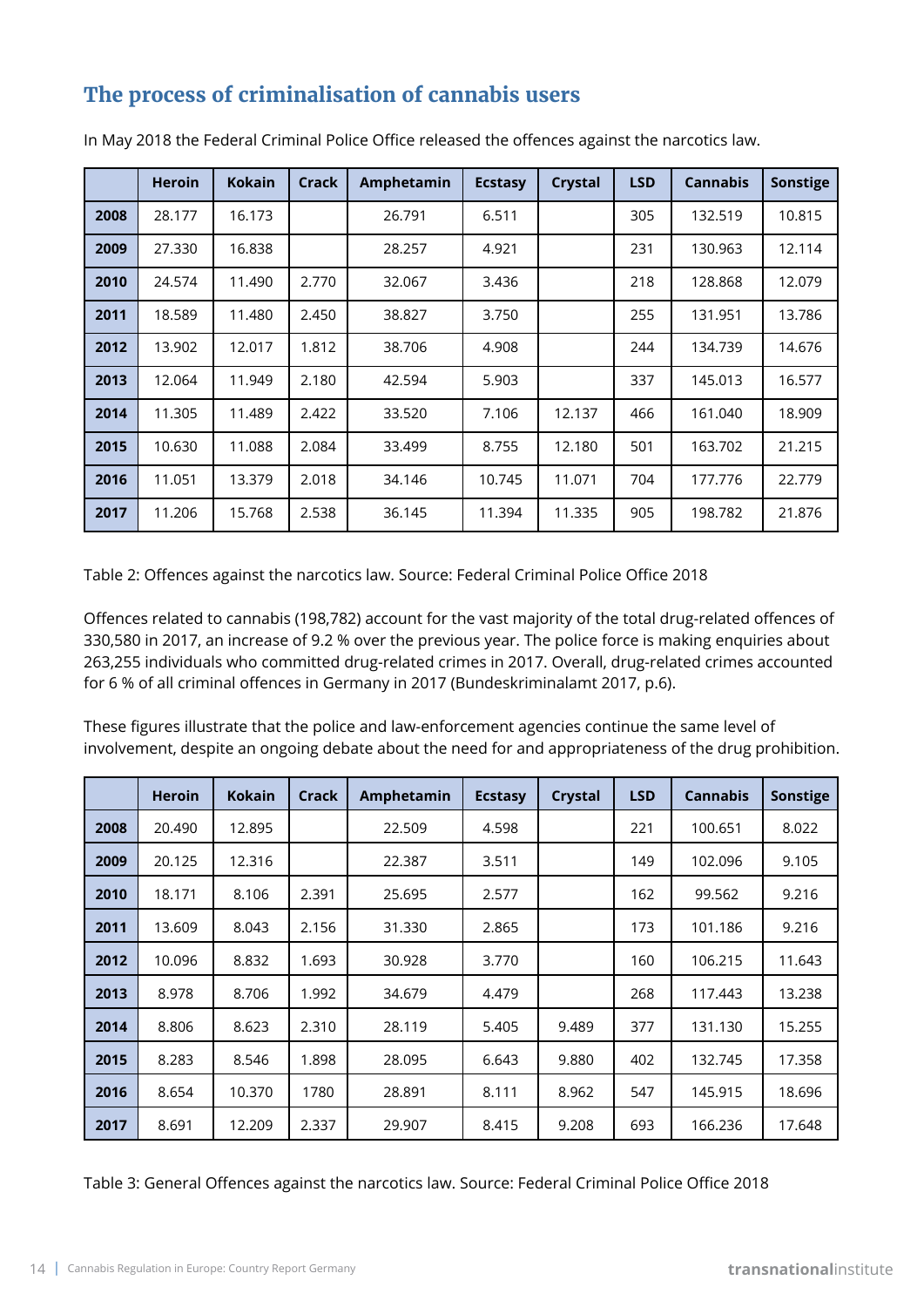A more detailed analysis of drug offences makes clear that cases that include quantities for personal use (255,344) account for around 80% of all drug offences. This number has increased by 10.1 % compared to the previous year's figures.

Looking at the historical development (1971–2016) of the percentages of general offences recorded against the narcotics law compared to the total number of drug offences (Table 3), more three of four cases (76.6% in 2016) refer to possession of quantities for own consumption.



Table 4: Historical development (1971–2016) of the percentage of general offences against the narcotics law compared to the total number of drug offences (source: Hans Cousto/Heino Stöver 2017)

Cannabis-related drug offences for personal use account for 178 cases per 100,000 inhabitants. Trafficking and smuggling accounted for 38 cases in 2016, whereas growing and imports of cannabis range almost to zero (Table 5).



Table 5: Cannabis-related cases per 100,000 inhabitants (1987–2016) as a percentage of general offences against the narcotics law compared to the total number of drug offences (source: Hans Cousto/Heino Stöver 2017).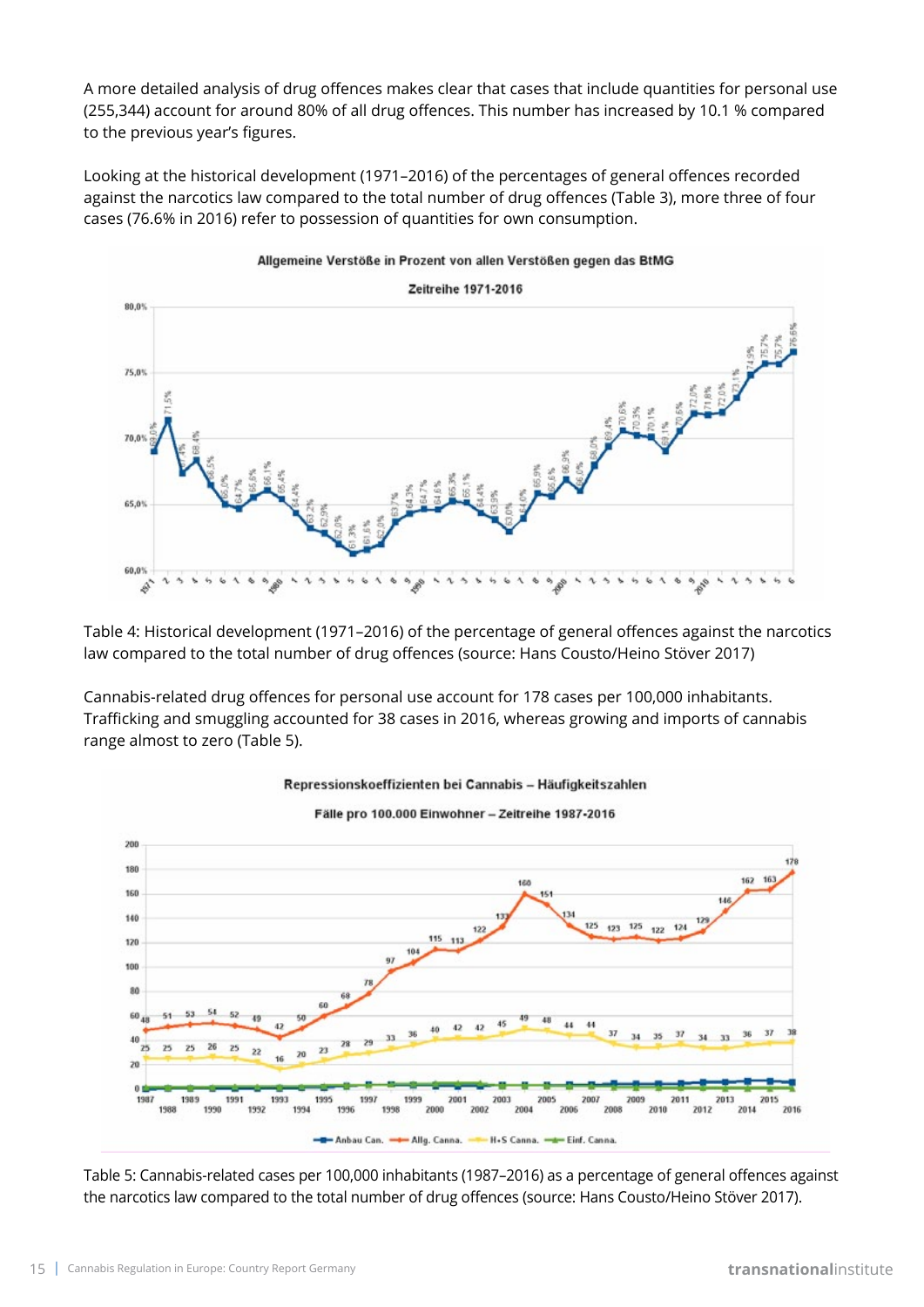The percentage of cannabis-related offences out of the total number of drug-related offences has risen since 1992 from 39.3% to 60.3% in 2016 (Table 6).



Table 6: Percentage of cannabis-related offences out of the total number of drug-related offences (192–2016).

### **Public Hearing in the Health Committee of the German Bundestag (27 June 2018)**

For some experts, the discussion on the prohibition of cannabis in the Health Committee of the Bundestag felt like 'Groundhog Day': The arguments have been the same for decades. Both legalisation advocates and opponents are convinced that their policy would contribute to health and youth protection. However, the debate has been buoyed by relatively recent findings from other countries, such as the US State of Colorado and Uruguay, which have already legalised.

### **What was the hearing about?**

Specifically, it was about the proposals of the parliamentary groups FDP (Liberals), the Left and Green Party to deal with marijuana. The three opposition parties envisage a loosening of the ban to varying degrees. While the FDP proposal demands only isolated model projects for controlled delivery, the Left want complete impunity for the possession of up to 15 grams of cannabis. The Greens have drafted a comprehensive cannabis-control law designed to regulate the entire marijuana supply chain to consumption, which was put on the agenda for the second time after 2015. As yet it is unclear when the three applications will go to a vote. The three groups agree that the black market will be suppressed in the case of a controlled levy. The opponents of legalisation predict the opposite effect.

### **Experts rate international experiences differently**

**Dr Erik Bodendieck** (German Medical Association) thinks that if cannabis is legalised the dealers would turn more to children (without any proof for this). He also took the view that the legalisation debate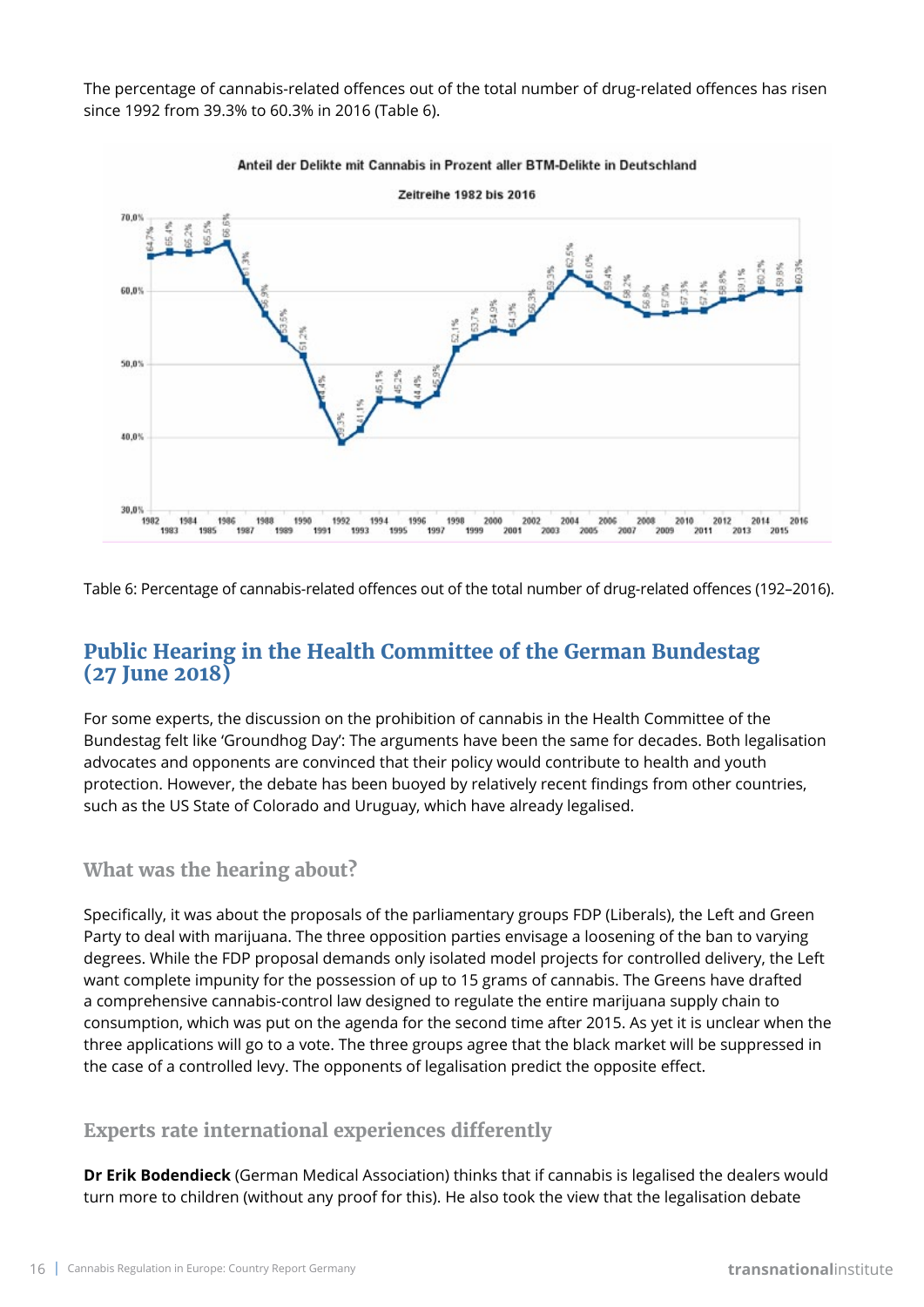fuels a 'trivialization of the highly problematic substance', which leads to increased consumption. **Prof. Dr Ursula Havemann-Reinecke** (an addiction physician in the German Society of Psychiatry, Psychotherapy and Neurology, DGPPN) pointed out that according to the World Health Organization (WHO), 10% of regular cannabis users develop cannabis-related disorders and other comorbid psychiatric disorders, especially in mixed alcohol and tobacco use.

Addiction physician **Prof. Dr Rainer Thomasius** from the University Medical Centre Hamburg-Eppendorf warned that socially disadvantaged children are at particular risk if legalisation takes place. He also claimed that consumption in the US State of Colorado would have increased dramatically since legalisation. In addition, cannabis-associated poisoning emergencies had increased. These are 'very unfavourable developments', which he does not want for Germany.

The State of Colorado, however, provides different information. According to the official report of the Ministry of Health, adolescent consumption has even fallen slightly after legalisation and remained constant among adults. The fact that more cannabis-related emergencies are reported could also be explained by the decriminalisation of the drug.

The addiction physician **Konrad Cimander** (Hannover), on the other hand, considered that cannabis use was not very problematic from his clinical experience, was often used to self-medicate patients with mental disorders, and that criminal proceedings and experiences of imprisonment were more harmful. The illegal procurement leads to the uncontrollability of cannabis products.

The head of a drug-treatment facility in Saxony, **Uwe Wicha**, argued that as soon as a drug was legally available, the availability in the society would increase – not only for consumers actually addressed by the legislation, but for all members of society: children, teenagers, pregnant women, people with mental health problems. There would no longer be any difference between cannabis and alcohol.

The Hamburg-based addiction physician **Dr Hans-Günter Meyer-Thompson** explained that in the last 20 years of the current prohibition regime, consumption has increased, the black market substances have become more harmful, the 'current drug policy does more harm than good' and that cannabis use would be particularly harmful if it starts early , with high doses and high frequency of use. This is also the position of addiction experts in 'Deutsches Ärzteblatt'. The harm for adult, occasional consumers is 'comparatively low'. Prevention work is made more difficult by this policy. He opted for the permission to carry out model experiments as a first step.

This view was also supported by **Dr Raphael Gaßmann** from the German Centre for Addiction Issues (DHS). He also addressed the lack of evaluation of the effects of the Narcotics Act, although this was required by the Federal Constitutional Court 25 years ago. 'We urgently need to do something'. A repressive drug policy does not lead to a reduction in consumption, as shown in a study by the European Monitoring Center for Drugs and Drug Addiction (EMCDDA). In his speech, he referred to the cannabis 'flashback' thesis that have been discredited by scientists many years ago, but: 'I feel like I'm on a flashback when looking at all the arguments that have been exchanged again and again in many commission meetings'.

The economist **Prof. Dr Justus Haucap** (Dusseldorf) held that because cannabis –for non-medical purposes – may be hazardous to health, many economists advocate effectively removing organised crime from the market introducing strict legal regulation of the market. In fact, cannabis is readily available, especially for young people. The consumption of cannabis products had not fallen noticeably under the prohibition policy. This applies in particular to problematic use among young people and with intensive users.

The former police chief of Münster, **Hubert Wimber**, stated that, although there is no solid evidence that the black market for cannabis would largely disappear in the event of legalisation, experiences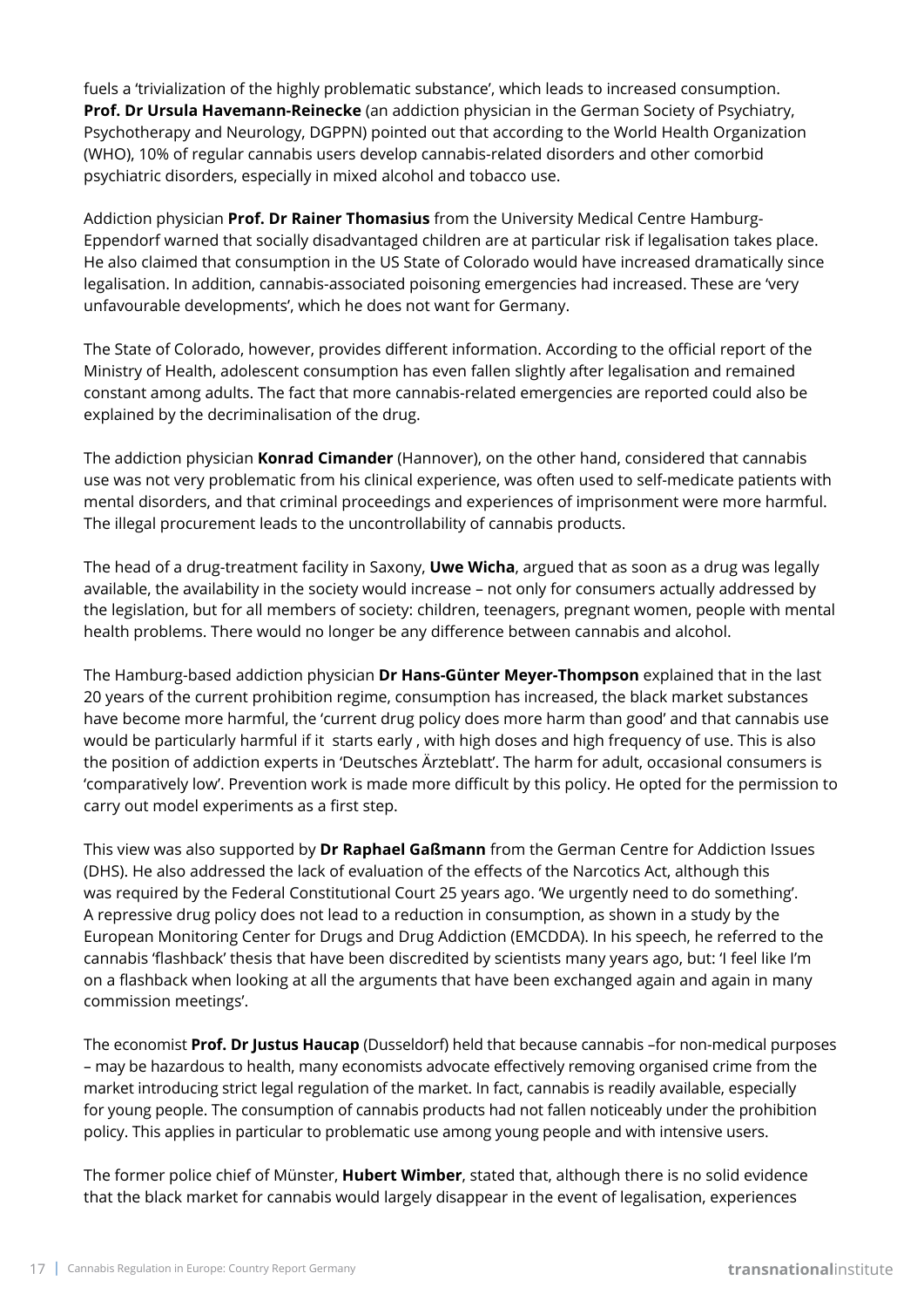from Colorado show that this is a likely scenario. According to the Drug Policy Alliance (DPA), cannabisrelated arrests have halved and all drug-related offences have fallen by 23% two years after legalization. According to the report, the developments are comparable to those in the US states of Washington, Oregon and Alaska, which have also legalised cannabis.

### **'Incredible' drug policy**

Legal expert **Prof. Dr Lorenz Böllinger** of the University of Bremen interjected that the threat of punishment was the wrong way to reduce consumption. He has represented this view for years. In addition, cannabis should not be prosecuted in his view, since the users harm only themselves but not others. And damage caused to third-parties is a decisive criterion in criminal law. Law enforcement, on the other hand, promotes organised crime, whose main area of activity is drugs. 'The state must not harm its citizens', he stressed.

Prohibition also stands in the way of prevention, said **Kerstin Jüngling**, head of the addiction-prevention office in Berlin, because criminalisation scares schools away from a balanced education on cannabis. In addition, prohibition misses its purpose in her opinion: 'I think today's drug policy is not credible for the young'. For years, Jüngling has represented the view that criminalisation does not work.

### **'Schizophrenia between cannabis and alcohol'**

'I am a flashback victim, too', stated **Georg Wurth**, managing director of the German Hemp Association (*Deutscher Hanfverband*/DHV). In recent decades, drug policy showed no success, because young people's consumption has increased. The original aim of protecting the young was therefore wrong. Moreover, prosecution requires high costs and criminalises predominantly adults, at least 90% of whom showed no pathological patterns of use.

In the meantime, changes are taking place in German politics, said Wurth. He particularly addressed the Social Democrats. Individual SPD state associations such as Saxony, Bavaria and Berlin have endorsed cannabis model projects. Even the Federal Drug Commissioner Marlene Mortler (CSU) considered allowing cannabis users to choose between fines or counselling rather than prosecuting them, a few days before the hearing. Unlike cannabis, the legal drugs alcohol and tobacco cause thousands of deaths every year. 'There are more and more people who recognise the schizophrenia between alcohol and cannabis policy',Wurth said.

### **DHV: No consumer cannabis from the pharmacy**

With regard to where consumers should obtain cannabis in the case of legalisation, the FDP, Greens and Left are of different opinion. While liberals can well imagine cannabis sale in pharmacies, according to the Greens and the Left, consumers should turn to cannabis stores or clubs. The German Hemp Association (DHV), which has been fighting for marijuana clearance for decades, also has a clear position. 'I do not think pharmacies are the right place to sell cannabis as a recreational drug. Pharmacies are essentially there to sell healing or soothing substances. It is about an alignment in dealing with alcohol and cannabis. And the sale of beer and liquor in pharmacies would probably also an absurd idea',explains the DHV managing director Georg Wurth after the hearing.

*Source: Dr med. Bettina Jung, pharmacist, editor DAZ.online and Dr Ingo Ilja Michels & Dr Bernd Werse for additional report.*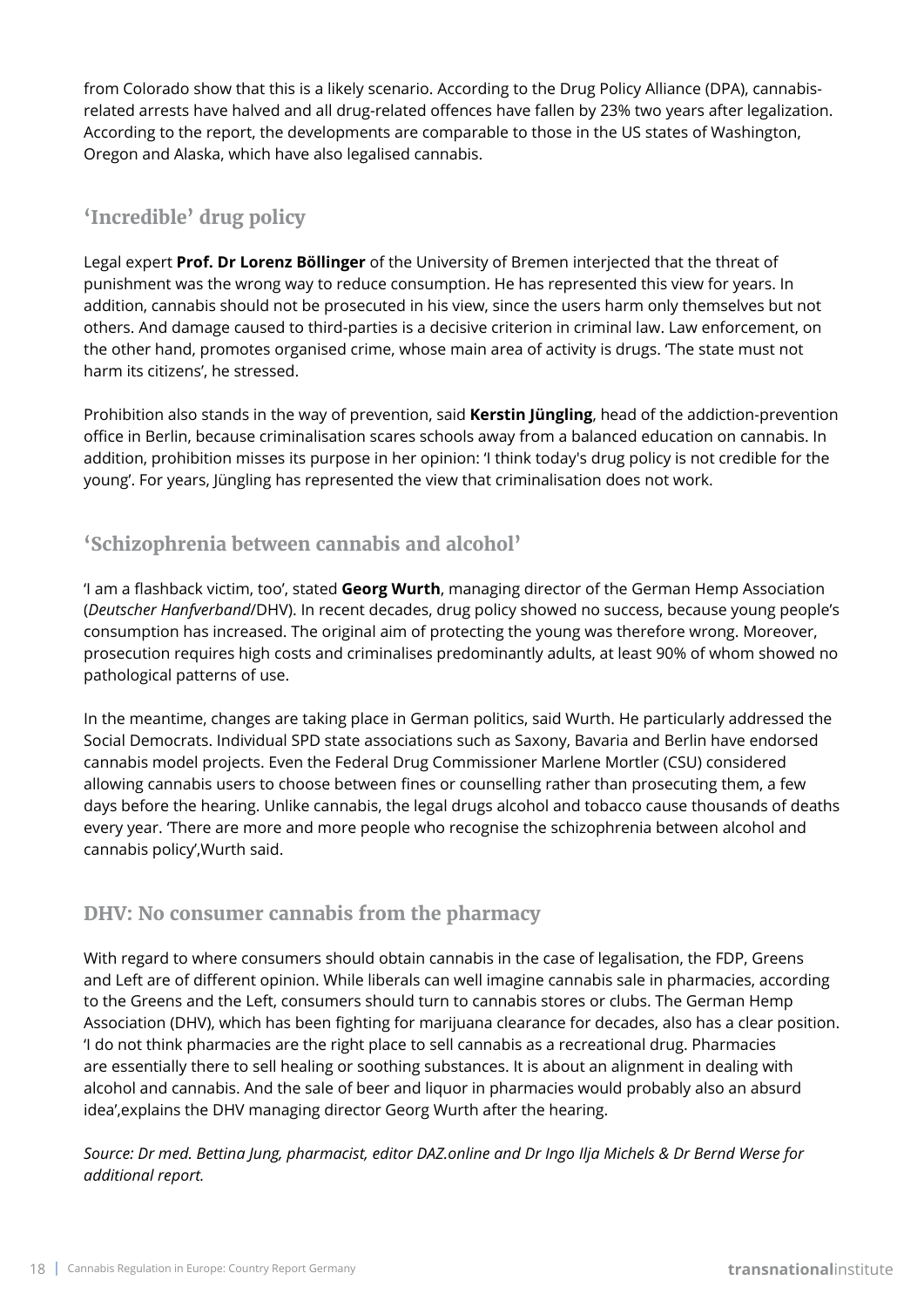## **Hearing in the Petitions Committee (11 June 2018)**

The federal government rejects cannabis legalization. This became clear (again) during a public meeting of the Petitions Committee chaired by Marian Wendt (CDU / CSU) on Monday, 11 June 2018. The Parliamentary State Secretary in the Federal Ministry of Health (BMG), Dr. Thomas Gebhart (CDU), stated that the health hazards of cannabis abuse have been proven. In the case of legalization, according to the Secretary of State, an increase in the number of consumers is to be feared, as the general preventive effect of the ban would be lost. In view of this, the government plans no model projects or any further steps towards legal regulation.

### **'Regulate the market properly'**

The meeting was based on a public petition submitted by Georg Wurth, managing director of the DHV, which has more than 79,000 supporters and calls for the legalisation and regulation of cannabis. Wurth was convinced that, sooner or later, legalisation would come, 'also in Germany'. Canada will be the first large western industrial nation to start legal cannabis sales this year. In some US states, cannabis is already legalised. The question is therefore, 'whether Germany will be the last of the Mohicans'.

The petitioner referred to the '100,000 criminal cases per year for purely consumer-related cannabis offences', which were 'nonsensical job-creation measures for the police'. In addition, legalisation could deprive the black market of billions of turnover. Wurth demanded: 'We should do our utmost to regulate the market properly.' The goal of reducing consumption is better achieved than in illegality. In addition, in a regulated market with clearly labelled product, the consumer protection idea can be addressed.

### **'No measurable success of repression'**

As for the government's feared increase in the number of consumers if cannabis is legalised, the petitioner opposed the numbers from the State of Colorado. According to him, the number of adolescent consumers has not increased since legalisation. In Germany, the prohibition policy had failed, Wurth judged. There are 'millions of consumers who consume hundreds of tons of cannabis'. Especially among adolescents, no measurable success of repression is discernible.

#### *Source: Website of Deutscher Bundestag*

### **Cities are developing political power to introduce cannabis for recreational use as pilot projects**

A growing number of cities play a role in the cannabis policy while the federal level remains opposed. The cities are confronted with the public cannabis trade and the criminalisation of their citizens. During a conference in Hamburg ('Schluss mit Kriminalisierung – Drogenmärkte regulieren': 21-22 October 2016) several representatives of city initiatives and administrators (representatives from city council and administration) met to discuss models of regulation of cannabis for recreational use and to discuss the way forward (Karlsruhe, Heidelberg, Tübingen, Düsseldorf, Frankfurt, Berlin and other cities). Within these cities the resistance against the federal no-go policy was obvious.<sup>29</sup>

The discussion about legal modalities of cannabis provision for recreational use is widespread in many German municipalities and cities (see Table 6). Especially the discussion about the first application of the Berlin district Friedrichshain-Kreuzberg to the responsible institution (Federal Institute for Drugs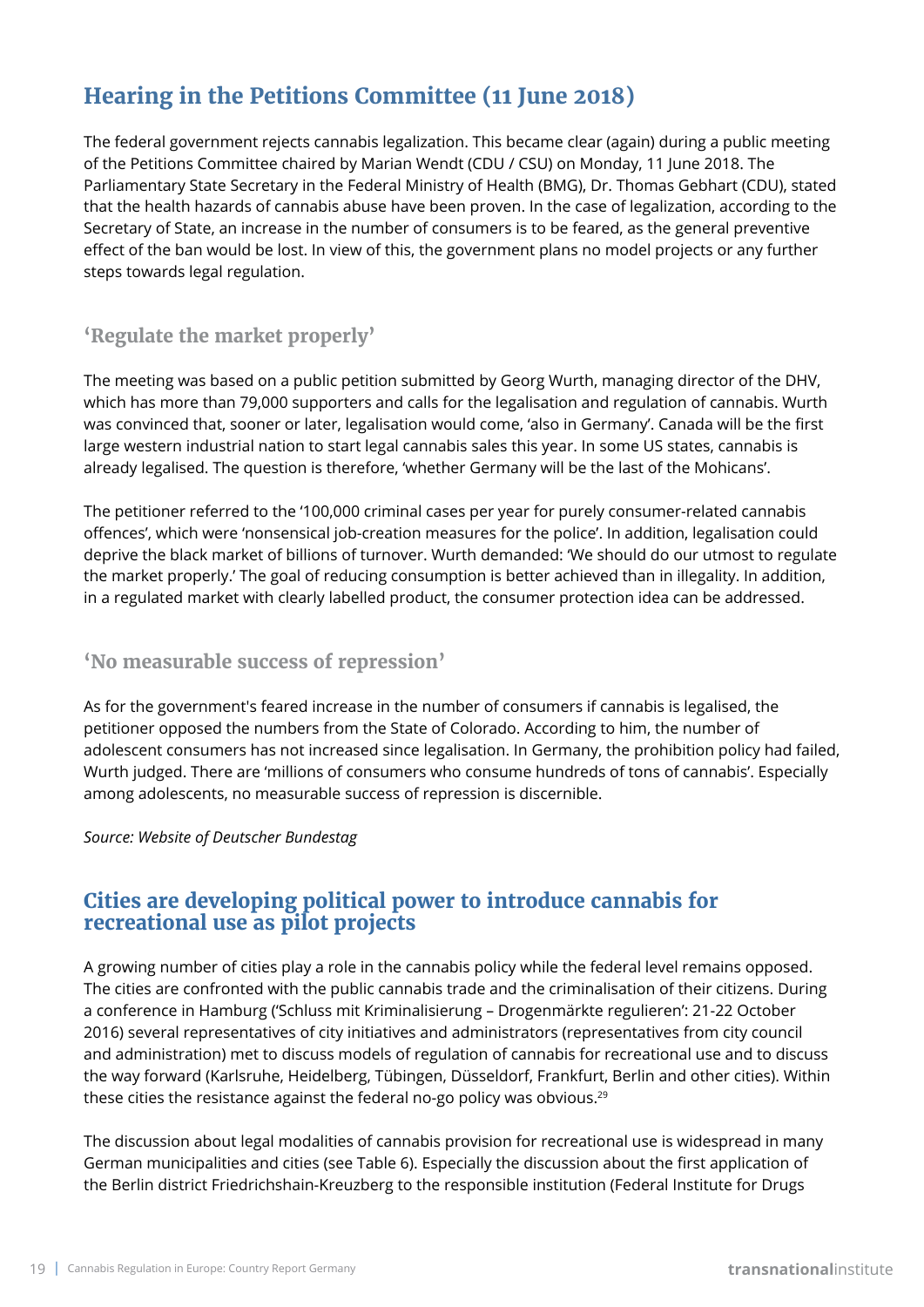and Medical Devices/Bundesinstitut für Arzneimittel und Medizinprodukte – BfArM<sup>30</sup>) raised public awareness (see Schemmel/Graf 2015). At the municipal level, Berlin (Bezirk Friedrichshain-Kreuzberg) issued an application to the BfArM, which has been rejected. However, this has led to several enquiries at the municipal, regional, and federal level. It seems that the time is ripe for an introduction of at least pilot projects according to the German narcotics law (Betäubungsmittelgesetz; see also Wurth 2018, pp76ff). Paragraph 3 of this law allows pilot projects under strict rules to test the effects of certain changes in the regulation. In the 1990, the state of Schleswig–Holstein (Kalke 2013) had foreseen provision of cannabis for recreational use in pharmacies under certain conditions. This was rejected by the BfArM in 1997. For a long period of time, nothing happened at the political level. However, with the two applications from the Berlin district Friedrichshain-Kreuzberg and later of Münster, the public debate started again.

In several cities, several politicians of different parties called for cannabis pilot projects. They were followed by decisions in district parliaments of Hamburg, Cologne, and Frankfurt/Main, as well as cities like Bremen, Düsseldorf, Münster and Berlin. There is a lot of interest in several other cities. However, the municipalities are insecure because of the opposition of the federal government. The district parliaments in Cologne, Frankfurt and Hamburg need, contrary to Berlin Friedrichshain-Kreuzberg, the support of their city councils, which has been rejected. The quarter of Cologne-City Centre (Innenstadt) started a new approach in March 2018.

Bremen started a new approach in the federal council in 2017 to clarify the situation for pilot projects. However, no majority was achieved for that. The city of Düsseldorf is still seeking a partner for the scientific evaluation (Wurth 2018, 78).

The application of the city of Münster has also been rejected. The arguments of the BfArM for rejection of the three applications (Schleswig-Holstein, Berlin-Friedrichshain-Kreuzberg and Münster) were basically the following:

- **•** Lack of public interest in a pilot project (Schleswig–Holstein)
- **•** Lack of scientific strength of accompanying the project (Berlin Friedrichshain-Kreuzberg)
- **•** The purpose of the project is an objection to the narcotics law and is neither medically nor ethically justifiable (BfArM 2017) (Münster)

Currently the health senate of the state of Berlin (Senatsverwaltung für Gesundheit, Pflege und Gleichstellung) has set a budget to prepare a new application to the BfArM to carry out a pilot project, scientifically accompanied, to provide cannabis for recreational use ('Erarbeitung eines Antrages an das BfArM zur Durchführung eines wissenschaftlich begleiteten Modellprojektes zur Angabe von Cannabis'). For 2018 the budget is 200,000 € and in 2019: 100,000 €

### **Acknowledgments**

The authors would like to thank Georg Wurth (Deutscher Hanfverband – DHV, Berlin), and Nina Pritszens (Vista gGmbH, Berlin) for their valuable contributions.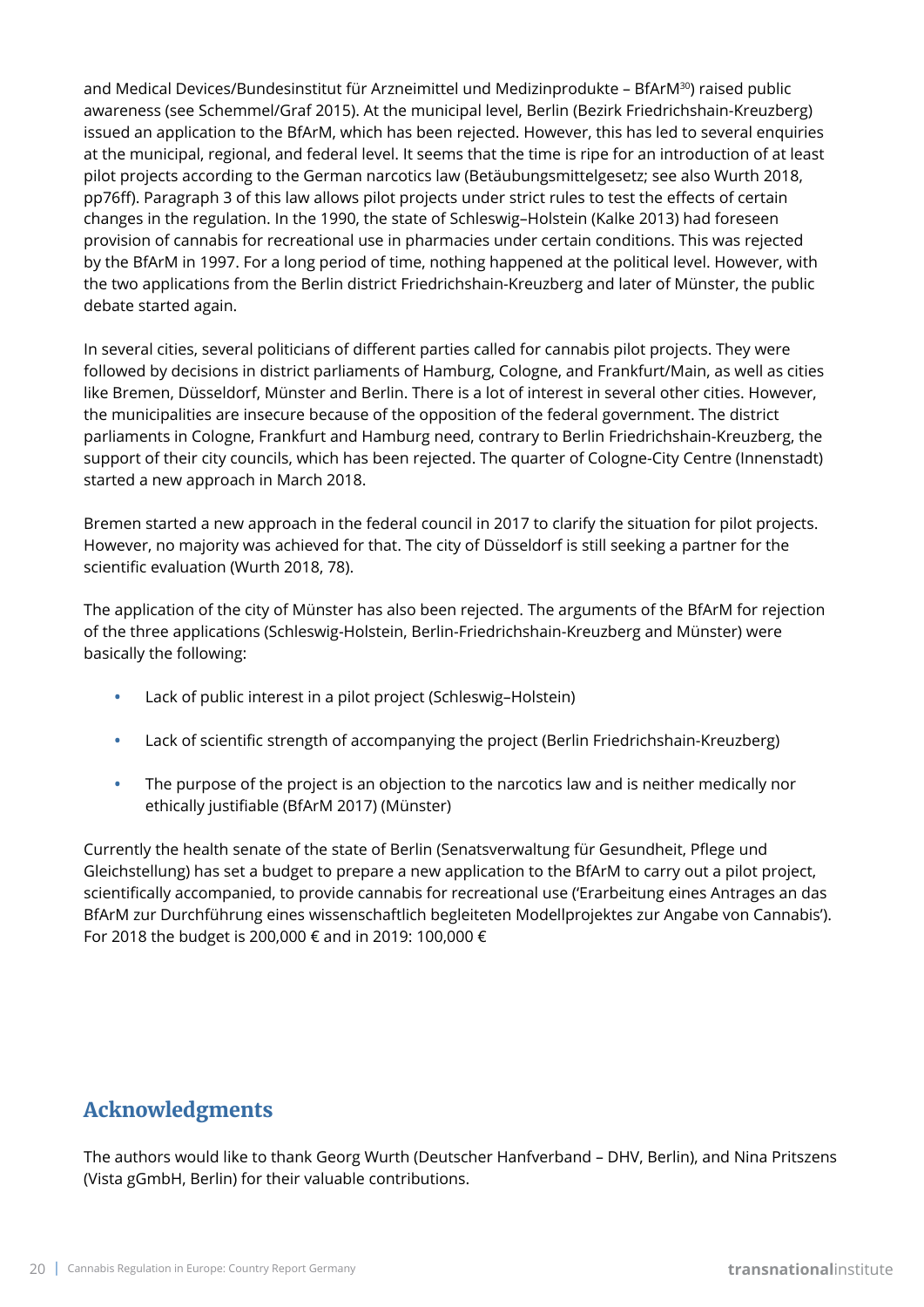# **ANNEX 1: Overview of discussion of cannabis model projects**

| Level                                                                                                               | Content                                                                                                                                                                                                                                                                                                                                                                                                                                                   | <b>Sites</b>                                              | Links                                                                                                                                                                                                               |
|---------------------------------------------------------------------------------------------------------------------|-----------------------------------------------------------------------------------------------------------------------------------------------------------------------------------------------------------------------------------------------------------------------------------------------------------------------------------------------------------------------------------------------------------------------------------------------------------|-----------------------------------------------------------|---------------------------------------------------------------------------------------------------------------------------------------------------------------------------------------------------------------------|
| <b>Federal Level</b>                                                                                                |                                                                                                                                                                                                                                                                                                                                                                                                                                                           |                                                           |                                                                                                                                                                                                                     |
| Public Hearing in the<br>Health Committee of the<br>German Bundestag on 27<br>June 2018                             | 3 proposals of the 3 parliamentary<br>groups Liberals FDP: Antrag<br>(http://dip21.bundestag.de/dip21/<br>btd/19/005/1900515.pdf 19/515),<br>Left (19/832http://dip21.bundestag.<br>de/dip21/btd/19/008/1900832.<br>pdf) and Green Party (http://<br>dip21.bundestag.de/dip21/<br>btd/19/008/1900819.pdf19/819) to<br>deal with marijuana in a different<br>way. The three opposition parties<br>envisage a loosening of the ban to<br>varying degrees.   | BT-Drucksachen:<br>19/515<br>19/832<br>19/819             | https://www.bundestag.de/mediathek<br>?videoid=7249169#url=bWVkaWF0aG<br>Vrb3ZlcmxheT92aWRlb2lkPTcyNDkxN<br>jk=&mod=mediathek<br>https://www.bundestag.de/<br>dokumente/textarchiv/2018/kw08-de-<br>cannabis-542302 |
| Public meeting of the Peti-<br>tions Committee chaired<br>by Marian Wendt (CDU /<br>CSU) on Monday, 11 June<br>2018 | The Parliamentary State Secretary<br>in the Federal Ministry of Health<br>(BMG), Dr Thomas Gebhart (CDU),<br>stated that the health hazards of<br>cannabis abuse have been proven.<br>In the case of legalization, according<br>to the Secretary of State, an increase<br>in the number of consumers is to<br>be feared, as the general preventive<br>effect of the ban would be lost. In<br>view of this, the government also<br>plans no model projects | <b>Petitions Committee</b>                                |                                                                                                                                                                                                                     |
| Federal government                                                                                                  | Response from the federal govern-<br>ment on the small request of the<br>FDP from 21.12.2017                                                                                                                                                                                                                                                                                                                                                              | BTag Drs. 19/310                                          | http://dip21.bundestag.de/dip21/<br>btd/19/003/1900310.pdf                                                                                                                                                          |
|                                                                                                                     | Drug commissioner Mortler rejects<br>Model experiments                                                                                                                                                                                                                                                                                                                                                                                                    |                                                           | https://www.br.de/radio/<br>bayern2/sendungen/zuendfunk/<br>drogenbeauftragte-marlene-<br>mortler-ueber-cannabis-<br>entkriminalisierung100.html                                                                    |
| CDU/CSU fraction                                                                                                    | Rejection of model projects by the<br>Deputies Stephan Pilsinger, Alexan-<br>der Krauss and Rudolf Henke                                                                                                                                                                                                                                                                                                                                                  | DBTag PlPr. from<br>22.02.18, p. 1196 ff.                 | http://dipbt.bundestag.de/doc/<br>btp/19/19023.pdf                                                                                                                                                                  |
| AfD fraction                                                                                                        | Rejection by the Deputies Axel Geh-<br>rke und Karsten Hilse                                                                                                                                                                                                                                                                                                                                                                                              | DBTag PIPr.<br>22.02.2018<br>p. 1196 ff.                  | http://dipbt.bundestag.de/doc/<br>btp/19/19023.pdf                                                                                                                                                                  |
| SPD fraction                                                                                                        | Basic approval by the Deputies Sa-<br>bine Dittmar and Dirk Heidenblut                                                                                                                                                                                                                                                                                                                                                                                    | DBTag PIPr.<br>22.02.2018<br>p. 1196 ff.                  | http://dipbt.bundestag.de/doc/<br>btp/19/19023.pdf                                                                                                                                                                  |
|                                                                                                                     | In the plenary debate: reference to<br>the Resolution of the Health Work-<br>ing Group of the SPD parliamentary<br>Group                                                                                                                                                                                                                                                                                                                                  | DBTag PIPr.<br>22.02.2018<br>p. 1196 ff.                  | http://dipbt.bundestag.de/doc/<br>btp/19/19023.pdf                                                                                                                                                                  |
| FDP fraction                                                                                                        | Approval by Dr Wieland Schinnen-<br>burg and Dr Marie-Angnes Strack-<br>Zimmermann                                                                                                                                                                                                                                                                                                                                                                        | DBTag PIPr.<br>22.02.2018<br><b>TOP 11</b><br>p. 1196 ff. | http://dipbt.bundestag.de/doc/<br>btp/19/19023.pdf                                                                                                                                                                  |
|                                                                                                                     | Application to realise cannabis<br>model projects                                                                                                                                                                                                                                                                                                                                                                                                         | BTag Drs. 19/515                                          | http://dip21.bundestag.de/dip21/<br>btd/19/005/1900515.pdf                                                                                                                                                          |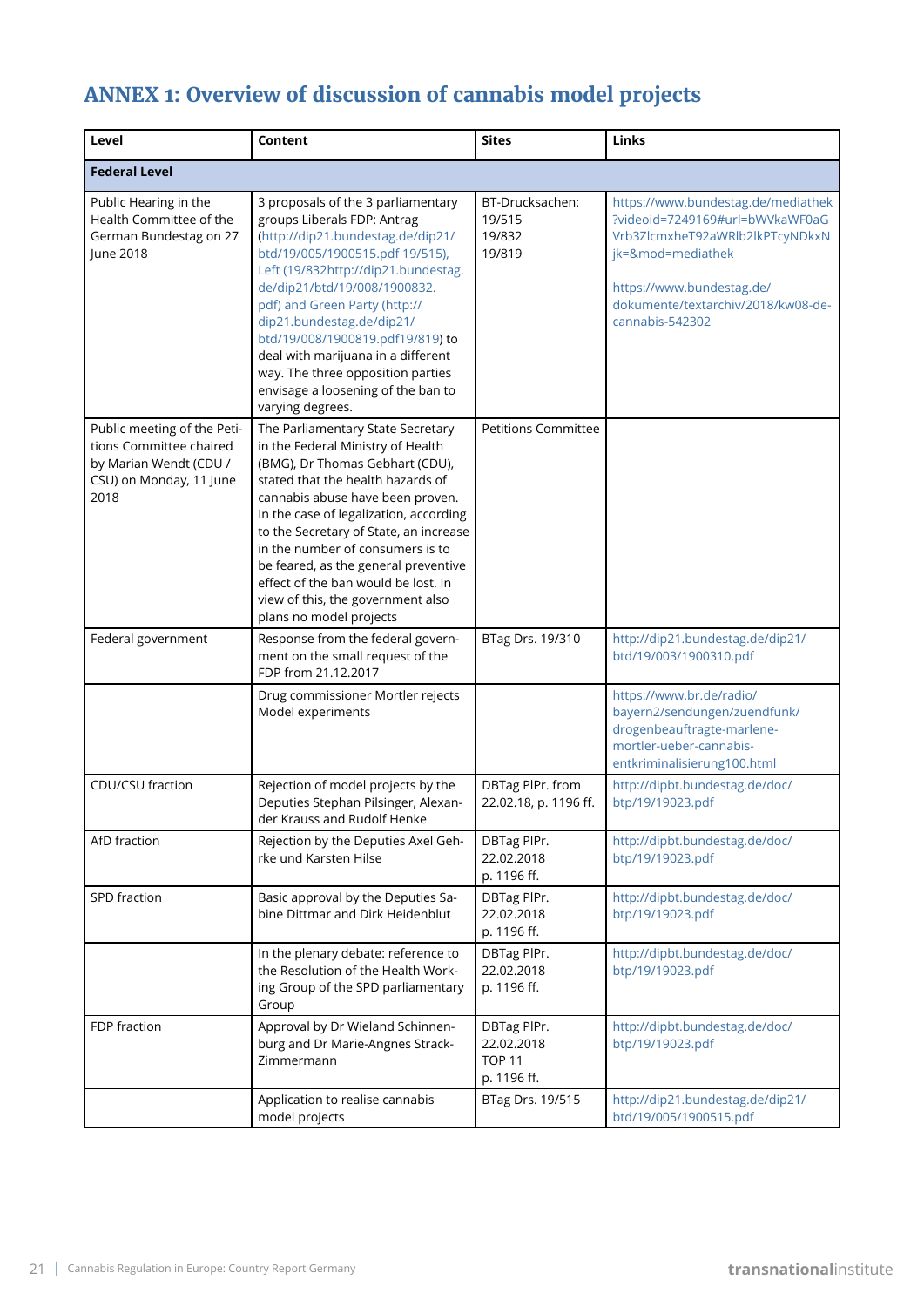| Level                                  | Content                                                                                                                                                                                                                                                                                      | <b>Sites</b>                                                                 | Links                                                                                                                                                                                                                                                                                                                                                                                                                                   |
|----------------------------------------|----------------------------------------------------------------------------------------------------------------------------------------------------------------------------------------------------------------------------------------------------------------------------------------------|------------------------------------------------------------------------------|-----------------------------------------------------------------------------------------------------------------------------------------------------------------------------------------------------------------------------------------------------------------------------------------------------------------------------------------------------------------------------------------------------------------------------------------|
| FDP federal party                      | FDP election programme 2017                                                                                                                                                                                                                                                                  | p. 91                                                                        | https://www.fdp.de/sites/default/<br>files/uploads/2017/08/07/20170807-<br>wahlprogramm-wp-2017-v16.pdf                                                                                                                                                                                                                                                                                                                                 |
| Fraction Die Linke                     | Approval by Niema Movassat                                                                                                                                                                                                                                                                   | DBTag PIPr.<br>22.02.2018<br>ZusatzTOP 5 zu<br><b>TOP 11</b><br>pp. 1196 ff. | http://dipbt.bundestag.de/doc/<br>btp/19/19023.pdf                                                                                                                                                                                                                                                                                                                                                                                      |
|                                        | Application: Health protection<br>instead of Law Enforcement - For a<br>Progressive Approach to Cannabis<br>Use                                                                                                                                                                              | BTag Drs. 19/832                                                             | http://dip21.bundestag.de/dip21/<br>btd/19/008/1900832.pdf                                                                                                                                                                                                                                                                                                                                                                              |
| Die Linke federal party                | Election programme Die Linke                                                                                                                                                                                                                                                                 | p. 120f.                                                                     | https://www.die-linke.de/fileadmin/<br>download/wahlen2017/wahlpro-<br>gramm2017/die_linke_wahlpro-<br>gramm_2017.pdf                                                                                                                                                                                                                                                                                                                   |
| Fraction Bündnis 90/Die<br>Grünen      | Approval by Dr Kirsten Kappert-<br>Gonther                                                                                                                                                                                                                                                   | DBTag PIPr.<br>22.02.2018<br><b>TOP 11</b><br>p. 1196 ff.                    | http://dipbt.bundestag.de/doc/<br>btp/19/19023.pdf                                                                                                                                                                                                                                                                                                                                                                                      |
|                                        | Application in Bundestag<br>Cannabis Control Law                                                                                                                                                                                                                                             | BTag Drs. 19/819                                                             | http://dip21.bundestag.de/dip21/<br>btd/19/008/1900819.pdf                                                                                                                                                                                                                                                                                                                                                                              |
| Bündnis 90/Die Grünen<br>federal party | Election programme 2017 B90/<br>Grüne                                                                                                                                                                                                                                                        | p. 125f.                                                                     | https://www.gruene.de/fileadmin/<br>user_upload/Dokumente/BUEND-<br>NIS_90_DIE_GRUENEN_Bundestag-<br>swahlprogramm_2017_barrierefrei.<br>pdf                                                                                                                                                                                                                                                                                            |
|                                        | Deutscher Hanfverband to the<br>debate                                                                                                                                                                                                                                                       |                                                                              | https://hanfverband.de/nachrichten/<br>news/die-grosse-cannabisdebatte-im-<br>bundestag-dhv-video-news-155<br>https://hanfverband.de/nachrich-<br>ten/news/grober-unfug-und-feine-<br>nuancen-im-bundestag-dhv-video-<br>news-156                                                                                                                                                                                                       |
| <b>Federal Council</b>                 | Application from the federal<br>$\bullet$<br>states of Bremen, Thuringia<br>Resolution of the Federal<br>٠<br>Council on a possibility of sci-<br>entifically accompanied experi-<br>mental projects with controlled<br>release of cannabis<br>The state of Berlin joined the<br>application | BRat Drs. 500/17                                                             | https://www.bundesrat.<br>de/SharedDocs/drucksa-<br>chen/2017/0401-0500/500-17.pd<br>f;jsessionid=735A8FE0AAEB018E<br>F4F4C90CFEE25387.1_cid374?__<br>blob=publicationFile&v=5<br>https://www.bundesrat.de/<br>SharedDocs/beratungsvor-<br>gaenge/2017/0401-0500/0500-17.<br>html?cms_templateQueryString=Such<br>begriff&cms_fromSearch=true<br>https://www.berlin.de/sen/gpg/<br>service/presse/2017/presse-<br>mitteilung.608807.php |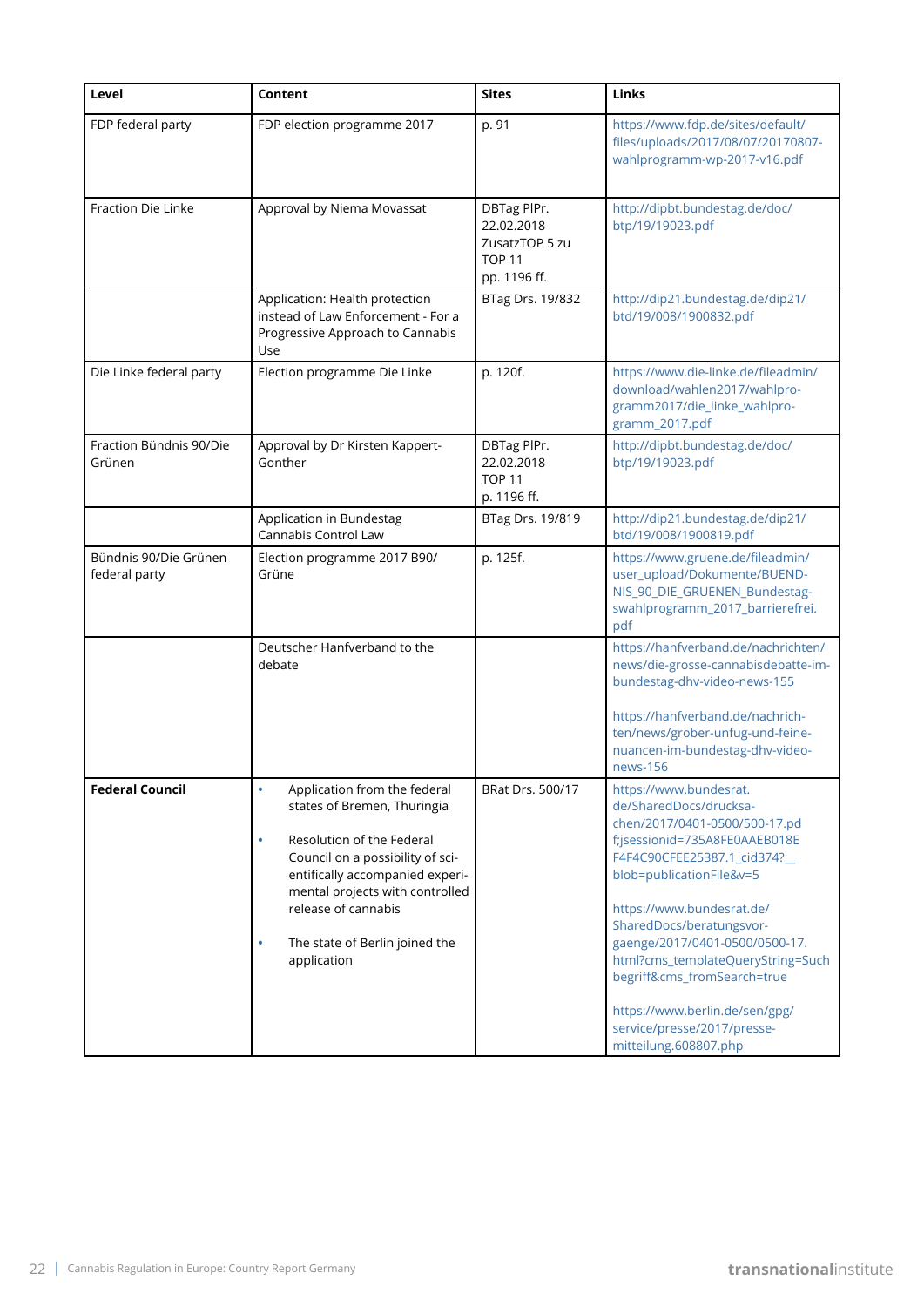| Level                              | Content                                                                                                                                                                                                                                                          | <b>Sites</b>                                                                                                  | Links                                                                                                                                                                                                                                                                                                          |
|------------------------------------|------------------------------------------------------------------------------------------------------------------------------------------------------------------------------------------------------------------------------------------------------------------|---------------------------------------------------------------------------------------------------------------|----------------------------------------------------------------------------------------------------------------------------------------------------------------------------------------------------------------------------------------------------------------------------------------------------------------|
|                                    | $\bullet$<br>Plenary consultation on the<br>application above<br>No majority: 07.07.2017<br>٠                                                                                                                                                                    | Brat PlPr. 959 TOP<br>52<br>Speech given on<br>record                                                         | https://www.bundesrat.de/Shared-<br>Docs/downloads/DE/plenarpro-<br>tokolle/2017/Plenarprotokoll-959.<br>pdf?_blob=publicationFile&v=2                                                                                                                                                                         |
|                                    |                                                                                                                                                                                                                                                                  | video recording<br>Plenary session<br>3:27:48                                                                 | https://www.bundesrat.de/DE/ser-<br>vice/mediathek/mediathek-node.<br>html?cms_id=7128626                                                                                                                                                                                                                      |
| <b>Federal States</b>              |                                                                                                                                                                                                                                                                  |                                                                                                               |                                                                                                                                                                                                                                                                                                                |
| Berlin                             | Press release of the Senate to sup-<br>port the Federal Council initiative<br>Bremen and Thuringia 'Cannabis<br>Model Projects' from 04.07.2017                                                                                                                  |                                                                                                               | https://www.berlin.de/aktuelles/<br>berlin/4918696-958092-berliner-sen-<br>at-unterstuetzt-cannabismode.htm                                                                                                                                                                                                    |
|                                    | 11-2016 Coalition agreement SPD,<br>LINKE, B90/Grüne: 'The Coalition will<br>develop a concept for the imple-<br>mentation of a scientifically based<br>pilot project for the controlled<br>delivery of cannabis to adults and<br>promote its legal protection.' |                                                                                                               | https://www.google.de/url?sa=t&rct<br>=j&q=&esrc=s&source=web&cd=2&<br>cad=rja&uact=8&ved=2ahUKEwjA3d<br>TO8r7aAhXmNJoKHfTMBbsQFjABeg<br>QIABA-&url=https%3A%2F%2Fwww.<br>berlin.de%2Frbmskzl%2F_<br>assets%2Frbm%2F161116-<br>koalitionsvertrag-final.<br>pdf&usg=AOvVaw3kkkyS1Ze410JJjj_<br>wONp2            |
| <b>Bremen</b>                      | Applications by the fractions B90/<br>Grüne und der SPD (Bremische<br>Bürgerschaft): 'Using Leeway for<br>new ways in cannabis policy'<br>Decision: 20.04.2016                                                                                                   | Bremische Bürger-<br>schaft Drs. 19/340                                                                       | http://www.bremische-buergerschaft.<br>de/dokumente/wp19/land/drucksa-<br>che/D19L0340.pdf                                                                                                                                                                                                                     |
|                                    | Debate in the Bremische Bürger-<br>schaft on the application above                                                                                                                                                                                               | Plenarprotokoll<br>19/18<br>Sitzung 20.04.2016<br><b>TOP</b><br>p. 1346-1363<br>Beschlussprotokoll:<br>p. 4f. | http://www.bremische-buergerschaft.<br>de/dokumente/wp19/land/protokoll/<br>P19L0018.pdf<br>https://www.bundesrat.de/Shared-<br>Docs/downloads/DE/plenarpro-<br>tokolle/2017/Plenarprotokoll-959.<br>pdf?_blob=publicationFile&v=2<br>http://www.bremische-buergerschaft.<br>de/dokumente/wp19/land/protokoll/ |
|                                    | Response of the Senate to the Small<br>Question from the fraction Bündnis<br>90/Die Grünen 'Finally taking the<br>first steps on the new ways in can-<br>nabis policy?' from 09.05.2017                                                                          | <b>BREMISCHE BÜRG-</b><br><b>ERSCHAFT Drucksa-</b><br>che 19/1065                                             | b19l0018.pdf<br>https://www.bremische-buerger-<br>schaft.de/drs_abo/2017-05-10_Drs-<br>19-1065_5b9fb.pdf                                                                                                                                                                                                       |
| <b>Municipalities &amp; Cities</b> |                                                                                                                                                                                                                                                                  |                                                                                                               |                                                                                                                                                                                                                                                                                                                |
| <b>Dusseldorf</b>                  |                                                                                                                                                                                                                                                                  | Press                                                                                                         | http://www.wz.de/lokales/duessel-<br>dorf/neuer-rueckschlag-fuer-canna-<br>bis-modellprojekt-1.2626606                                                                                                                                                                                                         |
|                                    | Appplication Die Linke for the Coun-<br>cil meeting on 28.05.2015<br>Licensed delivery of cannabis<br>products                                                                                                                                                   |                                                                                                               | https://ratsinfo.duesseldorf.de/<br>ratsinfo/duesseldorf/62565/QWdlbm-<br>RhIEI0ZW0uMDEtMTlyLjIwMTU=/14<br>/n/241113.doc                                                                                                                                                                                       |
|                                    | Amendement by 28.05.2015                                                                                                                                                                                                                                         |                                                                                                               | https://ratsinfo.duesseldorf.de/<br>ratsinfo/duesseldorf/62687/QWdlbm-<br>RhIEI0ZW0uMDEtMTM4LjIwMTU=/14<br>/n/241817.doc                                                                                                                                                                                       |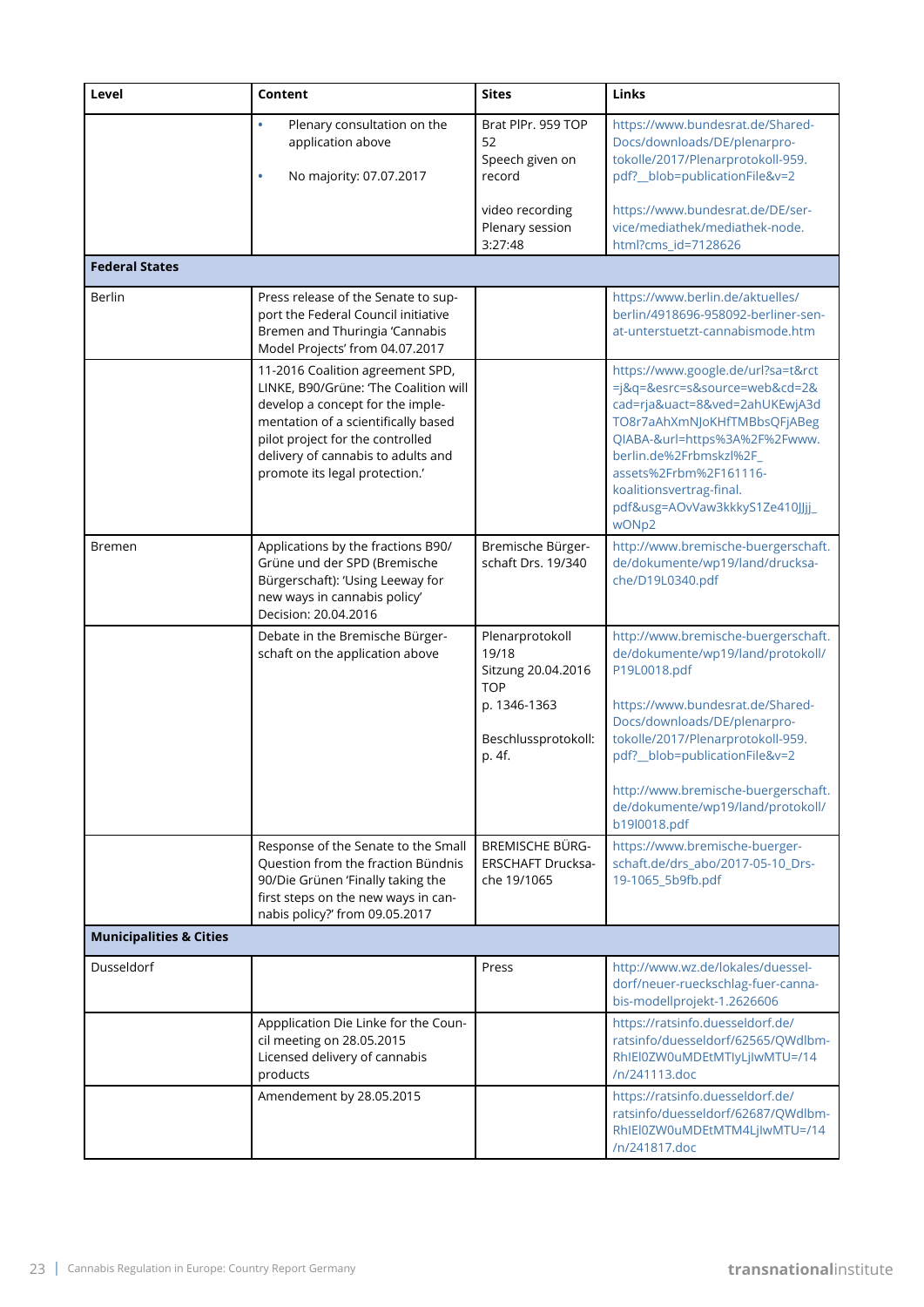| Level                                     | Content                                                                                                                                                                                                                                                                            | <b>Sites</b>                                                                                                                                                   | Links                                                                                                                                                                                                                                                   |
|-------------------------------------------|------------------------------------------------------------------------------------------------------------------------------------------------------------------------------------------------------------------------------------------------------------------------------------|----------------------------------------------------------------------------------------------------------------------------------------------------------------|---------------------------------------------------------------------------------------------------------------------------------------------------------------------------------------------------------------------------------------------------------|
|                                           | Information submitted by the Coun-<br>cil including decision of the Health<br>Committee<br>19.08.2015                                                                                                                                                                              |                                                                                                                                                                | https://ratsinfo.duesseldorf.de/<br>ratsinfo/duesseldorf/64353/QWdlbm-<br>RhIEI0ZW0uNTAtNjQuMjAxNQ==/14<br>/n/252023.doc                                                                                                                                |
|                                           | Status report of the city of Dussel-<br>dorf on the conference 'Cannabis<br>- Health policy scope of municipali-<br>ties' from 07.12.2016                                                                                                                                          |                                                                                                                                                                | https://ratsinfo.duesseldorf.de/ratsin-<br>fo/duesseldorf/69703/SXRlbSBEb2N1<br>bWVudCAoUHVibGljKSAtIDUwLTEuMj<br>AxNw==/14/n/284891.doc                                                                                                                |
|                                           | Information template Status report<br>from 28.02.2018                                                                                                                                                                                                                              |                                                                                                                                                                | https://ratsinfo.duesseldorf.de/<br>ratsinfo/duesseldorf/73918/QWdlbm-<br>RhIEI0ZW0uNTAtMTUuMjAxOA==/14<br>/n/311626.doc                                                                                                                                |
|                                           | Deutscher Hanfverband about Dus-<br>seldorf                                                                                                                                                                                                                                        |                                                                                                                                                                | https://hanfverband.de/nachrichten/<br>news/modellprojekt-duesseldorf-star-<br>tet-durch-dhv-video-news-117                                                                                                                                             |
| Münster                                   | Conference on 13.12.2016 to pre-<br>pare the application and discussion<br>with professionals and citizens                                                                                                                                                                         | YouTube<br>Channel<br>Part 1 of 8                                                                                                                              | https://www.youtube.com/<br>watch?v=TVg-5ZZxbw4                                                                                                                                                                                                         |
|                                           | -Application for an exemption ac-<br>cording to § 3 (2) Narcotics Act<br>incl. decision of the Council                                                                                                                                                                             | City of Münster,<br>Office for Health,<br>Veterinary and Food<br><b>Affairs</b>                                                                                | http://www.stadt-muenster.de/filead-<br>min/user_upload/stadt-muenster/53_<br>gesundheit/pdf/projektbeschreibung-<br>cannabis.pdf                                                                                                                       |
|                                           | Rejection by the BfARM<br>17.10.2017                                                                                                                                                                                                                                               | Published by the<br>city of Münster                                                                                                                            | https://www.stadt-muenster.de/<br>fileadmin//user_upload/stadt-muen-<br>ster/53_gesundheit/pdf/ablehnungs-<br>bescheid.pdf                                                                                                                              |
|                                           | Overview page with information<br>from the Office of Public Health                                                                                                                                                                                                                 |                                                                                                                                                                | https://www.stadt-muenster.de/ge-<br>sundheit/koordination-und-gesund-<br>heitsfoerderung/projekte-und-mass-<br>nahmen-zur-gesundheitsfoerderung.<br>html                                                                                               |
|                                           | Deutscher Hanfverband about<br>Münster                                                                                                                                                                                                                                             |                                                                                                                                                                | https://hanfverband.de/nachrichten/<br>news/muenster-reicht-antrag-fuer-<br>cannabis-modellprojekt-ein-dhv-<br>video-news-132                                                                                                                           |
| <b>Districts &amp; Neighbor-</b><br>hoods |                                                                                                                                                                                                                                                                                    |                                                                                                                                                                |                                                                                                                                                                                                                                                         |
| Cologne city center                       | The district representative of<br>Cologne city centre was in favour of<br>a cannabis model attempt in 2014<br>(Grüne, Linke, GUT, Deine Freunde,<br>FDP voted for it; CDU, SPD voted<br>against it).<br>The initiative should be re-launched<br>at the beginning of February 2018. | Joint application acc.<br>§3 der Geschäfts-<br>ordnung des Rates<br>Bezirksvertretung<br>1 (Innenstadt),<br>Meeting on January<br>25, 2018 & Press<br>articles | https://ratsinformation.stadt-koeln.<br>de/getfile.asp?id=644830&type=do<br>https://www.koeln.de/koeln/canna-<br>bis-soll-bald-in-koelner-apotheken-<br>erhaeltlich-sein 1083990.html<br>https://www.leafly.de/koeln-antrag-<br>cannabis-modellprojekt/ |
| Hamburg-Altona                            | In June 2015, the SPD Hamburg-<br>Altona was in favour of a model<br>project for the supply of cannabis                                                                                                                                                                            |                                                                                                                                                                | https://hanfverband.de/nachrichten/<br>news/spd-in-hamburg-altona-stimmt-<br>fuer-coffeeshop-modellversuch                                                                                                                                              |
|                                           | In October 2015, at the request of<br>SPD & Grünen, with the votes of<br>Linke and FDP, the application for a<br>model attempt was decided in the<br>district assembly Altona.                                                                                                     |                                                                                                                                                                | https://hanfverband.de/nachrichten/<br>news/altona-stimmt-fuer-ein-coffee-<br>shop-modellprojekt                                                                                                                                                        |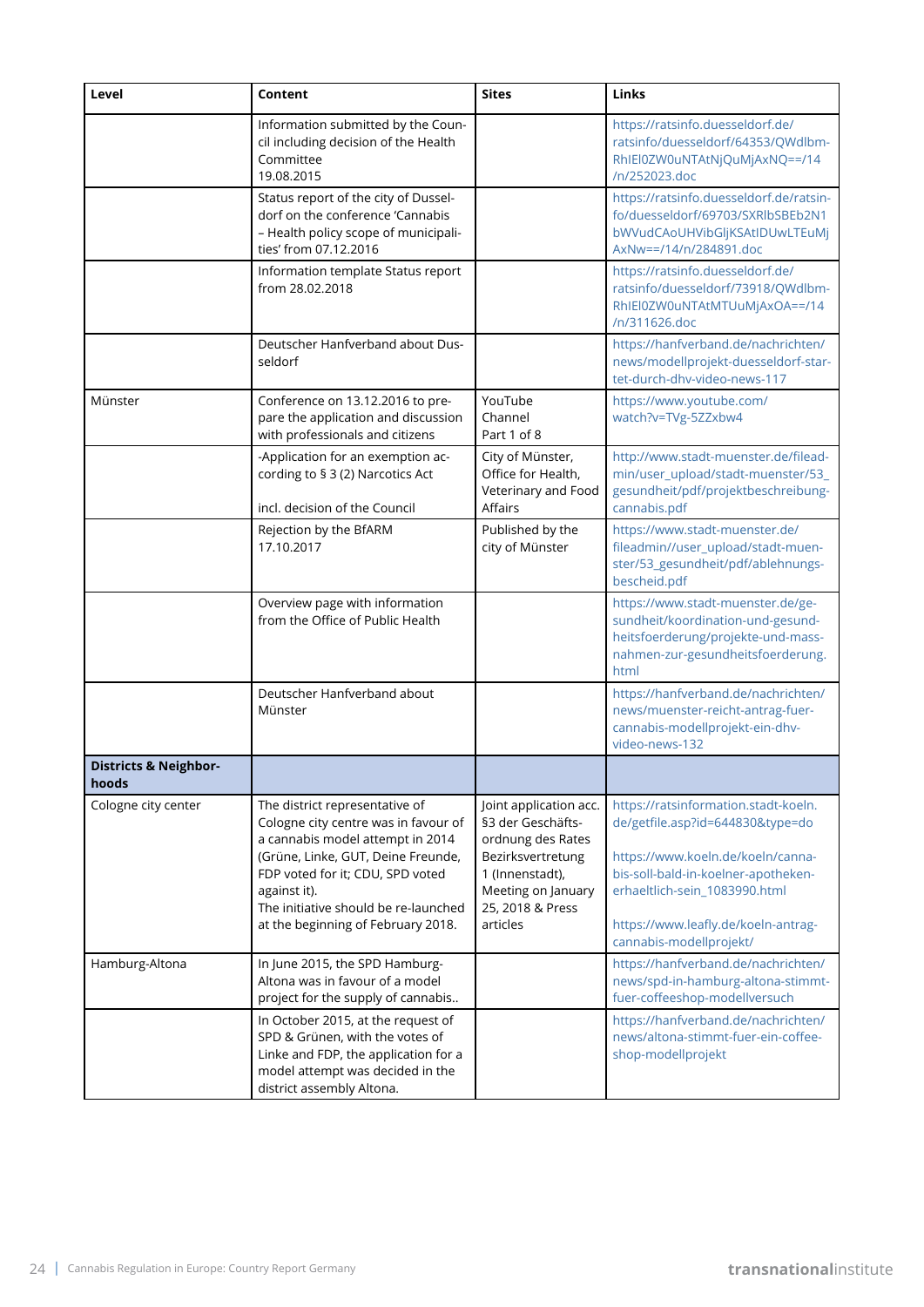| Level                                       | Content                                                                                                                                                                                      | <b>Sites</b>                                                                    | Links                                                                                                                                                                                                                                                                                                                                                                                                                                                                               |
|---------------------------------------------|----------------------------------------------------------------------------------------------------------------------------------------------------------------------------------------------|---------------------------------------------------------------------------------|-------------------------------------------------------------------------------------------------------------------------------------------------------------------------------------------------------------------------------------------------------------------------------------------------------------------------------------------------------------------------------------------------------------------------------------------------------------------------------------|
| Frankfurt / M.- Ortsbeirat                  | In spring 2014, the Ortsbeirat 1<br>(Bahnhofviertel, Innenstadt, etc.)<br>requested, at the application of die<br>Grünen, the municipal authorities to<br>initiate a cannabis model project. |                                                                                 | http://www.faz.net/aktuell/rhein-<br>main/frankfurt-bahnhofsviertel-<br>ortsbeirat-fuer-cannabis-verkaufsstel-<br>len-12810385.html                                                                                                                                                                                                                                                                                                                                                 |
|                                             |                                                                                                                                                                                              |                                                                                 | http://www.fr.de/frankfurt/coffee-<br>shops-in-frankfurt-kiffen-fuer-die-<br>gesundheit-a-613043                                                                                                                                                                                                                                                                                                                                                                                    |
| Berlin district<br>Friedrichshain-Kreuzberg |                                                                                                                                                                                              | Overview & mate-<br>rial collection of the<br>district office for<br>discussion | https://www.berlin.de/ba-<br>friedrichshain-kreuzberg/<br>politik-und-verwaltung/service-<br>und-organisationseinheiten/<br>qualitaetsentwicklung-planung-und-<br>koordination-des-oeffentlichen-ge-<br>sundheitsdienstes/artikel.230672.php<br>https://www.berlin.de/ba-<br>friedrichshain-kreuzberg/<br>politik-und-verwaltung/service-<br>und-organisationseinheiten/<br>qualitaetsentwicklung-planung-und-<br>koordination-des-oeffentlichen-<br>gesundheitsdienstes/aktuelles/ |
| <b>Discussions</b>                          |                                                                                                                                                                                              |                                                                                 | artikel.158549.php                                                                                                                                                                                                                                                                                                                                                                                                                                                                  |
| Schleswig-Holstein                          | 06-2017 Coalition Agreement CDU,<br>Grüne, FDP / Trial Order: 'We will<br>examine the possibility of controlled<br>release of cannabis in a model<br>project.'                               | p. 97                                                                           | https://www.schleswig-holstein.de/<br>DE/Landesregierung/_documents/ko-<br>alitionsvertrag2017_2022.pdf;jsession<br>id=97380180C231F9F822A889D47A52<br>9E13?_blob=publicationFile&v=2                                                                                                                                                                                                                                                                                               |
| Frankfurt                                   | In November 2014, a specialist con-<br>ference on cannabis was held on the<br>initiative of the Health Department.<br>Afterwards, several local politicians<br>spoke in favour.              | FNP 19.11.2014                                                                  | http://www.fnp.de/lokales/frankfurt/<br>Frankfurter-Cannabis-Projekt-ist-eine-<br>sehr-gute-Idee;art675,1135211                                                                                                                                                                                                                                                                                                                                                                     |
|                                             | In January 2015, die Grünen could<br>not prevail over their coalition part-<br>ner CDU.                                                                                                      |                                                                                 | http://www.fr.de/frankfurt/drogen-<br>cdu-bleibt-bei-nein-zu-cannabis-ver-<br>such-a-515629                                                                                                                                                                                                                                                                                                                                                                                         |
|                                             | Further links for discussion in<br>Frankfurt                                                                                                                                                 |                                                                                 | https://www.op-online.de/region/<br>frankfurt/cannabis-frankfurt-bald-<br>legal-erhaeltlich-7303622.html                                                                                                                                                                                                                                                                                                                                                                            |
|                                             |                                                                                                                                                                                              |                                                                                 | https://fdp-frankfurt.de/meldung/<br>modellversuch-zur-kontrollierten-<br>abgabe-von-cannabis/                                                                                                                                                                                                                                                                                                                                                                                      |
|                                             |                                                                                                                                                                                              |                                                                                 | https://www.spd-frankfurt-westend.<br>de/meldungen/29557-themenwoche-<br>umgang-mit-genuss-und-suchtmit-<br>teln/                                                                                                                                                                                                                                                                                                                                                                   |
|                                             |                                                                                                                                                                                              |                                                                                 | https://www.frankfurt-aidshilfe.de/<br>cannabisprojekt                                                                                                                                                                                                                                                                                                                                                                                                                              |
| Hamburg (Federal State)                     | Application Die Linke: Making new<br>ways in cannabis policy possible<br>- supporting the Federal Council<br>initiative<br>New version: 22.06.2017                                           | BÜRGERSCHAFT<br>Drucksache 21/9452                                              | https://www.buergerschaft-hh.<br>de/ParlDok/dokument/58208/<br>neue-wege-in-der-canna-<br>bispolitik-erm%C3%B6glichen-<br>%E2%80%93-bundesratsinitiative-<br>unterst%C3%BCtzen.pdf                                                                                                                                                                                                                                                                                                  |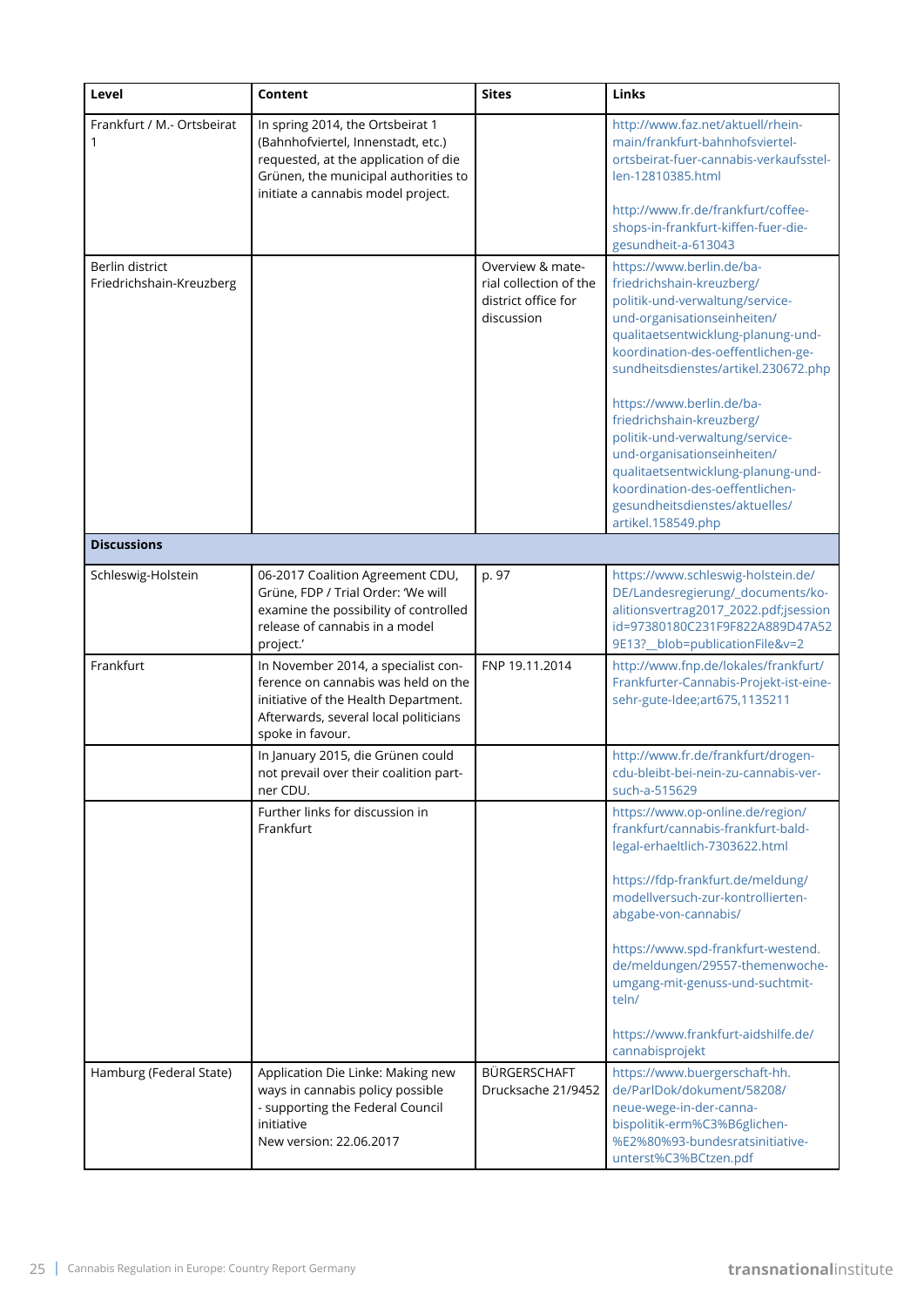| Level                         | Content                                                                                                                                                                                                                                            | <b>Sites</b>                                                                     | Links                                                                                                                                                                                                                                                       |
|-------------------------------|----------------------------------------------------------------------------------------------------------------------------------------------------------------------------------------------------------------------------------------------------|----------------------------------------------------------------------------------|-------------------------------------------------------------------------------------------------------------------------------------------------------------------------------------------------------------------------------------------------------------|
|                               | 06.11.2015 Hearing on model proj-<br>ects in the Hamburg citizenship                                                                                                                                                                               |                                                                                  | Documents (including word protocol)<br>available, but no links<br>http://cannabis-social-club.hamburg/<br>wp-content/uploads/2015/09/Stel-                                                                                                                  |
|                               |                                                                                                                                                                                                                                                    |                                                                                  | lungnahme_CSCHH_GesA_Modellpro-<br>jekt.pdf                                                                                                                                                                                                                 |
| Brandenburg                   | Response of the Provincial Govern-<br>ment to the small request No. 2083<br>of the deputy Benjamin Raschke<br>of the fraction BÜNDNIS 90/DIE<br>GRÜNEN<br>Printed matter 6/5020<br>Cannabis Policy in Brandenburg -<br>Measures of Law Enforcement | Landtag Branden-<br>burg 6. legislature<br>Drucksache 6/5194<br>p. 5f.           | https://www.gruene-fraktion-<br>brandenburg.de/fileadmin/<br>ltf_brandenburg/Dokumente/<br>Kleine_Anfragen/6_Wahlperi-<br>ode/6_2083_Kl_A_Cannabis-Politik_<br>in_Brandenburg_-_Massnahmen_der_<br>Strafverfolgung.pdf                                      |
| Saarland                      | Application of B90/Grüne Parlia-<br>mentary Group:<br>Increased consideration of medical,<br>health and social aspects in drug<br>policy                                                                                                           | Landtag des<br>Saarlandes 15.<br>legislature<br>Drucksache 15/1678<br>19.01.2016 | https://www.landtag-saar.de/Drucksa-<br>che/Ag15_1678.pd                                                                                                                                                                                                    |
|                               | 02-2018 Young Liberals want Saa-<br>rland as a model region there was<br>already an online petition in 2015                                                                                                                                        |                                                                                  | https://www.change.org/p/<br>saarl%C3%A4ndische-landesregier-<br>ung-machen-sie-das-saarland-zum-<br>modellprojekt-f%C3%BCr-die-canna-<br>bislegalisierung-saarhan                                                                                          |
| Mecklenburg-West<br>Pomerania | The FDP in MV wants to turn the<br>country into a 'model region for<br>the controlled release of cannabis'.<br>02-2018                                                                                                                             |                                                                                  | https://www.liberale.de/content/can-<br>nabis-modellprojekte-ermoeglichen                                                                                                                                                                                   |
| Hanover                       | 18.09.2017 Die Grünen are request-<br>ing a hearing on model projects in<br>the city's Social Committee                                                                                                                                            |                                                                                  | https://ratsfraktion-gruene-hannover.<br>de/meldungen/pm-langensiepen-<br>grune-kontrollierte-abgabe-von-<br>cannabis-kann-als-modellprojekt-in-<br>hannover-moglich-sein                                                                                   |
| Trier                         | Grüne Jugend in Trier claims Can-<br>nabis Model Project (02/2018)                                                                                                                                                                                 |                                                                                  | http://lokalo.de/artikel/149675/can-<br>nabis-modellprojekt-bekommt-trier-<br>einen-coffee-shop/                                                                                                                                                            |
| Wiesbaden                     | In February 2018, Die Linke/Piraten<br>applied to the city council for a<br>model attempt to set up a CSC.<br>Grüne and FDP have apparently<br>signaled approval                                                                                   |                                                                                  | http://www.wiesbadener-<br>tagblatt.de/lokales/wiesbaden/<br>nachrichten-wiesbaden/soll-die-<br>stadt-cannabis-verkaufen-partei-<br>en-in-wiesbaden-beraten-ueber-legal-<br>isierung-von-drogen_18545313.htm                                                |
| Munich                        | Medical cannabis as a model project<br>requested by the DHV-Munich local<br>chapter and petition launched - April<br>2018                                                                                                                          | <b>DHV</b>                                                                       | https://hanfverband.de/nachrichten/<br>pressemitteilungen/medizinisch-<br>es-cannabis-modellprojekt-in-<br>muenchen-beantragt-onlinepetition-<br>gestartet                                                                                                  |
| Magdeburg                     | Application of the Council Group<br>Linke/Future in February 2018<br>Rejection by the Social Affairs Com-<br>missioner in March 2018 because of<br>'lack of competence' / 'sovereignty of<br>the federal legislator'.                              |                                                                                  | No original documents, only press<br>articles<br>https://www.volksstimme.de/lokal/<br>magdeburg/cannabis-magdeburger-<br>absage-an-legales-kiffen<br>https://www.volksstimme.de/lokal/<br>magdeburg/cannabis-magdeburger-<br>initiative-fuer-legales-kiffen |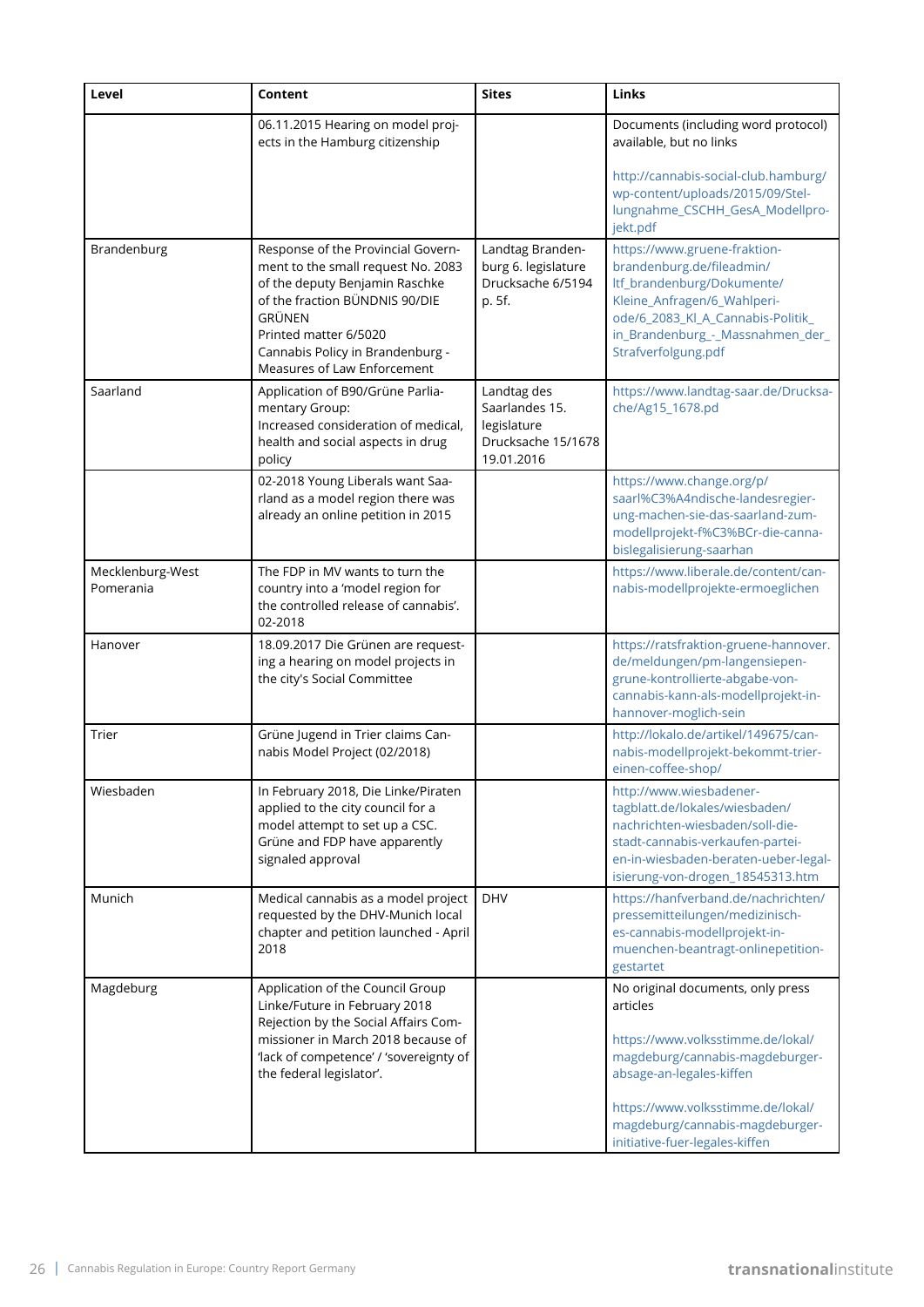| Level                                 | Content                                                                                                                                                                                                                                                             | <b>Sites</b>                                | Links                                                                                                                                                                                   |
|---------------------------------------|---------------------------------------------------------------------------------------------------------------------------------------------------------------------------------------------------------------------------------------------------------------------|---------------------------------------------|-----------------------------------------------------------------------------------------------------------------------------------------------------------------------------------------|
| Wuppertal                             | Grüne bring an application to the<br>City Council on 02.06.2017.                                                                                                                                                                                                    |                                             | https://www.wuppertal.de/rathaus/<br>onlinedienste/ris/vo0050.php?_<br>kvonr=19244                                                                                                      |
| Stuttgart                             | 03-2018 an initiative of the canna-<br>bis social club Stuttgart calls in an<br>online petition the establishment of<br>a pilot project by the local council                                                                                                        |                                             | https://de-de.facebook.com/<br>events/268931680210707/                                                                                                                                  |
|                                       | similarly                                                                                                                                                                                                                                                           |                                             | https://www.buergerhaushalt-stutt-<br>gart.de/vorschlag/41199                                                                                                                           |
| Heidelberg                            | 06-2017 The fraction Die Linke/Pi-<br>raten introduces to the city council<br>the proposal for the model project<br>CSC. The Committee on Social<br>Affairs and Equal Opportunities<br>decided to send a circular to the<br>district for a cannabis conference.     |                                             | https://www.rnz.de/nachrichten/<br>heidelberg_artikel,-Heidelberg-We-<br>gen-Bedenken-gegen-Legalisierung-<br>Gemeinderat-will-keinen-Cannabis-<br>Club-in-Heidelberg-_arid,280017.html |
| Main-Taunus-Kreis                     | 02-2018 JuLis want a model region                                                                                                                                                                                                                                   |                                             | https://main-taunus.junge-liberale.<br>de/pressemitteilung/cannabis-mod-<br>ellregion/                                                                                                  |
| Göttingen                             | Grüne claim model project                                                                                                                                                                                                                                           | <b>PM</b>                                   | http://gj-goettingen.de/pm-gruene-<br>und-gj-fordern-cannabis-modellpro-<br>jekt-fuer-goettingen/                                                                                       |
| <b>Historical &amp; further links</b> |                                                                                                                                                                                                                                                                     |                                             |                                                                                                                                                                                         |
| Schleswig-Holstein                    | 1997 model project cannabis in<br>pharmacies                                                                                                                                                                                                                        |                                             | http://www.drogenpolitik.org/down-<br>load/sh/Antrag_SH.pdf                                                                                                                             |
|                                       | In 2016, the research initiative Can-<br>nabis Consumption GmbH applies<br>to the BfArM for permission to carry<br>out a study. The application was<br>denied. An appeal against the notice<br>of opposition is pending before the<br>Cologne Administrative Court. |                                             | https://forschungsinitiative-cannabis-<br>konsum.de/                                                                                                                                    |
| model proposal                        | Draft of a law amending the BtMG<br>to enable model projects, 03-2016,<br>Ambos, Böllinger, et al.                                                                                                                                                                  |                                             | https://www.bundestag.de/<br>blob/413668/b57ff528ef7ff-<br>ba01c6f430516683207/esv-prof--dr-<br>kai-ambos-data.pdf                                                                      |
| heroin trial                          | A realised scientific model project<br>was the heroin study - as a joint<br>initiative of different federal states<br>and cities                                                                                                                                    |                                             | http://www.heroinstudie.de/                                                                                                                                                             |
| International                         |                                                                                                                                                                                                                                                                     |                                             |                                                                                                                                                                                         |
| Switzerland/Bern                      | Representation of all Swiss cantons<br>(Council of States) supports experi-<br>mental clause                                                                                                                                                                        | Message in<br>'Der Bund' from<br>15.03.2018 | https://www.derbund.ch/bern/nach-<br>richten/Staenderat-befuerwortet-Ber-<br>ner-CannabisVersuch/story/15995750                                                                         |
|                                       |                                                                                                                                                                                                                                                                     | Message in 'Blick'<br>from 25.03.2018       | https://www.blick.ch/news/politik/<br>gruenes-licht-fuer-experimentierar-<br>tikel-kiffer-studien-sind-bald-legal-<br>id8163116.html                                                    |
| Switzerland/Biel                      | Cannabis regulation: Biel supports<br>the examination of new applications                                                                                                                                                                                           | <b>Bieler Tagblatt from</b><br>12.12.2017   | http://www.bielertagblatt.ch/nach-<br>richten/biel/cannabisregulierung-biel-<br>unterstuetzt-pruefung-von-neuen-<br>studiengesuchen                                                     |
| Level                                 | Content                                                                                                                                                                                                                                                             | <b>Sites</b>                                | Links                                                                                                                                                                                   |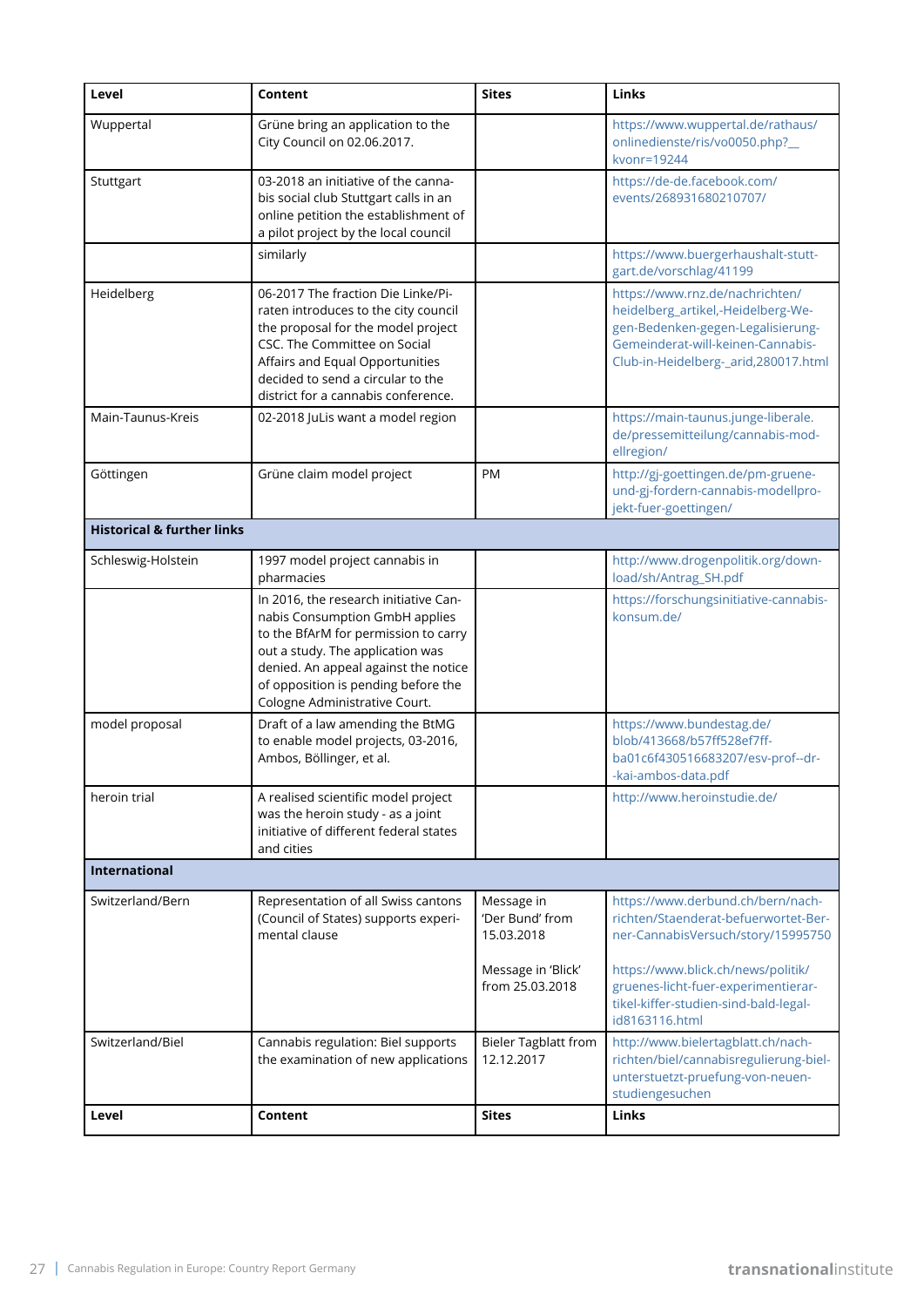| Switzerland        | Further links to the discussion in<br>Switzerland        |                                | https://www.nau.ch/politik-<br>wirtschaft/bundeshaus/2017/12/14/<br>cannabis-bald-legal-aus-der-apo-<br>theke-65276846<br>https://www.aargauerzeitung.ch/<br>schweiz/cannabis-legalisierung-<br>breiter-widerstand-gegen-bersets-<br>absage-131975241<br>https://www.admin.ch/gov/de/<br>start/dokumentation/medienmit-<br>teilungen.msg-id-68781.htmlhttps://<br>www.nau.ch/politik-wirtschaft/<br>bundeshaus/2017/11/29/grune-<br>machen-druck-fur-legalen-cannabis-<br>verkauf-65271701<br>https://www.aargauerzeitung.ch/sch- |
|--------------------|----------------------------------------------------------|--------------------------------|-----------------------------------------------------------------------------------------------------------------------------------------------------------------------------------------------------------------------------------------------------------------------------------------------------------------------------------------------------------------------------------------------------------------------------------------------------------------------------------------------------------------------------------|
|                    |                                                          |                                | weiz/bund-laedt-staedte-zum-hanf-<br>gipfel-trotz-verhindertem-testverkauf-<br>in-apotheken-131917012                                                                                                                                                                                                                                                                                                                                                                                                                             |
| The Netherlands    | Dutch government presents concept<br>for cannabis supply | Hanfjournal from<br>03.04.2018 | https://hanfjournal.de/2018/04/03/<br>niederlaendische-regierung-legt-konz-<br>ept-zur-cannabis-freigabe-vor/                                                                                                                                                                                                                                                                                                                                                                                                                     |
|                    | Further links to the discussion in the<br>Netherlands    |                                | https://www.wienerzeitung.at/nach-<br>richten/welt/weltchronik/937089_<br>Wenn-der-Staat-Gras-anbaut.html<br>http://www.taz.de/!5468032/<br>https://www.t-online.de/nachrichten/<br>ausland/eu/id_82568822/drogenpoli-                                                                                                                                                                                                                                                                                                            |
|                    |                                                          |                                | tik-niederlande-bauen-selbst-canna-<br>bis-an.html<br>https://brf.be/national/1120536/                                                                                                                                                                                                                                                                                                                                                                                                                                            |
| Denmark/Copenhagen | Further links to the discussion in<br>Denmark            |                                | https://brf.be/national/1120536/<br>http://cphpost.dk/news/local-news/<br>legal-cannabis-rejected-by-govern-<br>ment.html                                                                                                                                                                                                                                                                                                                                                                                                         |
|                    |                                                          |                                | https://www.independent.co.uk/<br>news/world/europe/copenhagen-<br>legalise-cannabis-marijuana-<br>fourth-attempt-reduce-gang-war-<br>fare-a7484746.html                                                                                                                                                                                                                                                                                                                                                                          |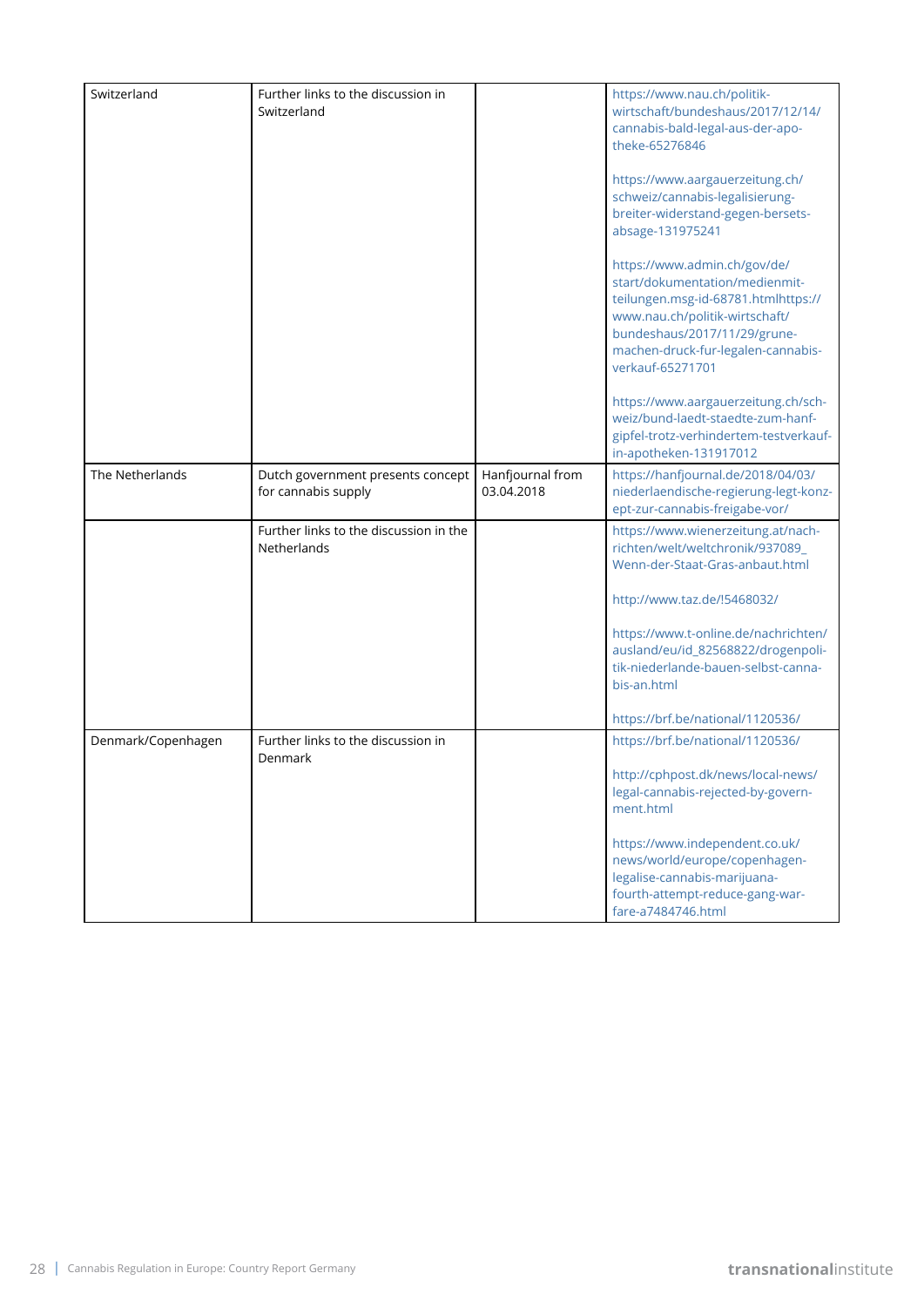### **References**

- AWMF Leitlinie Cannabis-bezogene Störungen [online]. Available at: [https://www.researchgate.net/](https://www.researchgate.net/publication/284899282_AWMF-Leitlinie_Cannabis-bezogene_Storungen_im_Jahre_2015_mittlerweile_abgelaufen) [publication/284899282\\_AWMF-Leitlinie\\_Cannabis](https://www.researchgate.net/publication/284899282_AWMF-Leitlinie_Cannabis-bezogene_Storungen_im_Jahre_2015_mittlerweile_abgelaufen)[bezogene\\_Storungen\\_im\\_Jahre\\_2015\\_mittlerweile\\_](https://www.researchgate.net/publication/284899282_AWMF-Leitlinie_Cannabis-bezogene_Storungen_im_Jahre_2015_mittlerweile_abgelaufen) [abgelaufen](https://www.researchgate.net/publication/284899282_AWMF-Leitlinie_Cannabis-bezogene_Storungen_im_Jahre_2015_mittlerweile_abgelaufen) . [accessed 8 June 2017]
- BfArM (17.10.2017) Antrag auf Erteilung einer Ausnahmeerlaubnis vom 12.07.2017, eingegangen am 25.07.2017, zu wissenschaftlichen Zwecken nach Absatz §3 Absatz 2 Betäubungsmittelgesetz (BtMG). Bonn: Wissenschaftliche Studie zur mehrdimensionalen Erfassung von kurz- und mittelfristigen Wirkungen eines kontrollierten Cannabiskonsums bei gesunden Erwachsenen.
- BOPST (Bundesopiumstelle) (2013) Bericht zum Substitutionsregister. Januar 2013, Bonn. BOPST (Bundesopiumstelle) (2017). Bericht zum Substitutionsregister. January 2017 [online]. Available at: ericht2017.pdf?\_\_ blob=publicationFile&v=2 [accessed: 6 June 2017]
- Baier, D., Schepker, K. & Bergmann, M. C. (2016) Macht Kiffen friedlich und Saufen aggressiv? Zum kausalen Zusammenhang von Cannabis- und Alkoholkonsum und delinquentem Verhalten. *Zeitschrift für Jugendkriminalrecht und Jugendhilfe* 4: 324-332.
- Bartsch, G. (2017) Versorgung abhängigkeitskranker Menschen in Deutschland. In Jahrbuch Sucht 2017. DHS (Deutsche Hauptstelle für Suchtfragen) (Hrsg.), S. 161-176. Pabst, Lengerich.
- Bartsch, G. (2017a) Suchthilfe in Deutschland. *SuchtMagazin 2017* (2&3): 5-12.
- Bergmann, M. C., Baier, D., Rehbein, F. & Mößle, T. (2017) Jugendliche in Niedersachsen. Ergebnisse des Niedersachsensurveys 2013 und 2015, Forschungsbericht Nr. 131. Hanover: Kriminologisches Forschungsinstitut Niedersachsen e.V. (KFN).
- Böllinger, L. & Quensel, S. (2002) Drugs and driving: Dangerous youth or anxious adults? *Journal of Drug Issues* 32(2): 553-566.
- Braun, B., Brand, H. & Künzel, J. (2016) Deutsche Suchthilfestatistik 2015.

Bundeskriminalamt/BKA (2017) Rauschgiftkriminalität, Bundeslagebild, Wiesbaden 2017.

- Cousto, H. & Stöver, H. (2017) Repression und kein Ende?! Eine Würdigung der aktuellen polizeilichen Zahlen zur Kriminalisierung von Drogengebraucher\_ innen. In akzept e.V. (ed.), Alternativer Drogen- und Suchtbericht, S. 47-55. Berlin.
- DAZ.online (2018) Umfrage: Jeder zweite Arzt befürwortet Cannabis-Legalisierung. Available at: https://www.deutsche-apotheker-zeitung.de/news/ artikel/2018/02/08/jeder-zweite-arzt-befuerwortetcannabis-legalisierung (accessed 10 February 2019)
- Destatis Statistisches Bundesamt (2016a) Diagnosedaten der Patienten und Patientinnen in Krankenhäusern (einschl. Sterbe- und Stundenfälle) 2015. Fachserie 12. Wiesbaden: Reihe 6.2.1, (pp. 25 and 48).
- Die Drogenbeauftragte der Bundesregierung (2016) Drogen- und Suchtbericht. June 2016. [https://www.drogenbeauftragte.de/fileadmin/](https://www.drogenbeauftragte.de/fileadmin/dateien-dba/Drogenbeauftragte/4_Presse/1_Pressemitteilungen/2016/2016_2/160928_Drogenbericht-2016_NEU_Sept.2016.pdf) [dateien-dba/Drogenbeauftragte/4\\_Presse/1\\_](https://www.drogenbeauftragte.de/fileadmin/dateien-dba/Drogenbeauftragte/4_Presse/1_Pressemitteilungen/2016/2016_2/160928_Drogenbericht-2016_NEU_Sept.2016.pdf) [Pressemitteilungen/2016/2016\\_2/160928\\_](https://www.drogenbeauftragte.de/fileadmin/dateien-dba/Drogenbeauftragte/4_Presse/1_Pressemitteilungen/2016/2016_2/160928_Drogenbericht-2016_NEU_Sept.2016.pdf) [Drogenbericht-2016\\_NEU\\_Sept.2016.pdf](https://www.drogenbeauftragte.de/fileadmin/dateien-dba/Drogenbeauftragte/4_Presse/1_Pressemitteilungen/2016/2016_2/160928_Drogenbericht-2016_NEU_Sept.2016.pdf)
- Die Zeit (2017) Umfrage: Deutsche mehrheitlich für Legalisierung von Cannabis. Available at: [https://](https://www.zeit.de/news/2017-08/07/deutschland-umfrage-deutsche-mehrheitlich-fuer-legalisierung-von-cannabis-07110402) [www.zeit.de/news/2017-08/07/deutschland](https://www.zeit.de/news/2017-08/07/deutschland-umfrage-deutsche-mehrheitlich-fuer-legalisierung-von-cannabis-07110402)[umfrage-deutsche-mehrheitlich-fuer-legalisierung](https://www.zeit.de/news/2017-08/07/deutschland-umfrage-deutsche-mehrheitlich-fuer-legalisierung-von-cannabis-07110402)[von-cannabis-07110402](https://www.zeit.de/news/2017-08/07/deutschland-umfrage-deutsche-mehrheitlich-fuer-legalisierung-von-cannabis-07110402) (Accessed 10 February 2019)
- Deutsche Rentenversicherung Bund (DRV) (2017) Statistik der Deutschen Rentenversicherung - Rehabilitation 2016, Band 210.
- DRV Deutsche Rentenversicherung (2017) Abgeschlossene Leistungen zur medizinischen Rehabilitation sowie zur Teilhabe am Arbeitsleben in 2016.
- EMCDDA (European Monitoring Centre for Drugs and Drug Addiction) (2002) Prosecution of drug users in Europe - Varying pathways to similar objectives, Insight Series, Number 5. Luxembourg: Office for Official Publications of the European Communities.
- EMCDDA (European Monitoring Centre for Drugs and Drug Addiction) (2015) European legal database on drugs (ELDD) [online]. Available at: [http://www.emcdda.](http://www.emcdda.europa.eu/eldd) [europa.eu/eldd](http://www.emcdda.europa.eu/eldd) [accessed: 14 September 2017].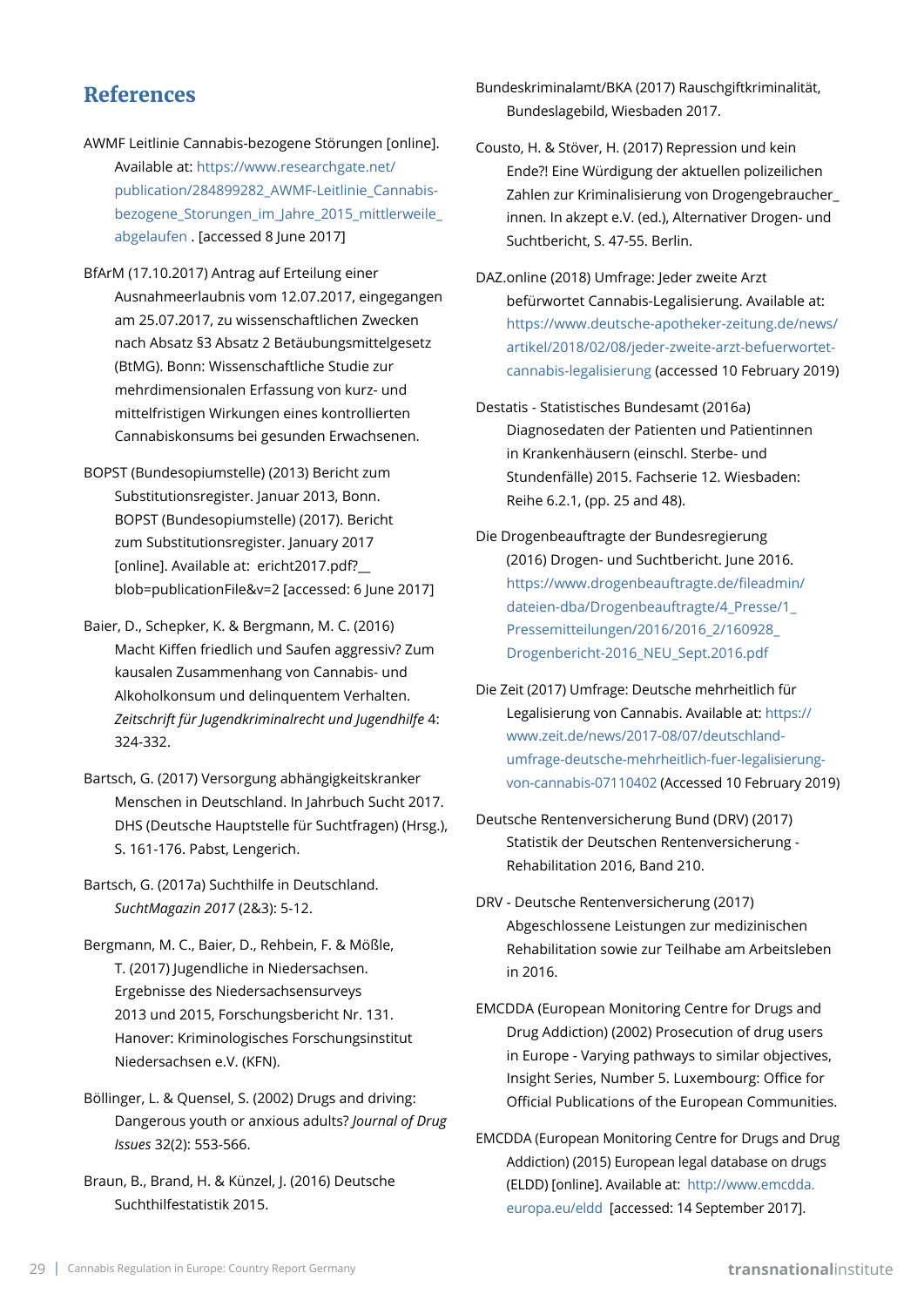Glaeske, G., & Sauer, K. M. (2018). Cannabis-report. Socium, Forschungszentrum Ungleichheit und Sozialpolitik, Universität Bremen.

Gomes de Matos, E., Atzendorf, J., Kraus, L. & Piontek, D. (2016) Substanzkonsum in der Allgemeinbevölkerung: Ergebnisse des Suchtsurveys 2015. *Sucht* 62(5) : 271-281.

Görgen, W., Hartmann, R. and Karim, S. (2010), Final evaluation report of the European early intervention project 'FreD goes net', Cologne.

Grotenhermen, F., Leson, G., Berghaus, G., Drummer, O.H., Krüger, H.P., Longo, M., Moskowitz, H., Perrine, B., Ramaekers, J., Smiley, A. & Tunbridge, R. (2005) Developing science-based per se limits for driving under the influence of cannabis (DUIC). Findings and recommendations by an expert panel [online]. Available at: http://citeseerx.ist.psu.edu/ viewdoc/summary?doi=10.1.1.395.2711 [accessed: 14 September 2017].

Hannemann, T.-V., Kraus, L. & Piontek, D. (2017) Consumption Patterns of Nightlife Attendees in Munich: A Latent-Class Analysis. *Substance Use & Misuse* 52 (8): 15322491.

Hoch, E., Bonnet, U., Thomasius, R., Ganzer, F., Havemann-Reinecke, U. & Preuss, U. W. (2015). Risiken bei nichtmedizinischem Gebrauch von Cannabis. *Deutsches Ärzteblatt* 112(16): 271-278.

INCB, INCB Report 2017, Message from the President, 02 March 2017. [https://www.incb.org/documents/](https://www.incb.org/documents/Publications/AnnualReports/AR2016/LAUNCH/MessageOfThePresident.pdf) [Publications/AnnualReports/AR2016/LAUNCH/](https://www.incb.org/documents/Publications/AnnualReports/AR2016/LAUNCH/MessageOfThePresident.pdf) [MessageOfThePresident.pdf](https://www.incb.org/documents/Publications/AnnualReports/AR2016/LAUNCH/MessageOfThePresident.pdf)

Infratest Dimap (2017) Globaler Drogenkampf: Mehrheit der Deutschen zieht kritische Bilanz. Available at: [https://www.infratest-dimap.de/](https://www.infratest-dimap.de/umfragen-analysen/bundesweit/umfragen/aktuell/globaler-drogenkampf-mehrheit-der-deutschen-zieht-kritische-bilanz/) [umfragen-analysen/bundesweit/umfragen/aktuell/](https://www.infratest-dimap.de/umfragen-analysen/bundesweit/umfragen/aktuell/globaler-drogenkampf-mehrheit-der-deutschen-zieht-kritische-bilanz/) [globaler-drogenkampf-mehrheit-der-deutschen](https://www.infratest-dimap.de/umfragen-analysen/bundesweit/umfragen/aktuell/globaler-drogenkampf-mehrheit-der-deutschen-zieht-kritische-bilanz/)[zieht-kritische-bilanz/](https://www.infratest-dimap.de/umfragen-analysen/bundesweit/umfragen/aktuell/globaler-drogenkampf-mehrheit-der-deutschen-zieht-kritische-bilanz/)

Infratest Dimap (2018) Legalisierung von Cannabis 2018. Eine Studie im Auftrag des Deutschen Hanf Verbands. [https://hanfverband.de/sites/](https://hanfverband.de/sites/hanfverband.de/files/181022_hanfverband_graf.pdf) [hanfverband.de/files/181022\\_hanfverband\\_graf.pdf](https://hanfverband.de/sites/hanfverband.de/files/181022_hanfverband_graf.pdf)

Kalke, J. (2013) Innovative Landtage: Eine empirische Untersuchung am Beispiel der Drogenpolitik. Springer

Kamphausen, G., Werse, B., Klaus, L. & Sarvari, L. (2018). MoSyD Jahresbericht 2017. Drogentrends in Frankfurt am Main. Centre for Drug Research, Frankfurt a.M.: Goethe-Universität.

Körner, H., Patzak, J., & Volkmer, M. (2012). Betäubungsmittelgesetz: BtMG. Arzneimittelgesetz. Grundstoffüberwachungsgesetz. München: C.H.Beck.

Kleiber, D. & Soellner, R. (1998) Cannabiskonsum. Entwicklungstendenzen, Konsummuster und Risiken. Weinheim: Juventa.

Kraus, L., Piontek, D., Atzendorf, J. & Gomes de Matos, E. (2016b) Zeitliche Entwicklungen im Substanzkonsum in der deutschen Allgemeinbevölkerung. Ein Rückblick auf zwei Dekaden. *Sucht* 62(5): 283-294.

Kraus, L., Piontek, D., Seitz, N.-N. & Schoeppe, M. (2016a) Die Europäische Schülerstudie zu Alkohol und anderen Drogen 2015 (ESPAD): Befragung von Schülerinnen und Schülern der 9. und 10. Klasse in Bayern, IFT-Berichte Bd. 188. München: IFT Institut für Therapieforschung.

LWL - Koordinationsstelle Sucht (2017) Projekt FreD-Crystal/ATS - Erweiterung des FreDAnsatzes für ATS (Amphetamin-Typ-Stimulantien) Konsument/innen.

Manthey, J., Stöver, H. & Meyer-Thompson, H.-G. (2018) Cannabis and Harm Reduction in Germany. *Suchttherapie* 01:3-53.

Orth, B. (2016) Die Drogenaffinität Jugendlicher in der Bundesrepublik Deutschland 2015. Rauchen, Alkoholkonsum und Konsum illegaler Drogen: aktuelle Verbreitung und Trends. BZgA-Forschungsbericht. Köln: Bundeszentrale für gesundheitliche Aufklärung (BZgA).

Paoli, L. (2008) 'How to know more on drug law implementation across Europe?', in *EMCDDA Reitox Academy on sentencing statistics*.

Piontek, D. & Hannemann, T.-V. (2017) Medikamentenmissbrauch und der Konsum von neuen psychoaktiven Substanzen (NPS) in unterschiedlichen Risikopopulationen. Ergebnisse des Projekts PharMon NPS aus den Jahren 2015 und 2016 [online]. Available at: https://www.ift.de/ fileadmin/user\_upload/Literatur/Berichte/Phar-Mon-Jahresbericht\_2015-2016.pdf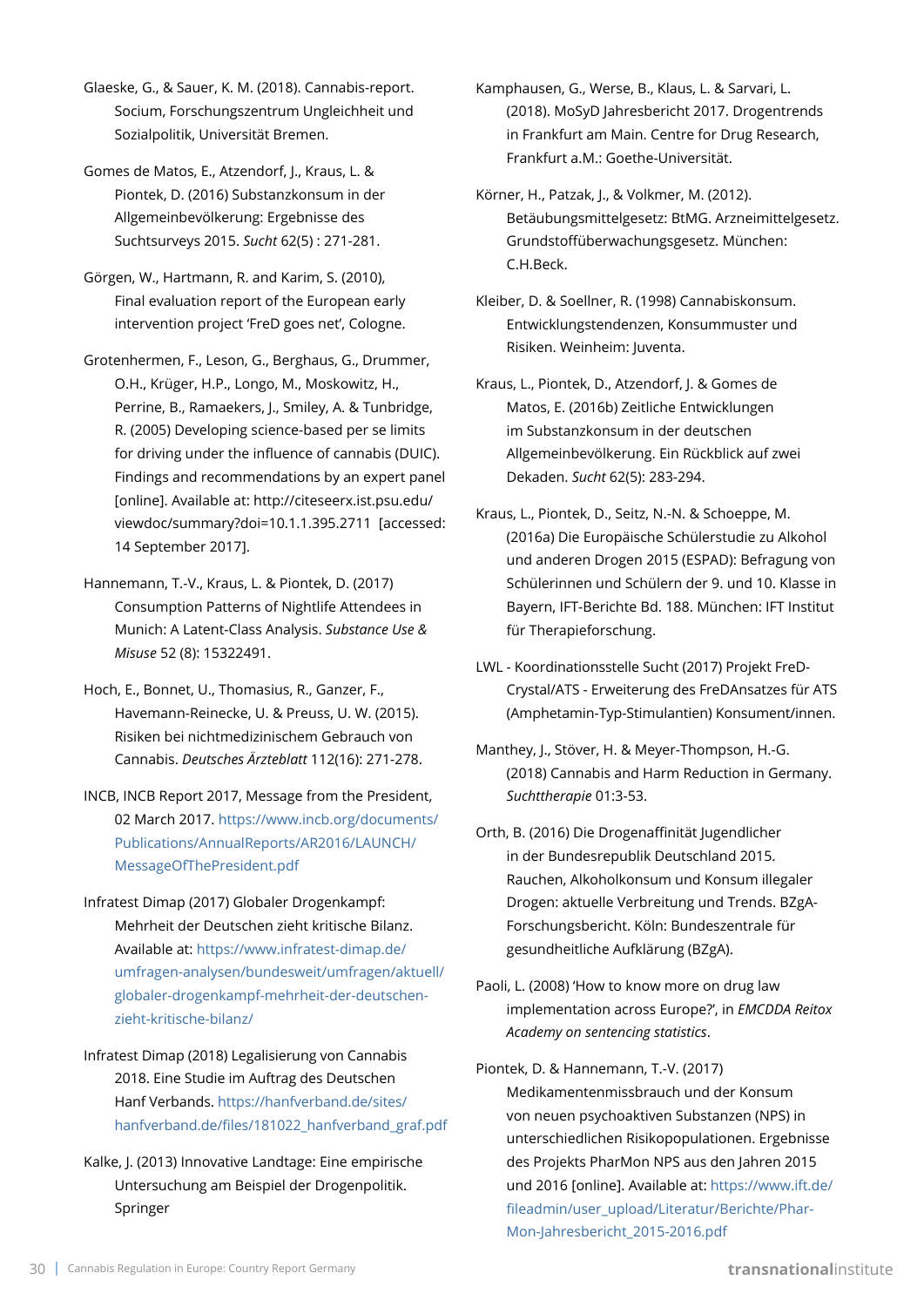- Piontek, D., & Kraus, L. (2016). Themenschwerpunkt Epidemiologischer Suchtsurvey 2015. *Sucht* 62 (5): 257-294.
- Pfeiffer-Gerschel, et.al. (2017) Bericht 2017 des nationalen REITOX-Knotenpunkts an die EBDD. Neue Entwicklungen und Trends. Deutschland. Drogensituation 2016/2017. München: DBDD (Deutsche Beobachtungsstelle für Drogen und Drogensucht).
- Plenert, M. (2018) Ein Jahr Cannabis als Medizin-Gesetz – ein ambivalentes Zwischenfazit. In: akzept; DAH; JES (ed.): 5. Alternativer Drogen- und Suchtbericht 2018, pp. 54-58
- Rheinische Post (2017): Forsa-Umfrage: 63 Prozent gegen Cannabis-Legalisierung. 14 November 2017 Available at: [https://rp-online.de/panorama/](https://rp-online.de/panorama/deutschland/forsa-umfrage-2017-63-prozent-gegen-cannabis-legalisierung_aid-20786657) [deutschland/forsa-umfrage-2017-63-prozent](https://rp-online.de/panorama/deutschland/forsa-umfrage-2017-63-prozent-gegen-cannabis-legalisierung_aid-20786657)[gegen-cannabis-legalisierung\\_aid-20786657](https://rp-online.de/panorama/deutschland/forsa-umfrage-2017-63-prozent-gegen-cannabis-legalisierung_aid-20786657)
- Schemmel, J.& Graf, W. (2015) Legalisierung von unten – Wie die Realität neue Wege in der Drogenpolitik aufzwingt. In: akzept/DAH/JES (2015): Alternativer Drogen- und Suchtbericht 2015. Available at:http:// alternativer-drogenbericht.de/legalisierungvon-unten-wie-die-realitaet-neue-wege-in-derdrogenpolitik-aufzwingt/
- Schettino, J., Leuschner, F., Kasten, L., Tossmann, P. & Hoch, E. (2015) Treatment of cannabis-related disorders in Europe. Luxembourg: European Monitoring Centre for Drugs and Drug Addiction (EMCDDA).
- Thomasius, R., Thoms, E., Melchers, P., Roosen-Runge, G., Schimansky, G., Bilke-Hentsch, O. & Reis, O. (2016) Anforderungen an die qualifizierte Entzugsbehandlung bei Kindern und Jugendlichen. *Sucht* 62: 107-111.
- TNS Emnid (2010) Tabellen: Meinungen zu Cannabis als Medizin. Available at: [http://www.cannabis-med.](http://www.cannabis-med.org/german/emnid_2010.pdf) [org/german/emnid\\_2010.pdf](http://www.cannabis-med.org/german/emnid_2010.pdf)
- Werse, B. (2016) Zum Sinn und Unsinn von Repräsentativbefragungen als Grundlage für Drogenpolitik. In: Akzept e.V./Deutsche AIDS-Hilfe/ JES Bundesverband (Hg.): 3. Alternativer Drogenund Suchtbericht 2016. 29-36. Lengerich: Pabst.
- Werse, B., Kamphausen, G., Egger, D., Sarvari, L. & Müller, D. (2017). MoSyD Jahresbericht (2015) Drogentrends in Frankfurt am Main. Centre for Drug Research Frankfurt am Main: Goethe-Universität.
- Werse, B., Kamphausen, G. & Klaus, L. (2019) MoSyD Szenestudie 2018. Die offene Drogenszene in Frankfurt am Main. Centre for Drug Research. Frankfurt am Main: Goethe-Universität.
- Wurth, G. (2018) Die Zeit ist reif für kommunale Modellprojkte zur Cannabisabgabe. In: akzept; DAH; JES (ed.): 5. Alternativer Drogen- und Suchtbericht 2018, pp. 76-81.
- ZEIT online (2018) "Das Cannabisverbot ist weder intelligent noch zielführend"; 5th February 2018 https://www.zeit.de/gesellschaft/2018-02/cannabisbdk-chef-andre-schulz-legalisierung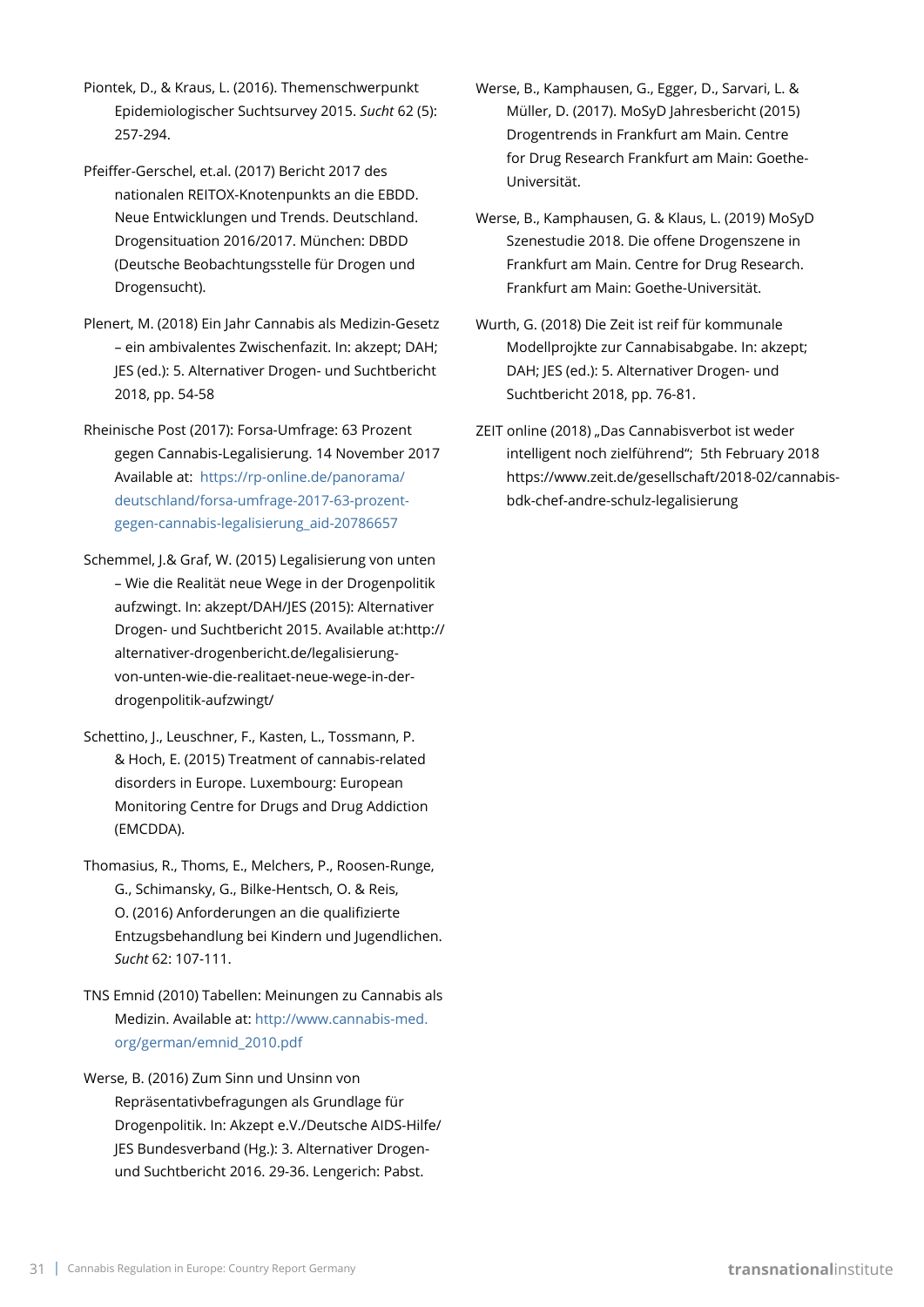### **Endnotes**

**1.** Mainly based on: Pfeiffer-Gerschel et al.: 2017 Report of the national REITOX Focal Point to the EMCDDA (Data year 2016 / 2017); Munich 2018

**2.** In Germany, there is a discussion about the methodology of these telephone-based surveys (like the one data are presented, especially from BzGA).The key point is that especially for juvenile users the data may be underestimated due to the fact that many juveniles and young adults are still living with their parents and answers might be biased ( pp. 29).

**3.** Mainly based on: Pfeiffer-Gerschel et.al.: 2017 Report of the national REITOX Focal Point to the EMCDDA (Data year 2016 / 2017), Munich 2018

**4.** In the MoSyD-Report, issued in 2015, a comparison was made between Frankfurt and Bavaria juveniles (aged 15-/16; based on the Bavarian ESPAD study. In Bavaria the prevalence rate was much higher. (p. 129)

**5.** Based at the Federal Institute for Drugs and Medical Devices (BfARM), an independent federal higher authority within the portfolio of the Federal Ministry of Health

**6.** Newsletter of the Arbeitsgemeinschaft Cannabis als Medizin vom 27.01.2018

**7.** Kurzbericht: Cannabis: Potential und Risiken. Eine wissenschaftliche Analyse (CaPRis); Ergebnisse der CaPRis-Studie Cannabis: Potential und Risiken. Eine wissenschaftliche Analyse; Hoch, E., Friemel, C. & Schneider, M. (2018) Cannabis: Potential und Risiko. Eine wissenschaftliche Analyse. Heidelberg: Springer-Verlag

**8.** Statement by Dr. Viroj Sumyai, President, International Narcotics Control Board (INCB), Economic and Social Council Coordination and Management Meeting, Agenda item 19(d): Narcotic drugs, 6 July 2017, New York [http://www.incb.org/documents/News/](http://www.incb.org/documents/News/ECOSOC_CMM2017_statement_FINAL_for_webposting.pdf) [ECOSOC\\_CMM2017\\_statement\\_FINAL\\_for\\_webposting.](http://www.incb.org/documents/News/ECOSOC_CMM2017_statement_FINAL_for_webposting.pdf) [pdf](http://www.incb.org/documents/News/ECOSOC_CMM2017_statement_FINAL_for_webposting.pdf)

**9.** Die WELT: "Nicht zuschauen, wie Jugendliche ihre Zukunft verkiffen' *Interview with Marlene Mortler, Federal Drug Commissioner; 5th February 2018*

**10.** Printed matter 19/658 - dated 5 February.2018

**11.** Deutscher Bundestag Stenografischer Bericht (German Bundestag, shorthand report); 14. Sitzung; Berlin, Thursday 22 February 2018; [http://dipbt.](http://dipbt.bundestag.de/doc/btp/19/19014.pdf)

#### [bundestag.de/doc/btp/19/19014.pdf](http://dipbt.bundestag.de/doc/btp/19/19014.pdf)

#### **12.** [http://dip21.bundestag.de/dip21/](http://dip21.bundestag.de/dip21/btd/19/005/1900515.pdf ) [btd/19/005/1900515.pdf](http://dip21.bundestag.de/dip21/btd/19/005/1900515.pdf )

**13.** BT-Drucksache 19/832 from 22 February2018

**14.** Deutscher Bundestag Stenografischer Bericht; 14. Sitzung; Berlin, 22 February 2018 p.1196

**15.** Deutscher Bundestag Stenografischer Bericht; 14. Sitzung; Berlin, 22 February 2018 p.1198

**16.** Deutscher Bundestag Stenografischer Bericht; 14. Sitzung; Berlin, Thursday 22 February 2018; p.1208

**17.** Deutscher Bundestag Stenografischer Bericht; 14. Sitzung; Berlin, Thursday 22 February 2018; p.1204

**18.** Deutscher Bundestag Stenografischer Bericht; 14. Sitzung; Berlin, Thursday 22 February 2018; p.1206

**19.** Deutscher Bundestag Stenografischer Bericht; 14. Sitzung; Berlin, Thursday 22 February 2018 p.1197

**20.** Deutscher Bundestag Stenografischer Bericht; 14. Sitzung; Berlin, Thursday 22 February 2018; p.1207

**21.** Deutscher Bundestag Stenografischer Bericht; 14. Sitzung; Berlin, Thursday 22 February 2018; p.1203

**22.** Deutscher Bundestag Stenografischer Bericht; 14. Sitzung; Berlin, Thursday 22 February 2018; p.1209

- **23.** <https://hanfverband.de/>
- **24.** [http://akzept.org/](http://akzept.org/ )
- **25.** <https://www.aidshilfe.de/>
- **26.** <http://www.jes-bundesverband.de/>
- **27.** <http://alternativer-drogenbericht.de/>

**28.** [https://www.tagesschau.de/multimedia/video/](https://www.tagesschau.de/multimedia/video/video-85811.html) [video-85811.html](https://www.tagesschau.de/multimedia/video/video-85811.html)

**29.** [https://www.swr.de/blog/recherche/2016/10/25/](https://www.swr.de/blog/recherche/2016/10/25/schluss-mit-krimi/) [schluss-mit-krimi/](https://www.swr.de/blog/recherche/2016/10/25/schluss-mit-krimi/)

**30.** [http://alternativer-drogenbericht.de/legalisierung](http://alternativer-drogenbericht.de/legalisierung-von-unten-wie-die-realitaet-neue-wege-in-der-drogenpolitik-aufzwingt/)[von-unten-wie-die-realitaet-neue-wege-in-der](http://alternativer-drogenbericht.de/legalisierung-von-unten-wie-die-realitaet-neue-wege-in-der-drogenpolitik-aufzwingt/)[drogenpolitik-aufzwingt/](http://alternativer-drogenbericht.de/legalisierung-von-unten-wie-die-realitaet-neue-wege-in-der-drogenpolitik-aufzwingt/)